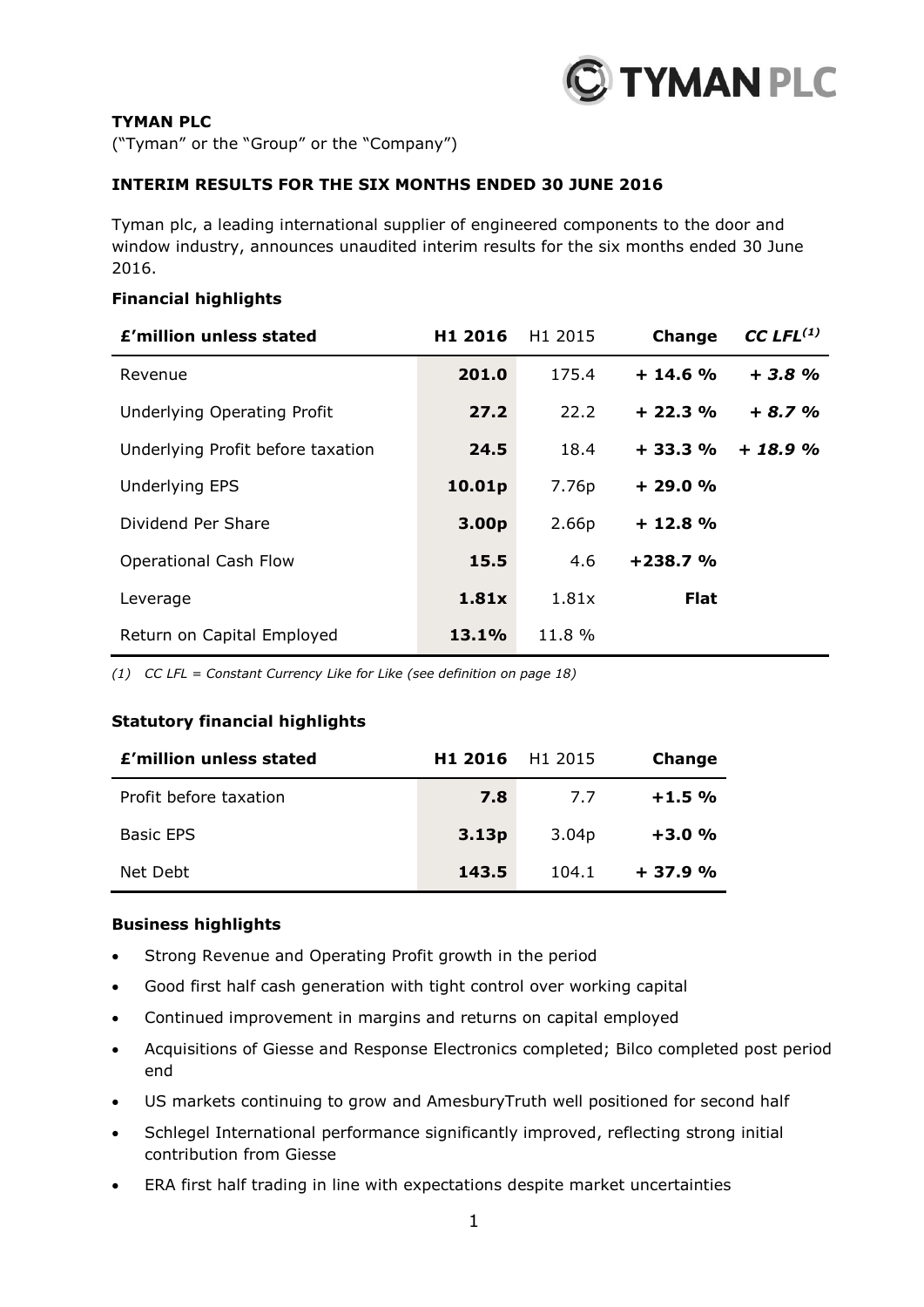

#### **Louis Eperjesi, Chief Executive, commented:**

*"The first half of 2016 has seen further progress made by Tyman, together with the achievement of two key strategic goals – the acquisition of a high quality hardware brand in Europe and an increase in our future exposure to the North American commercial market.*

*"The Group delivered a strong trading performance in the first half with encouraging growth in North America, continued improvement in Europe and the Middle East - assisted by the initial contribution from Giesse - and a solid performance in the UK.*

*"We are pleased with the progress made to date with the integrations of Giesse, Response and Bilco into the Group and the positive responses to their respective changes of ownership.*

*"We remain optimistic about the prospects for growth in the United States in both Residential and Commercial markets for the second half of the year. Following the EU Referendum the outlook for UK and European markets in the near term is less certain; however Tyman remains well positioned to make progress, even in uncertain markets, and we will continue to deploy our self help strategy and look to exploit opportunities as they arise."*

Enquiries:

#### **Tyman plc** 020 7976 8000

Louis Eperjesi – Chief Executive Officer www.tymanplc.com James Brotherton – Chief Financial Officer

#### **MHP Communications** 020 3128 8100

Reg Hoare Jamie Ricketts

Tyman will host an analyst and investor presentation at 09.30 a.m. today, Tuesday 26 July 2016, at the offices of MHP Communications, 6 Agar Street, London, WC2N 4HN.

The presentation will be webcast at the Group's website, www.tymanplc.com, and the audio conference call details are set out below. Presentation slides will be made available at the Group's website shortly before the start of the presentation.

#### **Conference Call Dial In Details**

| Toll number:      | 020 3425 3098 |
|-------------------|---------------|
| Toll-free number: | 0800 279 5622 |
| Participant PIN:  | 663992#       |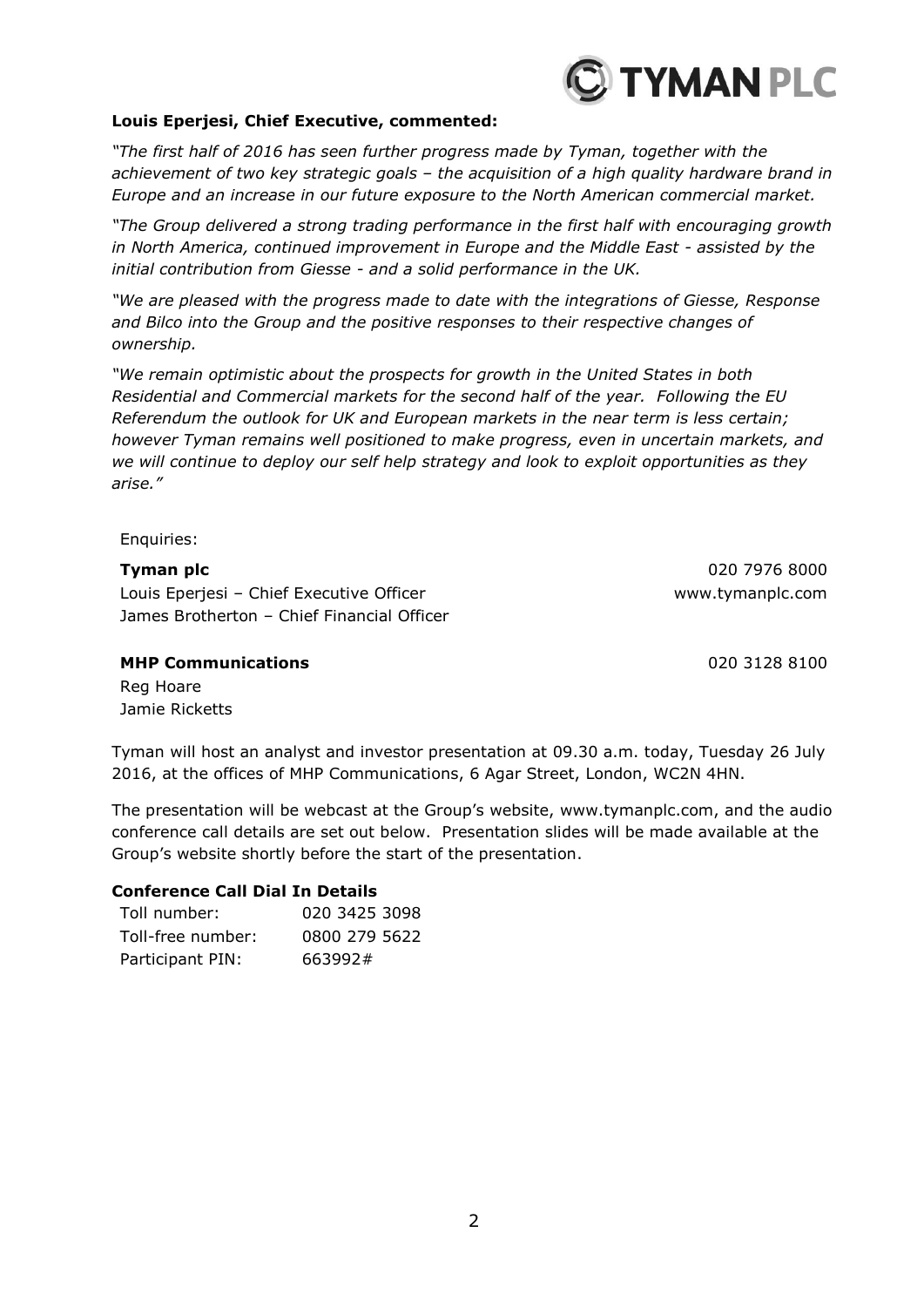

#### **Forthcoming dates**

Ex-dividend date 4 August 2016 Dividend record date 5 August 2016 Dividend payment date 1 November 2016 Scheduled trading update 8 November 2016 Year end 31 December 2016 Full year results announcement (provisional) 8 March 2017

#### **Notes to editors**

Tyman plc is a leading international supplier of engineered components to the door and window industry. The Group's three Divisions – AmesburyTruth, ERA and Schlegel International – are market leaders in their respective geographies.

Following the acquisitions of Bilco, Giesse and Response the Group employs over 3,500 people and operates facilities in 19 countries worldwide. Tyman is listed on the London Stock Exchange under the ticker TYMN.

Further information on the Group and the Group's products is available at www.tymanplc.com.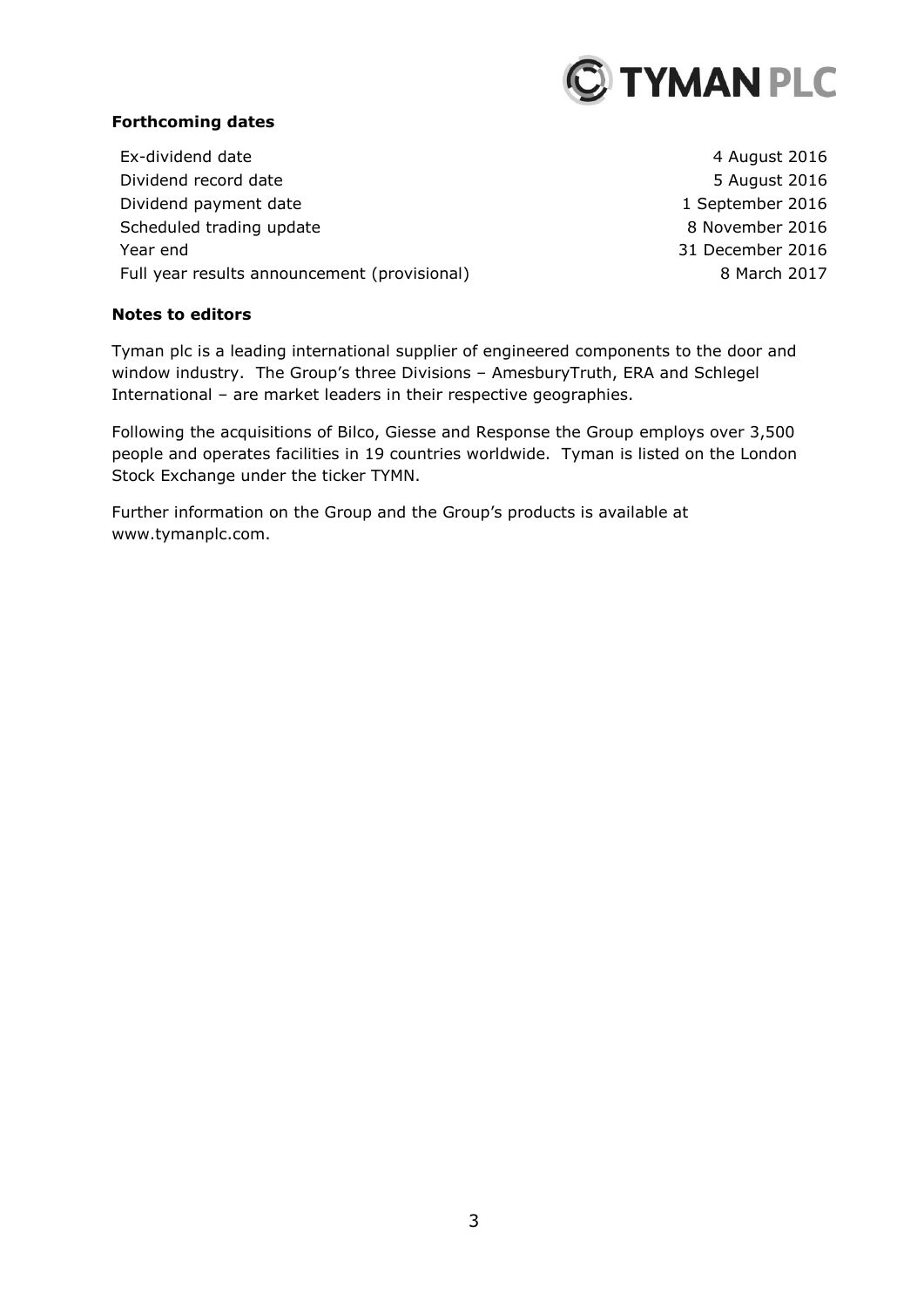

#### **RESULTS OVERVIEW**

In the first half of 2016 Tyman delivered a strong trading performance against a backdrop of variable market conditions. In North America, US markets performed well however conditions in Canada remained challenging. Schlegel International continued to see consistent improvement in its EMEAI markets with Latin American and Asia Pacific markets more variable. In the UK, as expected, the overall market was broadly flat in the first half.

Revenue in the period was £201.0 million (H1 2015: £175.4 million) an increase of 14.6 per cent. on a reported basis and 3.8 per cent on a constant currency, like for like basis.

Underlying Operating Profit increased to £27.2 million (H1 2015: £22.2 million), an increase of 22.3 per cent. on a reported basis and 8.7 per cent. on a constant currency, like for like basis. The Group's Underlying Operating Margin increased by 85 bps to 13.5 per cent. (H1 2015: 12.7 per cent.) with each of the Divisions improving their ongoing Underlying Operating Margin period on period.

Underlying Earnings Per Share increased by 29.0 per cent. to 10.01 pence (H1 2015: 7.76 pence) reflecting contributions from acquisitions and improved profitability, partially offset by the increase in the Group's forecast Underlying effective tax rate for the full year to 31.0 per cent..

During the period the Group completed two acquisitions, Response Electronics in ERA and Giesse in Schlegel International, and announced the acquisition of Bilco in AmesburyTruth which completed on 1 July 2016.

Leverage at the period end of 1.81x was in line with twelve months ago; although the period end calculation was performed prior to completion of the acquisition of Bilco. Underlying net indebtedness of £144.9 million at 30 June 2016 included £18.6 million of net cash receipts from the placing of ordinary shares in Tyman announced on 15 June 2016. Pro forma Leverage on 1 July 2016, following the acquisition of Bilco, was 2.35x and Leverage is projected to reduce over the second half of the year towards the Group's year end target range of 1.5x to 2.0x.

Operating Cash Conversion in the twelve months to 30 June 2016 was strong at 96.9 per cent. (LTM to H1 2015: 87.4 per cent.) despite the significant levels of capital investment made by the Group over the past year.

An interim dividend for the 2016 year of 3.00 pence per share (H1 2015: 2.66 pence per share) will be paid on 1 September 2016 to shareholders on the register at close of business on 5 August 2016.

#### **EU Referendum impact**

The full impact of the EU Referendum on consumer confidence and end market demand in 2016 remains unclear; however Tyman's preliminary view of the potential impact on the Group is set out below.

In aggregate, cross border trading between the Group's businesses located in the UK and those located in the rest of the EU amounts to approximately  $£12.0$  million.

The significant majority of the Group's earnings are generated outside of the EU. The revenues and costs attributable to these earnings are principally derived in US dollars or currencies closely linked to the US dollar and so broadly benefit from a natural hedge.

If the recent weakening of sterling is sustained the Group's US and European businesses, which have been enlarged in 2016 through acquisition, would benefit the Group in terms of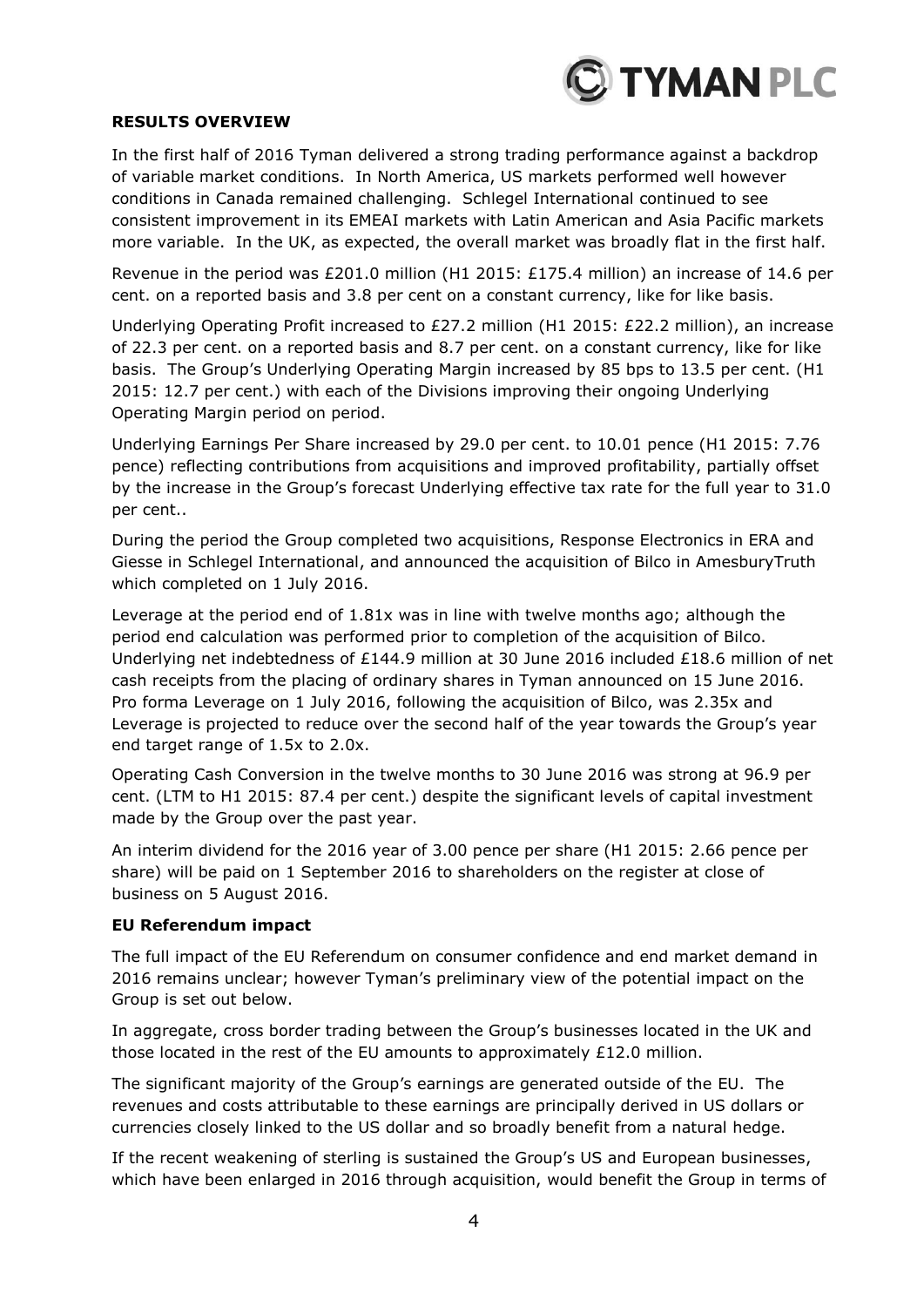# **TYMAN PLC**

translated Underlying Operating Profit. This would be offset in part by the unhedged transactional impact of weaker sterling on the ERA Division earnings and increases to interest charges on borrowings made in currencies other than sterling.

If current sterling exchange rates were broadly to prevail for the remainder of the year, assuming no material deterioration in end markets, a 1c movement on the US Dollar would impact the Group's 2016 Underlying profit before taxation by approximately £0.14 million and a 1c movement on the Euro by approximately £0.03 million.

## **Outlook**

In US residential, year on year growth in new build permits and starts for single family homes means that AmesburyTruth expects continued growth from the new build market in the second half of the year, underpinned by further growth in repair and remodelling. Canadian residential markets are likely to remain challenging for AmesburyTruth over the balance of the year.

AmesburyTruth's offering into the commercial market in the second half will be bolstered by an initial six month contribution from Bilco. Bilco has traded ahead of 2015 in the year to date and has a promising order pipeline.

Following the EU Referendum there is some uncertainty surrounding prospects for the UK market in the near term. The Division expects to see a further slowdown in UK construction markets in the second half and ERA's core expectation for 2017 is that markets will be flat to down with the likelihood of further cost inflation coming through if sterling remains weak.

ERA will continue to deploy its self help strategy in the UK and remains committed to its new product development pipeline as well as to profitable improvements in UK market share with particular focus on distribution. Where necessary ERA will seek to offset the impact of input cost inflation through a combination of price increases and cost reductions.

Provided that European markets continue their gradual recovery, Schlegel International would expect to see further growth in the second half with Giesse continuing to make a healthy contribution to the Division. In any event, growth for Schlegel International over the rest of the year is expected to be at a slightly moderated pace than was seen in H1 2016 due to certain commercial projects not repeating and distributors now having largely restocked.

Integration initiatives continue and Schlegel International remains confident that the synergy target of at least €4.0 million relating to the Giesse acquisition will be delivered from 2018.

Overall the Group remains optimistic about the prospects for growth in the United States in both Residential and Commercial markets for the second half of the year. Following the EU Referendum the outlook for UK and European markets in the near term is less certain; however Tyman remains well positioned to make progress, even in uncertain markets, and the Group will continue to deploy its self help strategy and look to exploit opportunities as they arise.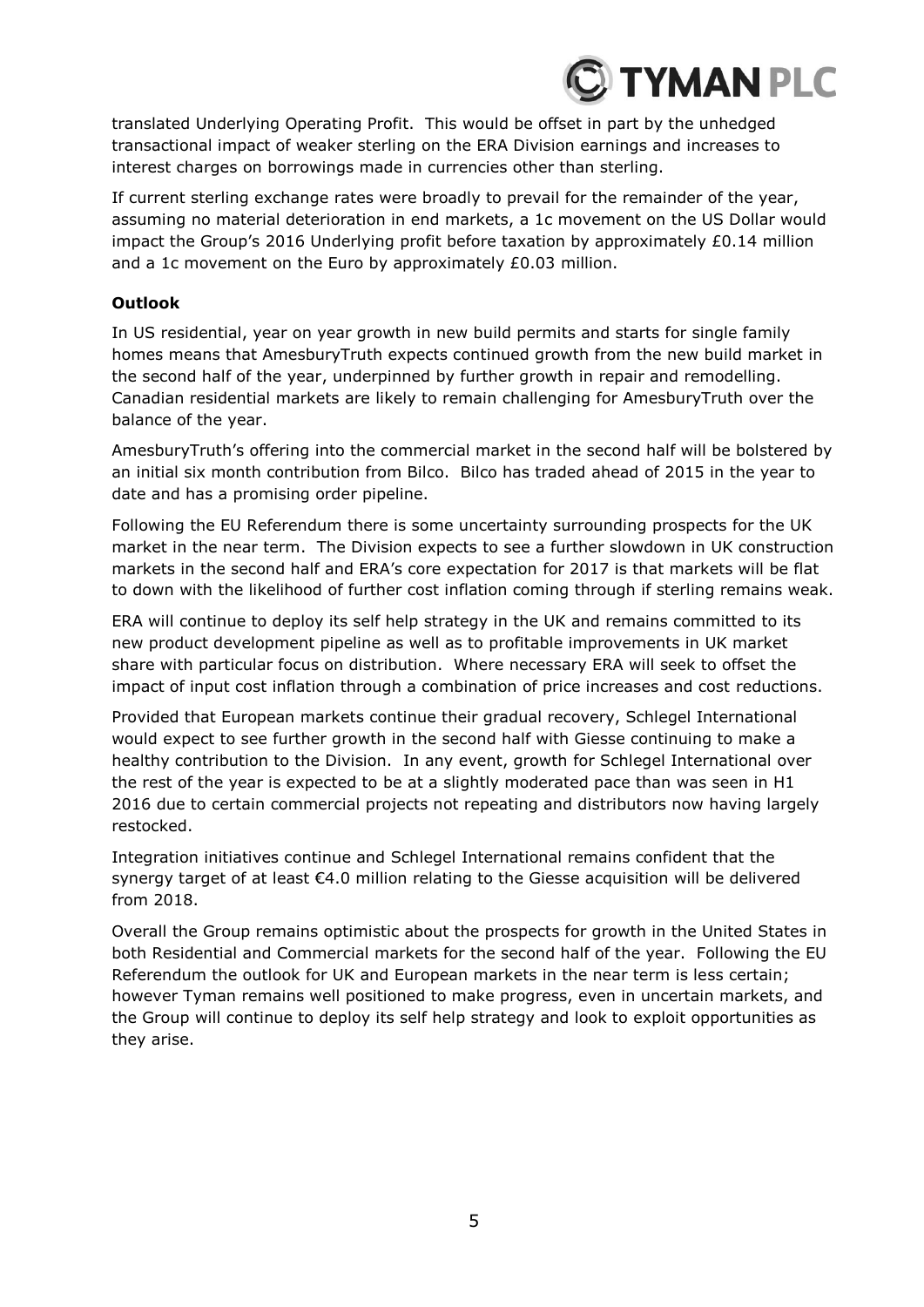

#### **OPERATIONAL REVIEW**

#### **AMESBURYTRUTH**

| <b>£'million except where stated</b> | H <sub>1</sub> 2016 | H1 2015 $(1)$ | Reported<br><b>Change</b> | <b>CC LFL</b> |
|--------------------------------------|---------------------|---------------|---------------------------|---------------|
| Revenue                              | 126.8               | 113.7         | $+11.5%$                  | $+5.8%$       |
| Underlying Operating Profit          | 21.8                | 18.8          | $+16.0%$                  | $+7.8%$       |
| <b>Underlying Operating Margin</b>   | 17.2%               | 16.5%         | $+68$ bps                 |               |
|                                      |                     |               |                           |               |
| US\$'m except where stated           | H1 2016             | H1 2015       | <b>Change</b>             | <b>LFL</b>    |
| Revenue                              | 181.7               | 173.3         | $+4.9%$                   | $+5.8%$       |
| <b>Underlying Operating Profit</b>   | 31.2                | 28.6          | $+9.2%$                   | $+7.8%$       |
| <b>Underlying Operating Margin</b>   | 17.2%               | 16.5%         | $+68$ bps                 |               |

*(1) H1 2015 comparatives for Underlying Operating Profit have been restated per the RNS announcement dated 9 February 2016. A reconciliation of historic operating segment data may be found at the Group website*

#### **Markets**

In the US residential market, seasonally adjusted permits, starts and completions for single family homes were higher at the period end when compared with June 2015; with double digit percentage increases in single family starts and completions. Since the start of the year, single family starts and completions have increased modestly. Multifamily, in which the Division has proportionally lower exposure, has seen significant declines in H1 2016 compared with H1 2015 in each of permits, starts and completions and a continued decline in permitting in 2016 to date. Overall this market mix shift is beneficial to AmesburyTruth.

The JCHS estimate that overall homeowner improvements and repairs increased in the first half by around 4.1 per cent. and the LIRA trend remains positive for the balance of the year.

The commercial sector of the US construction market has been softer in 2016 to date compared with H1 2015, principally due to a number of large commercial projects not repeating year on year; however momentum in non-residential building picked up towards the end of the first half.

Excluding major projects, the value of total construction starts put in place in the US in H1 2016 was broadly flat with H1 2015.

The Canadian market has seen increasing levels of new build starts in 2016 with continued emphasis on multifamily; however starts remain significantly below the levels they were twelve months ago.

#### **Performance and Business developments**

AmesburyTruth's Revenue increased by 4.9 per cent. in dollar terms to US\$181.7 million (H1 2015: US\$173.3 million). Reported Revenue translated into Sterling increased by 11.5 per cent. to £126.8 million (H1 2015: £113.7 million) benefiting from the strengthening of the US Dollar in the period and the consolidation of Giesse North America for four months.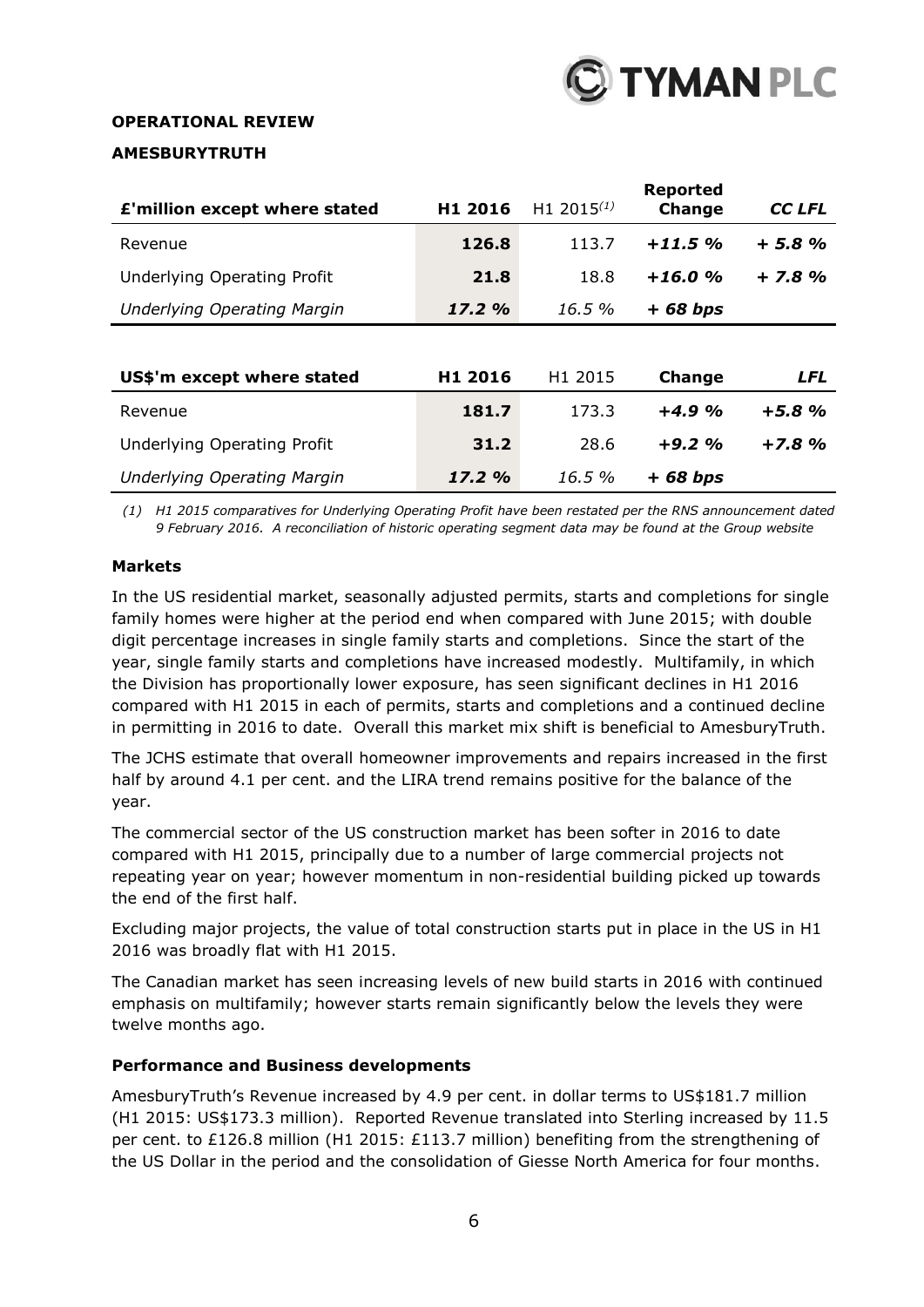# **YMAN PLC**

Underlying Operating Profit increased by 9.2 per cent. to US\$31.2 million (H1 2015 Restated: US\$28.6 million) and Underlying Operating Margin improved from 16.5 per cent. to 17.2 per cent.. Reported Operating Profit translated into sterling increased by 16.0 per cent. to £21.8 million (H1 2015: £18.8 million). Results continue to benefit from progress made over the last 18 months with pricing initiatives in the Division. Order books at the half year were approximately 2.5 per cent. ahead of order books at H1 2015.

Revenue generated in the US in the period was approximately 6.2 per cent. ahead of the same period last year and sales into Canada, which comprised just over 10 per cent. of AmesburyTruth's first half revenue, declined by around 4.7 percent. reflecting the general market backdrop and relative strength of the US Dollar. There was continued strong growth, from a low base, of export sales of AmesburyTruth product beyond North America.

Sales into the residential sector in the period increased by 5.2 per cent compared with the same period last year and commercial sales (which benefitted from the addition of Giesse to the range) increased by 24.3 per cent.. Door hardware sales increased by 6.4 per cent. compared with the same period last year.

The Division has continued to make progress with the North American footprint project and during the first half construction commenced on the new AmesburyTruth facility in Sioux Falls, South Dakota which will be one of the four centres of excellence. The extension to the Juarez facility in Mexico is now complete and equipment has started to be transferred to Mexico from a number of US sites with output levels gradually increasing over the period.

# **Acquisition of Bilco**

During the period, AmesburyTruth announced the US\$71.0 million acquisition of Bilco, a North American manufacturer of engineered access and egress products for the commercial and residential markets. Bilco will form the core of AmesburyTruth's new commercial division which will be responsible for AmesburyTruth's commercial sector activities in North America. In 2015 Bilco recorded sales of US\$54.3 million. The acquisition completed on 1 July 2016.

The acquisition of Bilco is in line with the Group's strategy to develop and extend AmesburyTruth's product portfolio into the commercial sector through a combination of new product development and targeted acquisitions.

# **North American outlook**

In US residential, year on year growth in new build permits and starts for single family homes means that AmesburyTruth expects continued growth from the new build market in the second half of the year, underpinned by further growth in repair and remodelling. Canadian residential markets are likely to remain challenging for AmesburyTruth over the balance of the year.

AmesburyTruth's offering into the commercial market in the second half will be bolstered by an initial six month contribution from Bilco. Bilco has traded ahead of 2015 in the year to date and has a promising order pipeline.

The Group remains optimistic about the prospects for growth in the US in both Residential and Commercial markets for the second half of the year.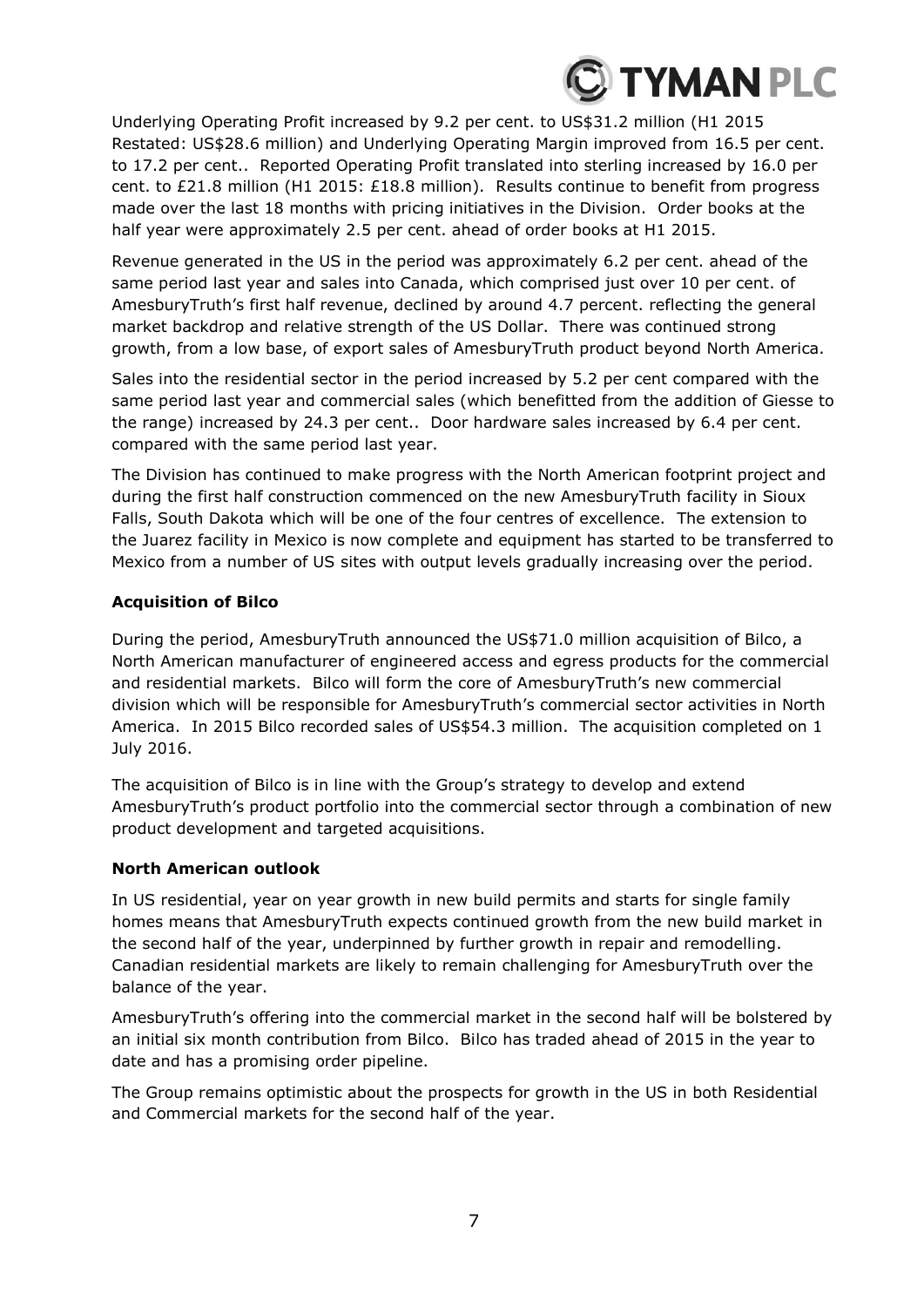

|                                      |         |                                    | Ongoing             |         |
|--------------------------------------|---------|------------------------------------|---------------------|---------|
| <b>£'million except where stated</b> | H1 2016 | H <sub>1</sub> 2015 <sup>(1)</sup> | Change              | LFL     |
| Revenue                              | 35.4    | 33.8                               | $+4.8%$             | $+1.5%$ |
| Underlying Operating Profit          | 5.8     | 5.2                                | $+10.9\%$ $+11.4\%$ |         |
| <b>Underlying Operating Margin</b>   | 16.3 %  | $15.4\%$                           | $+90 bps$           |         |

*(1) Ongoing restated H1 2015 comparatives after excluding EWS H1 2015 Revenue (£8.2 million) and Underlying Operating Profit (£0.9 million). Statutory H1 2015 comparatives, which include EWS, are Revenue £42.0 million and Underlying Operating Profit £6.1 million.*

*H1 2015 comparatives for Revenue and Underlying Operating Profit have been restated per the RNS announcement dated 9 February 2016. A reconciliation of historic operating segment data may be found at the Group website*

#### **Market**

As expected the UK market remained relatively subdued in the first half with limited growth in new build and flat to down RMI. Overall, the Division believes the market was broadly flat in the period.

#### **Performance and business developments**

ERA's like for like Revenue increased marginally to £35.4 million (H1 2015 ongoing restated: £33.8 million) and like for like Underlying Operating Profit increased by 10.9 per cent. to £5.8 million (H1 2015 ongoing restated: £5.2 million).

ERA saw improved trading into the distribution sector in the UK in the first six months with new listings won with a number of customers. Performance into OEM was broadly flat, reflecting strong comparatives in the first half of 2015 following the successful launch of the bi-fold hardware range. The Division continues to make encouraging progress in both sectors with the products launched in 2015 such as the Invincible cylinder lock. Unhedged landed costs of Far Eastern manufactured components increased significantly in the first quarter due to sterling weakness and a UK price increase was implemented in the period as a consequence. Since the period end unhedged landed costs have increased still further and July pricing is approximately 12.1 per cent. ahead of December 2015.

Ventrolla, the Division's sash window refurbishment business, continues to make progress with Revenue in the period increasing some 7.2 per cent. compared with H1 2015 and with a strong order book at the half year. In April the Staffordshire and Shropshire franchise was acquired and Ventrolla now holds nine of the 15 UK regions as direct operations.

#### **Acquisition of Response**

On 3 March 2016, ERA acquired Response Electronics. Response is a specialist sales, marketing and distribution business focussed on wireless alarms, electronic access and smart home products.

The integration of Response into ERA is proceeding according to plan with the Division's electromechanical offerings now consolidated under a common branding hierarchy and a new distribution agreement signed with Lightwave RF. Response was broadly break even in the period under ownership.

#### **ERA**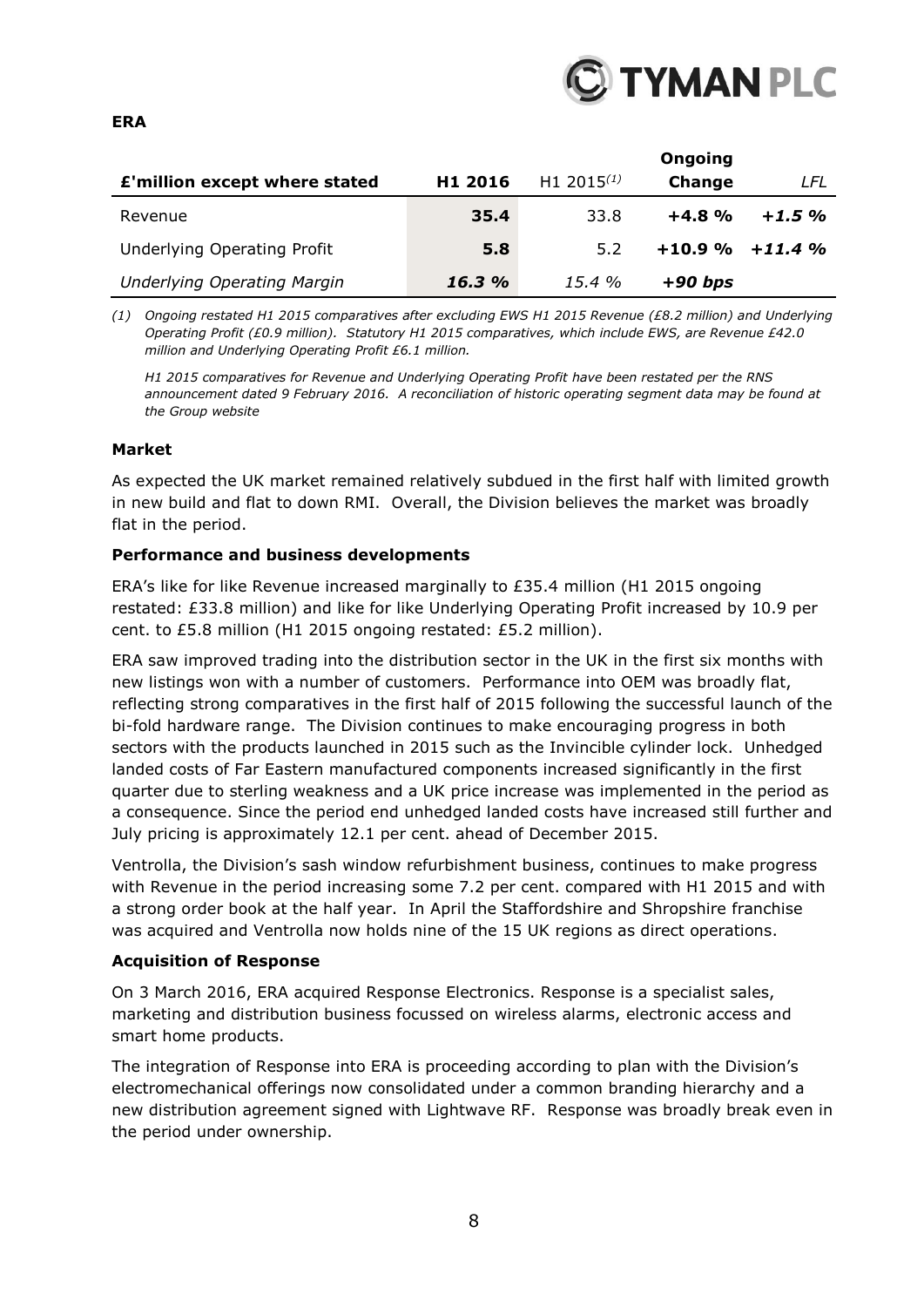

#### **UK outlook**

Following the EU Referendum there is some uncertainty surrounding prospects for the UK market in the near term. The Division expects to see a further slowdown in UK construction markets in the second half and ERA's core expectation for 2017 is that markets will be flat to down with the likelihood of further cost inflation coming through if sterling remains weak.

ERA remains well positioned to make progress even in uncertain markets. The Division will continue to deploy its self help strategy in the UK and remains committed to its new product development pipeline and to profitable improvements in UK market share with particular focus on distribution. Where necessary ERA will seek to offset the impact of input cost inflation through a combination of price increases and cost reductions.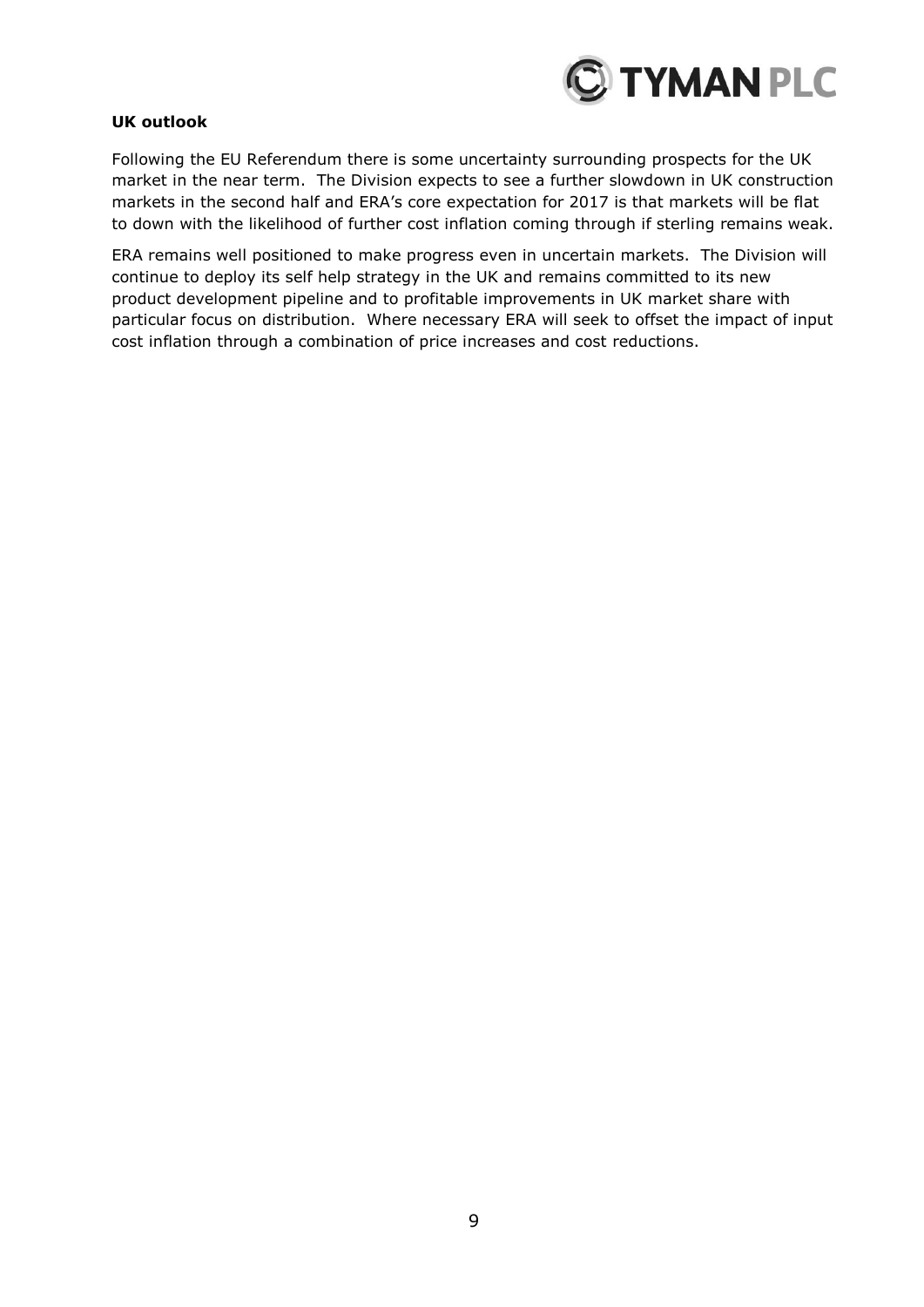

## **SCHLEGEL INTERNATIONAL (INCORPORATING GIESSE)**

| <b>£'million except where stated</b> | H1 2016 | H <sub>1</sub> 2015 <sup>(1)</sup> | <b>Reported</b><br><b>Change</b> | <b>CC LFL</b>  |
|--------------------------------------|---------|------------------------------------|----------------------------------|----------------|
| Revenue                              | 38.9    | 19.7                               | $+96.9%$                         | $(4.2)$ %      |
| <b>Underlying Operating Profit</b>   | 3.3     | 0.7                                |                                  | $n/m + 17.7\%$ |
| <b>Underlying Operating Margin</b>   | 8.6%    | 3.6 %                              | +491 bps                         |                |

*(1) H1 2015 comparatives for Revenue and Underlying Operating Profit have been restated per the RNS announcement dated 9 February 2016. A reconciliation of historic operating segment data may be found at the Group website*

#### **Markets**

During the period, EMEAI markets continued to improve with most Continental European markets showing period on period growth. Markets in the Gulf region remain firm despite the impact of lower oil prices on domestic economies.

South American markets were more variable. Following the relaxation of exchange controls at the end of 2015 the Argentine market saw strong growth in the first quarter along with significant price inflation; however growth rates moderated towards the end of the period. The Brazilian market has continued to contract in 2016.

In Asia Pacific, Chinese markets continue to grow, albeit at a slower pace than in recent years and Australian new build markets have trended marginally upwards in the first six months.

#### **Performance and business development**

Schlegel International's reported Revenue nearly doubled to £38.9 million (H1 2015: £19.7 million) reflecting the initial contribution and strong sales performance from Giesse in the first four months of ownership. On a constant currency like for like basis, Revenue in the period decreased by 4.2 per cent., principally due to the phased ramp up of activity following the consolidation of European pile weatherstrip manufacture at the Schlegel plant in Newton Aycliffe and weak market conditions in Brazil.

Underlying Operating Profit and Margin on both a reported and constant currency like for like basis were higher than in the comparative period, reflecting the structurally higher profitability of the Giesse products and somewhat improved performance of the seals business.

Order books for the enlarged Division on a like for like basis at the half year were slightly behind prior year due to order phasing.

The strong sales performance for the Division as a whole is attributable to a number of factors, including market recovery in parts of Europe and the Middle East and market share gains in a number of territories. The more project based nature of commercial markets means the Giesse business displays more variable demand patterns than the Schlegel business and a number of projects landed in the first half of the year which are not expected to repeat in the second half. In addition, the general market recovery in Europe has led to restocking by certain distribution clients which again is unlikely to repeat in the second half.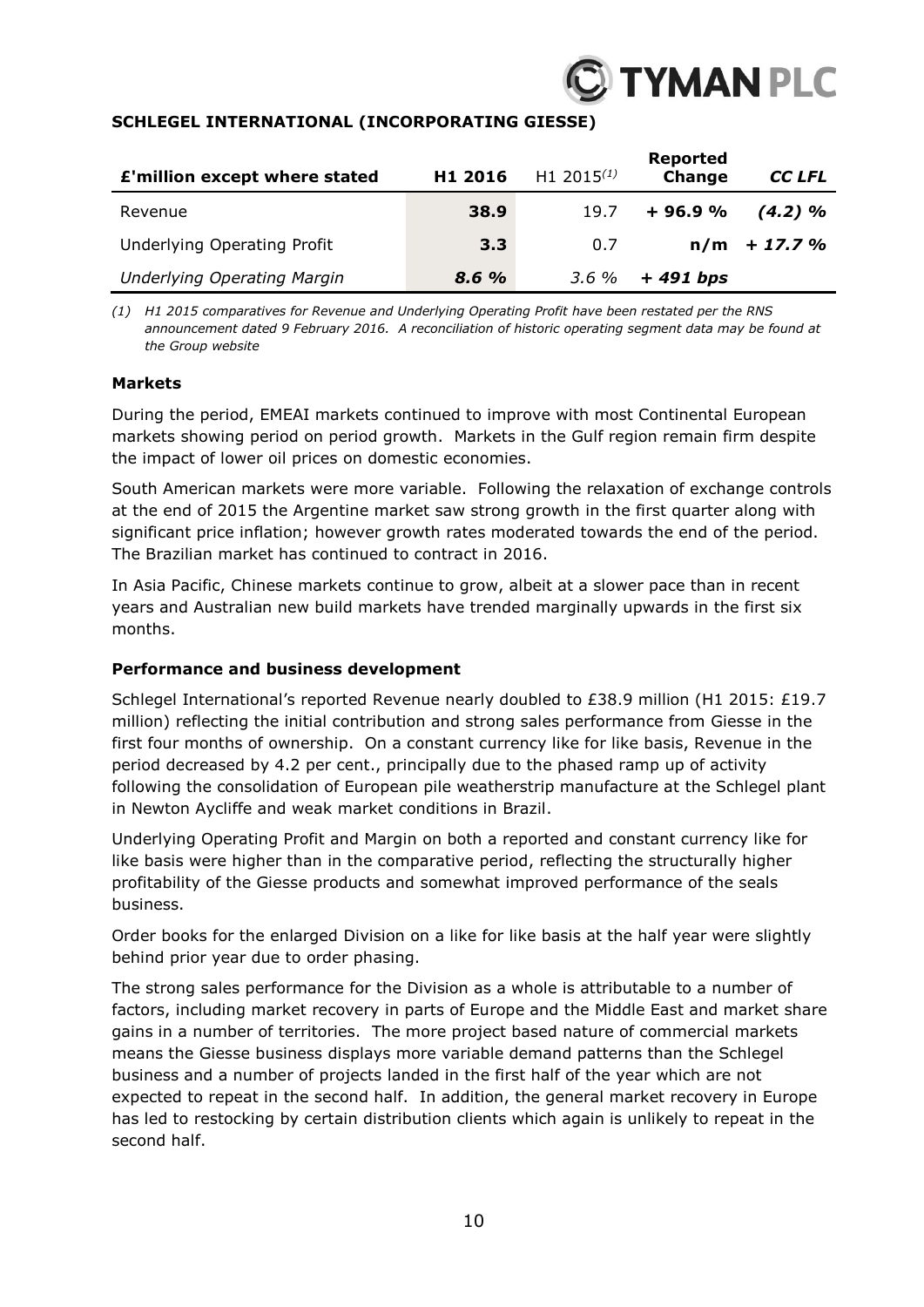# **YMAN PLC**

In aggregate\*, by Region, EMEAI recorded Revenue growth in the period of approximately 8.2 per cent with the Middle East showing notable period on period growth and continued encouraging growth in Northern and Southern European end markets.

Latin America recorded high levels of local currency Revenue growth with performance in Argentina enhanced by significant local price inflation and distributor restocking, somewhat offset by continued declines in volumes in Brazil. The devaluation of the Argentine Peso and, to a lesser extent, the Brazilian Real meant that when translated into Sterling, Revenue in the LATAM region declined period on period.

Asia Pacific recorded a marginal Revenue decline period on period overall, principally due to a slow first quarter in China, although demand improved as the half went on.

*\* period on period growth for the combined Schlegel and Giesse businesses for H1 2016 compared with H1 2015.*

# **Integration of Giesse into Schlegel International**

The €78.9 million acquisition of Giesse, an Italian based manufacturer of hardware for aluminium windows and doors, by Schlegel International completed on 7 March 2016.

The integration of Giesse into Schlegel International is proceeding according to plan with the Divisional headquarters now located in Bologna and good progress made in terms of branding, identity and reporting.

The Giesse North America facility in Blountville, Tennessee closed on 30 June 2016 with all Giesse product for the North American market now being distributed from the AmesburyTruth Sioux Falls facility. The closures of the Schlegel Italy facility in Milan and the Schlegel Spain warehouse in Barcelona have also been announced with the businesses being relocated by the year end to the Giesse facilities in Bologna and Barcelona.

The formal transfer of the Giesse Gulf Trade and assets to Schlegel International is on target to complete by 30 September 2016. As the economic risks and rewards of ownership were transferred to Schlegel International at completion of the acquisition, the results of the Giesse Gulf business have been consolidated in the Group's first half results.

# **Outlook**

Provided that European markets continue their gradual recovery, Schlegel International would expect to see further growth in the second half with Giesse continuing to make a healthy contribution to the Division. In any event, growth for Schlegel International over the rest of the year is expected to be at a slightly moderated pace than was seen in H1 2016 due to certain commercial projects not repeating and distributors now having largely restocked.

Integration initiatives continue and the Division remains confident that the synergy target of at least €4.0 million relating to the Giesse acquisition will be delivered from 2018.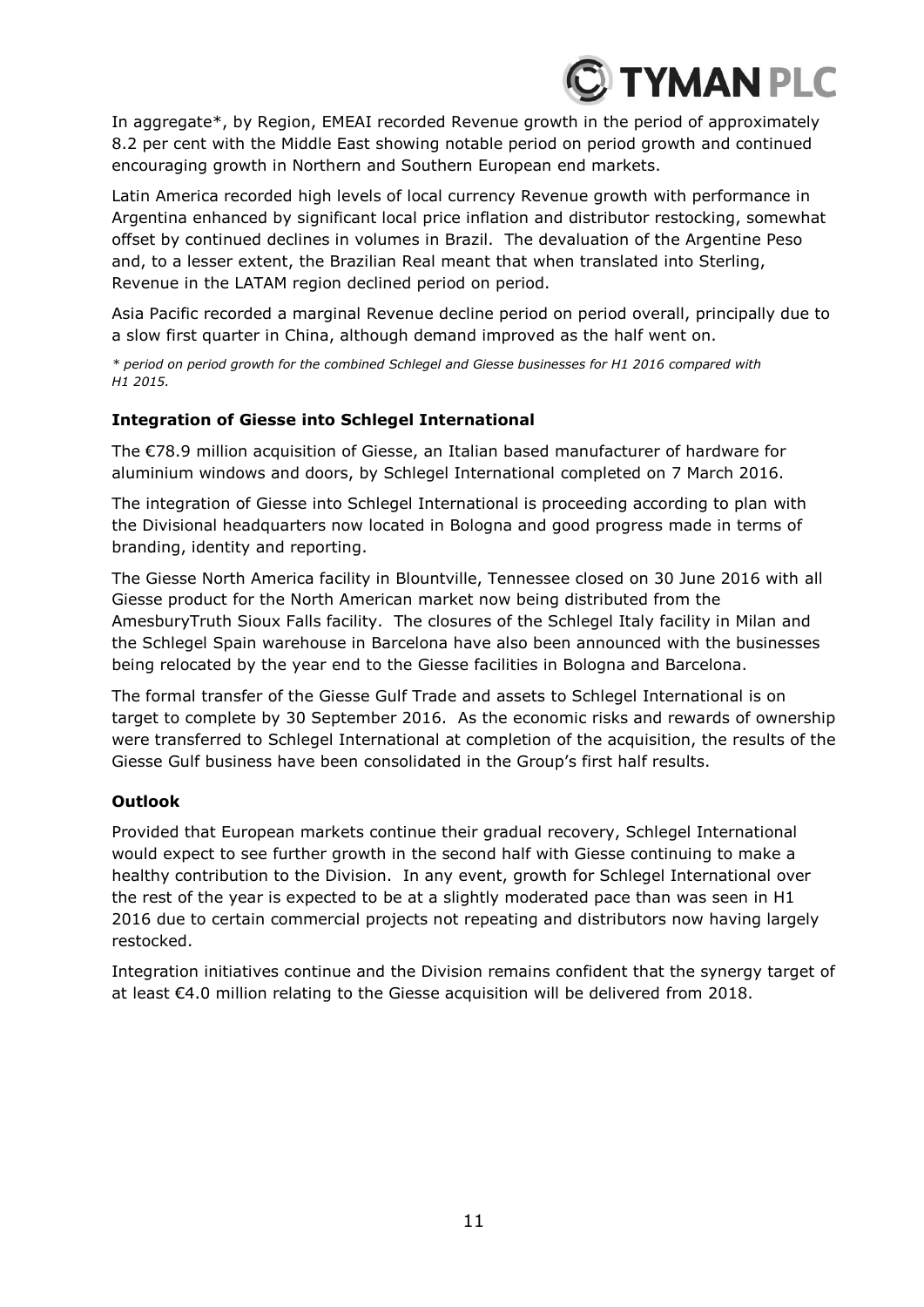

#### **FINANCIAL REVIEW**

#### **Revenue and profit**

Reported Group Revenue in the period increased by 14.6 per cent. to £201.0 million (H1 2015: £175.4 million). On a constant currency, like for like basis, Group Revenue increased by approximately 3.8 per cent. period on period.

Underlying Administrative Expenses increased to £44.9 million (H1 2015: £36.0 million), reflecting the enlarged size of the Group. Corporate costs in the period increased to £3.7 million (H1 2015: £3.4 million).

Underlying Operating Profit increased by 22.3 per cent. to £27.2 million (H1 2015: £22.2 million), and by 8.7 per cent. on a constant currency like for like basis. The Group's Underlying Operating Margin improved by 85 bps to 13.5 per cent. (H1 2015: 12.7 per cent.).

Underlying Profit before Taxation increased by 33.3 per cent. to £24.5 million (H1 2015:  $£18.4$  million) and increased by 18.9 per cent. on a constant currency like for like basis, in part due to revaluation of fair value currency hedges at the period end. Reported Profit before Taxation increased by 1.5 per cent. to £7.8 million (H1 2015: £7.7 million).

#### **Materials and input costs**

H1 2016 saw the first signs of cost inflation returning to certain commodity markets although prices remain significantly below previous peaks. During the first half, LME aluminium pricing rose by 6.8 per cent. and European polypropylene has trended upwards. In North America, there was modest cost deflation overall for zinc and steel in the period.

UK Far East Components saw a significant increase in the unhedged landed cost of products in the first quarter which has been addressed through a price increase. Since the period end unhedged landed costs have increased still further and July pricing is approximately 12.1 per cent. ahead of December 2015. The current weakness of sterling, if sustained, is likely to lead to further cost increases in UK imports coming through over the balance of the year.

#### **Exceptional items**

| £'000                                               | H1 2016 | H1 2015 |
|-----------------------------------------------------|---------|---------|
| Footprint restructuring                             | 872     | 131     |
| M&A and integration                                 | 1,556   | 277     |
| Write-off of Giesse inventory fair value adjustment | 4,149   |         |
| Profit on disposal of business                      | (250)   |         |
| Redundancy and restructuring                        |         | 423     |
| Property provision releases and disposals           |         | (230)   |
| <b>Exceptional items</b>                            | 6,327   | 601     |

As announced in March 2015 and reported in previous periods, footprint restructuring principally relates to costs incurred in the first half directly attributable to the ongoing North American footprint project. The Group expects the North American footprint project will conclude by 2020.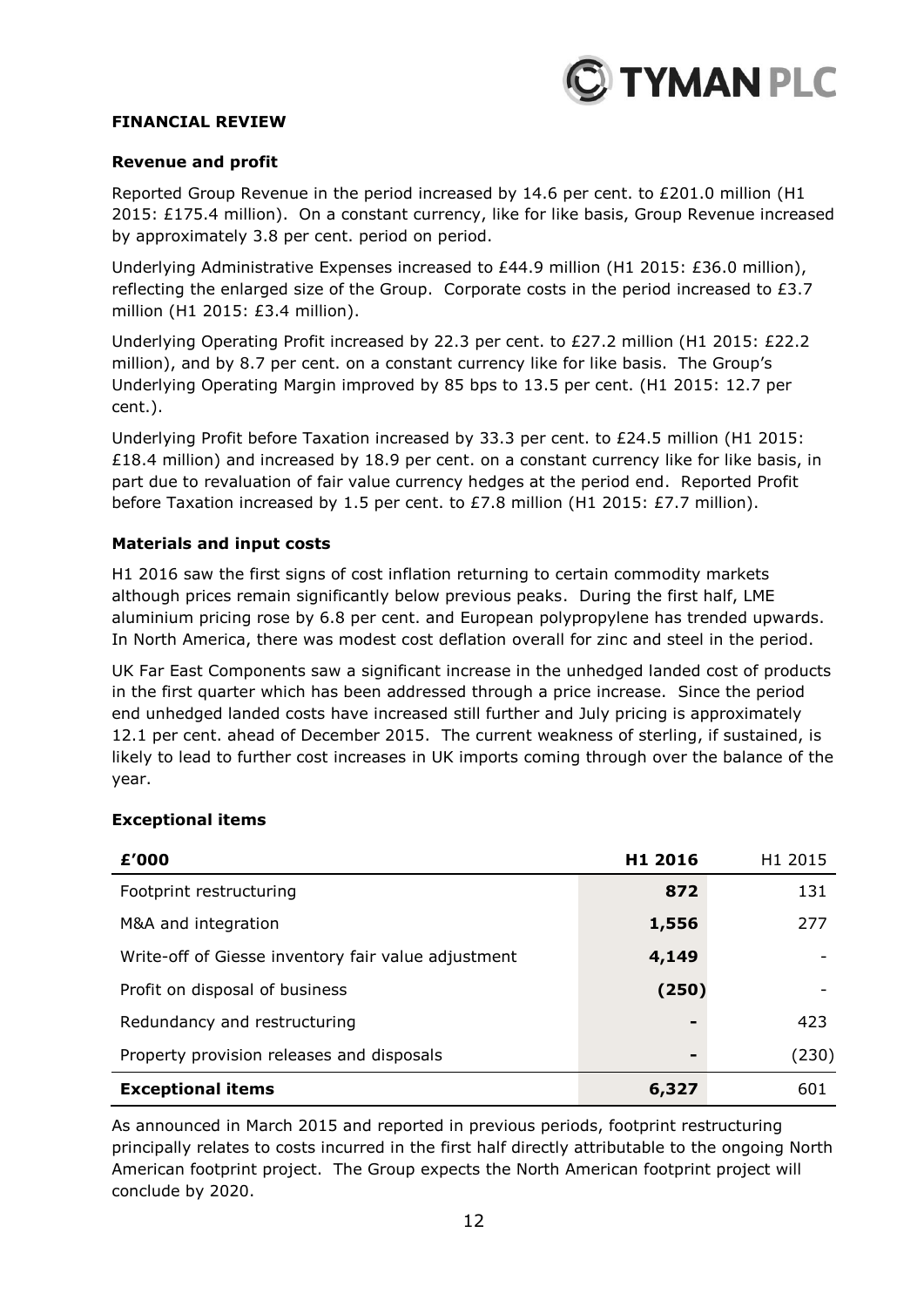# **YMAN PLC**

M&A and integration costs of £1.6 million relate to legal, financial, taxation and consultancy costs associated with the three acquisitions that were announced during the period together with certain costs incurred in connection with the integration of the acquired businesses.

The write off of Giesse inventory fair value adjustment of  $E4.1$  million is a non-cash adjustment relating to the IFRS requirement that finished goods held in inventory must be revalued to their market value on acquisition. As the Group expects substantially all of the inventory acquired on acquisition will be sold in the current financial year, this uplift in the book value is considered to be of a one off nature and is of a magnitude that would distort the underlying trading result of Giesse in the period. This treatment of finished goods acquired on acquisition has been consistently applied to each of the Group's acquisitions in recent years.

Profit on disposal of business relates to the net deferred consideration for EWS received in the period.

Exceptional items comprise £2.4 million of costs cash settled in H1 2016 (H1 2015: £0.6 million), £4.2 million of non cash costs (H1 2015: £Nil) and cash receipts of £0.25 million (H1 2015: £Nil).

These items are regarded by the Group as exceptional as they are significant and nonrecurring in nature.

## **Finance costs**

Interest payable on bank loans, private placement senior notes and overdrafts increased to £3.4 million (H1 2015: £3.1 million) and interest income from short term bank deposits increased marginally.

Non cash movements charged to the finance costs line in the period include amortisation of capitalised borrowing costs of £0.2 million (H1 2015: £0.2 million) and revaluation of fair value currency hedges at the period end which moved from a £0.7 million debit at H1 2015 to a £0.7 million credit at H1 2016.

# **Taxation**

The Group reported an income tax charge on profit before taxation of  $E2.5$  million (H1 2015: £2.6 million) of which the Underlying tax charge was £7.6 million (H1 2015: £5.3 million). This represents an effective Underlying tax rate of 31.0 per cent. which is the Group's current best estimate of the Underlying tax rate for the full year (H1 2015: 29.0 per cent.). During the period the Group paid  $E4.4$  million (H1 2015: £2.2 million) of corporate taxes with the increase principally attributable to the timing of US taxation payments on account.

#### **Earnings per share**

Basic Earnings Per Share increased by 3.0 per cent. to 3.13 pence (H1 2015: 3.04 pence) and Underlying Earnings Per Share increased by 29.0 per cent. to 10.01 pence (H1 2015: 7.76 pence). There is no material difference between these calculations and the fully diluted Earnings Per Share calculations.

#### **Shares in issue**

On 21 June 2016 the Group issued 8,478,128 shares by way of a placing with institutional investors. The total number of shares in issue at 30 June was accordingly 178.6 million (H1 2015: 170.1 million). The basic weighted average number of shares in issue for the half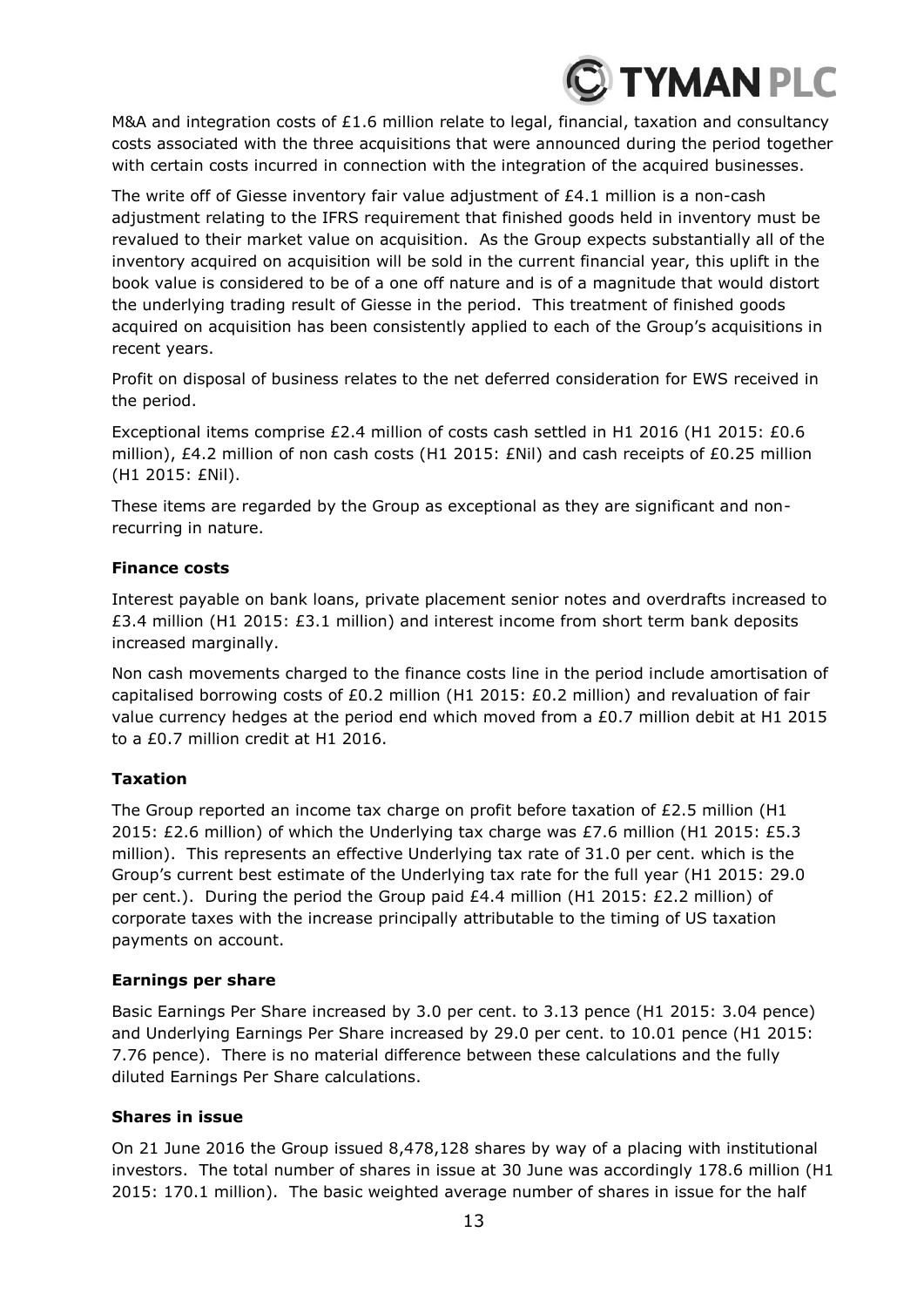

year used in EPS calculations was 168.9 million (H1 2015: 168.2 million) and the fully diluted weighted average number of shares was 169.3 million (H1 2015: 169.5 million).

#### **EB Trust Purchases**

On 9 March 2016, the EB Trust purchased 658,976 shares in Tyman plc at a total cost of  $£1.9$  million in order to satisfy certain share awards that vested in March of this year and share awards expected to vest in future periods. As at 30 June 2016 the EB Trust held 989,780 shares in the Group.

#### **Working capital**

The trade working capital build to the half year at average exchange rates was  $£10.0$ million (H1 2015 restated: £17.5 million), an improvement on the Group's target coming into the year. The period on period improvement is somewhat enhanced due to the timing of US payment runs at the half year. Substantially all of the trade working capital build is expected to unwind over the balance of the year. The inventory build to the half year at average exchange rates was £5.5 million (H1 2015 restated: £6.0 million).

Trade working capital, net of provisions, on the balance sheet at the half year was £94.2 million (H1 2015: £68.2 million). The fair value of trade working capital acquired on the acquisitions of Response and Giesse was £21.5 million.

# **Capital expenditure**

Gross capital expenditure increased to £9.0 million in the period (H1 2015: £5.2 million) or 1.73x depreciation (H1 2015: 1.23x) as the Group continued the programme of targeted capital investment across each of the Divisions. Intangible capital expenditure in the period was £1.4 million (H1 2015: £1.2 million) principally as a result of the continuing investment in the AmesburyTruth ERP system.

# **Liquidity**

At 30 June 2016 the Group had gross outstanding borrowings of £249.1 million (H1 2015: £136.1 million), cash balances of £105.6 million (H1 2015: £32.0 million) and committed but undrawn facilities of £14.5 million (H1 2015: £105.3 million) as well as potential access to the uncommitted £60.0 million accordion facility.

Underlying Net Debt at the period end was £144.9 million (H1 2015: £105.9 million) included £18.6 million of net cash receipts from the placing of ordinary shares in Tyman announced on 21 June 2016. Under IFRS, which reduces gross debt by the unamortised portion of finance arrangement fees, net debt at 30 June was £143.5 million (H1 2015: £104.1 million).

Cash balances at the half year were high due to the drawdown of facilities to acquire Bilco. On 1 July 2016 the Group completed the acquisition of Bilco for an Enterprise Value of US\$71.0 million (approximately £53.0 million).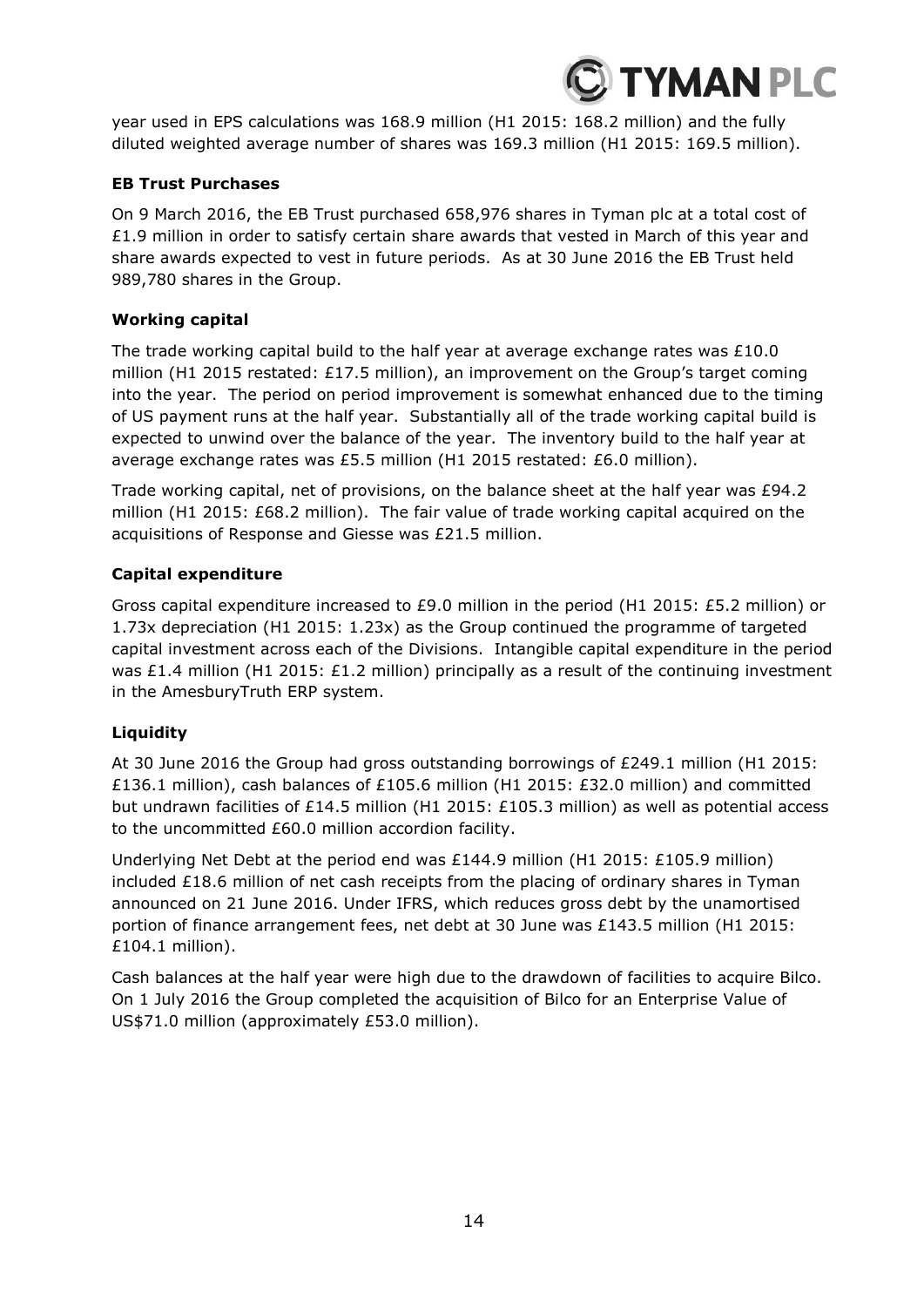

#### **Cash and cash conversion**

| £'000                                                     | H1 2016  | H <sub>1</sub> 2015 |
|-----------------------------------------------------------|----------|---------------------|
| Net cash generated from operations                        | 15,325   | 4,288               |
| Add: Pension contributions                                | 264      | 492                 |
| Add: Income tax paid                                      | 4,437    | 2,230               |
| Less: Purchases of property, plant and equipment          | (7,609)  | (3,924)             |
| Less: Purchases of intangible assets                      | (1, 353) | (1,230)             |
| Add: Proceeds on disposal of PPE                          | 161      | 1,115               |
| <b>Operational Cash Flow after exceptional cash costs</b> | 11,225   | 2,971               |
| Exceptional cash costs                                    | 4,292    | 1,610               |
| <b>Operational Cash Flow</b>                              | 15,517   | 4,581               |

The Group generated Operational Cash Flow in the period of £15.5 million, an increase of 238.7 per cent., (H1 2015: £4.6 million) after adding back £4.3 million (H1 2015: £1.6 million) of exceptional costs cash settled in the period, £2.1 million of which were accrued in prior years.

Operating Cash Conversion in the twelve months to 30 June 2016 was strong at 96.9 per cent. (LTM to H1 2015: 87.4 per cent.) despite the significant levels of capital investment made in the business over the past year.

#### **Covenant performance**

| At 30 June 2016       | Test             | Covenant<br>performance | <b>Headroom</b><br>E'm | <b>Headroom</b><br>$\frac{O}{O}$ |
|-----------------------|------------------|-------------------------|------------------------|----------------------------------|
| Leverage              | $<$ 3.0 $\times$ | 1.81x                   | 28.7                   | 39.6%                            |
| <b>Interest Cover</b> | > 4.0x           | 10.96x                  | 42.5                   | 63.5%                            |

*Covenant performance calculated consistent with the Group's banking covenant tests*

At the half year, the Group retained significant headroom on its banking covenants, however the Leverage test benefitted from the inclusion of £18.6 million of net cash receipts from the placing of ordinary shares in Tyman in cash balances. If these net cash receipts are added back, Leverage at the half year would have been 2.07x.

Pro forma Leverage on 1 July 2016, following the acquisition of Bilco, was 2.35x and Leverage is projected to reduce over the second half of the year towards the Group's year end target range of 1.5x to 2.0x.

#### **Summary 2016 guidance**

Summary guidance for the year remains unchanged from that given at the time of the 2015 full year results other than:

Bilco will contribute six months of trading to the Group in the second half of the year.

Interest payable on borrowings for the full year is now expected to be in the range £8.0 - £9.0 million.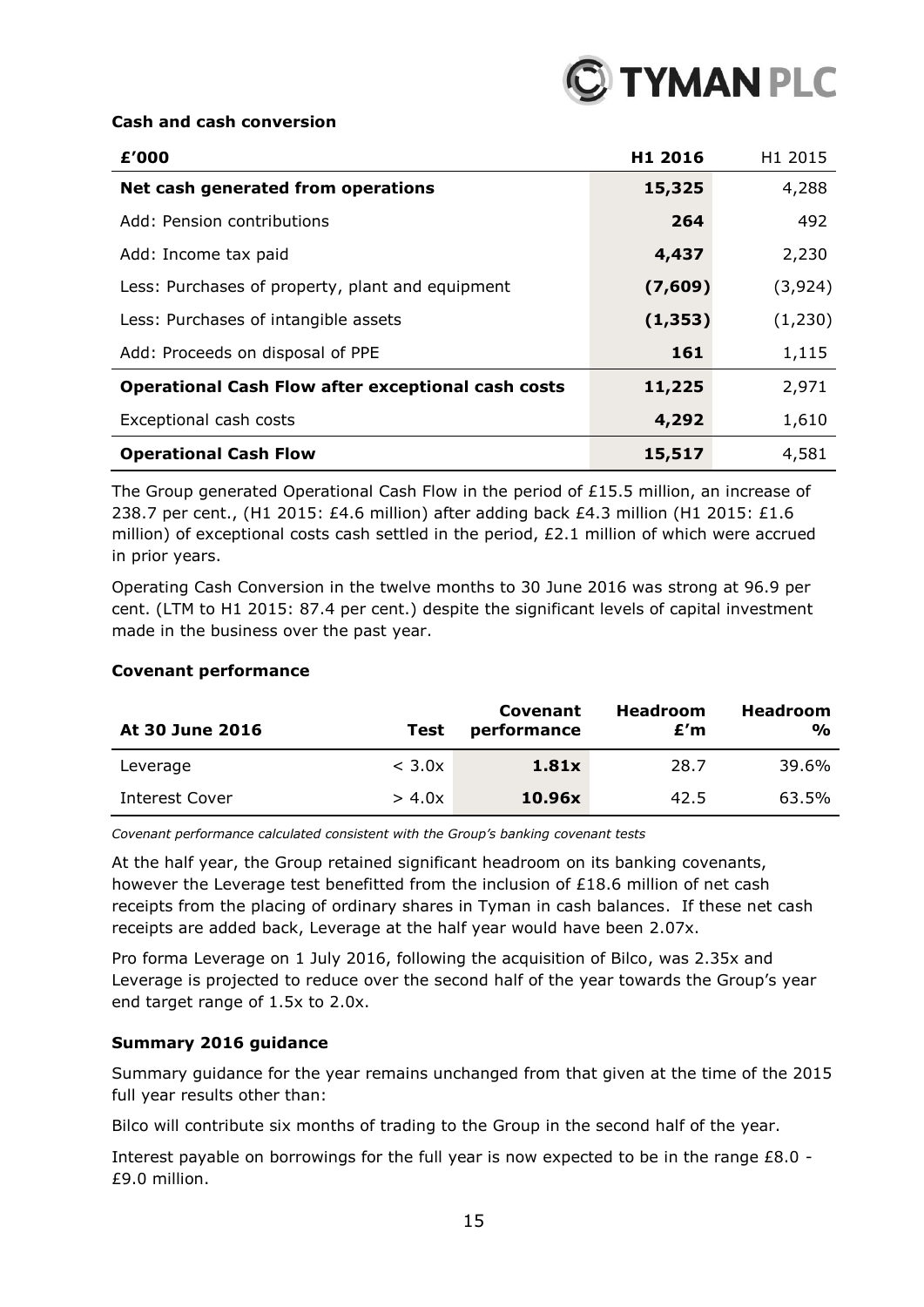# **YMAN PLC**

Exceptional costs in aggregate are unchanged at between £9.0 and £11.0 million with the majority of these costs expected to be cash settled in 2016. In addition there will be a noncash exceptional charge for inventory fair value adjustment in respect of the Giesse and Bilco acquisitions.

Total capital expenditure for the year for the Group, including footprint projects and Bilco, is now expected to be in the lower range of £17.0 - £20.0 million due to phasing of investment projects.

The weighted average number of share in issue for the full year is expected to be 173.0 million (basic) and 173.4 million (diluted). For the full year 2017 the weighted average number of shares in issue is expected to be 177.1 million (basic) and 177.4 million (diluted).

# **Principal Risks and Uncertainties**

The Group's principal risks are identified in the Group's Report and Accounts for the year ended 31 December 2015 which is available at the Group's website. In the opinion of the Directors the principal risks and uncertainties remain as set out in the 2015 Report and Accounts, other than in the following categories.

# *Business Integration*

Business Integration was not considered to be a principal risk for the Group at 31 December 2015 given that the Group had not made an acquisition since the January 2014 acquisition of Vedasil and by the 2015 year end had successfully completed the integrations of Truth and Vedasil. To date in 2016 the Group has acquired Giesse, Response and Bilco. Accordingly Business Integration is again considered by the Board to be a principal risk facing the Group.

# *Risk Description*

Acquisitions are an important element of the Group's strategy and the Group expects that it will continue to make acquisitions in the future. Acquisitions will impact the future performance of the Group and may impact the risk profile of the Group. The subsequent integration of acquisitions involves further risks such as the diversion of management, disruption of operations and the retention of key personnel in the acquired business.

# *Mitigation*

Acquisitions bring with them management challenges and elevated risk along with opportunities. The Group manages these challenges and risks through its clear acquisition criteria, its due diligence process and a commitment to the full integration of every business that is acquired over an appropriate period. Each acquisition is discussed and reviewed by the Board at regular intervals during the diligence process and following completion.

For significant acquisitions, the integration process is overseen by the Executive Directors and supported by dedicated project teams that include specialised management from the wider Group. The Group's internal audit programme and post-acquisition analysis of systems and controls in acquired businesses helps to establish best practice in governance and control procedures.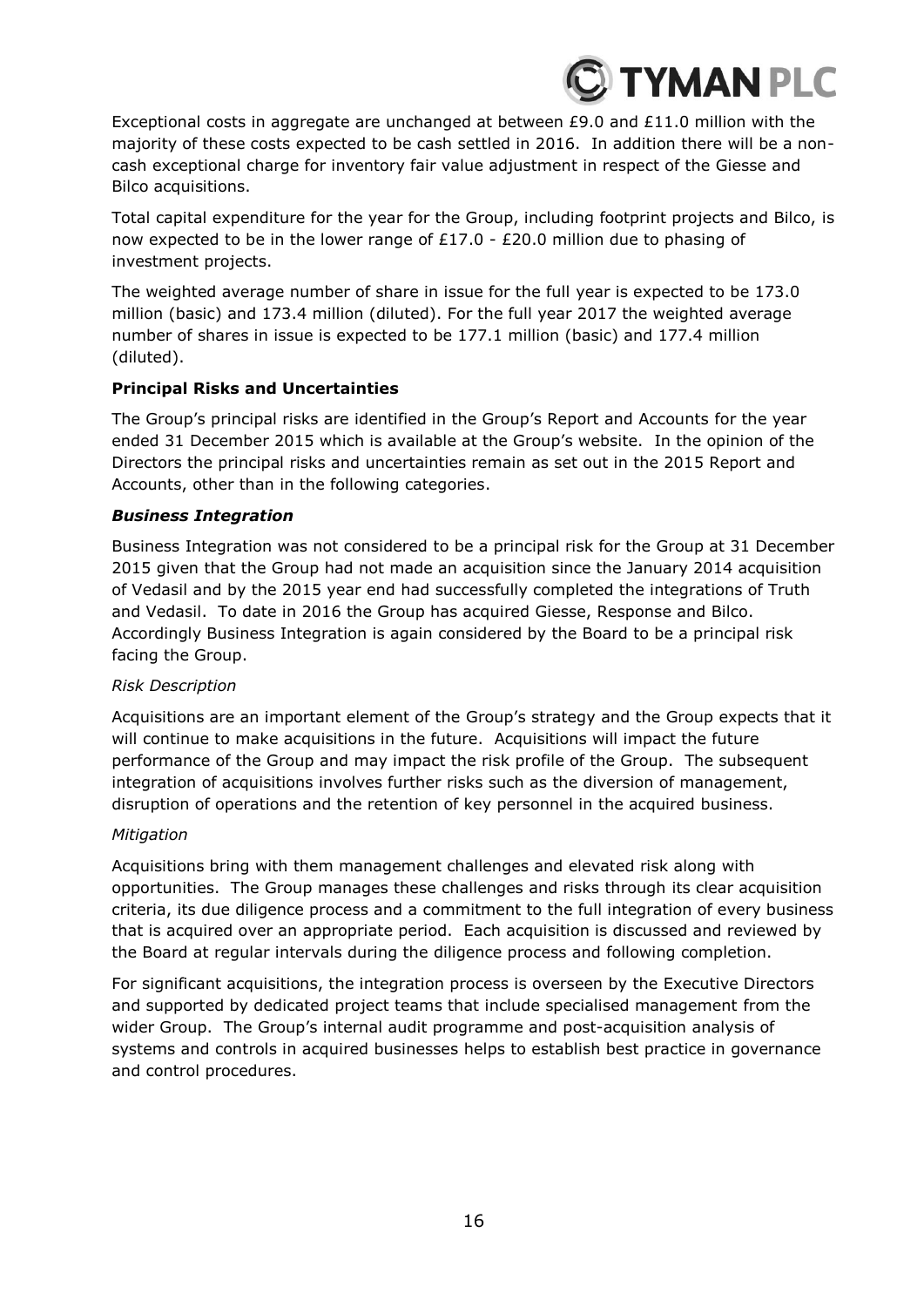

# *Impact of the EU Referendum Result on Principal Risk Factors*

#### *Market Conditions*

Market conditions were considered by the Board to be a principal risk for the Group at 31 December 2015 however the trend attached to this risk at the time was considered by the Board to be neutral. Following the EU Referendum, the Board is now of the opinion that the risk trend for Market Conditions has increased due to the uncertainty that surrounds the direct and indirect impact of the EU Referendum results on UK and European markets.

#### *Raw Material Costs and Supply Chain Failures*

Raw Material Costs and Supply Chain Failures were considered by the Board to be a principal risk for the Group at 31 December 2015 however the trend attached to this risk at the time was considered by the Board to be neutral. Following the EU Referendum, and the resultant increased volatility seen in foreign exchange markets, the Board is now of the opinion that the risk trend for Raw Material Costs and Supply Chain Failures has increased because of the potential impact of exchange rate volatility on imported products.

#### *Funding and Financial Risks*

Funding and Financial Risks were considered by the Board to be a principal risk for the Group at 31 December 2015 however the trend attached to this risk at the time was considered by the Board to be neutral. Following the EU Referendum, and the resultant increased volatility seen in financing markets, the Board is now of the opinion that the risk trend for Funding and Financial Risks has increased because of the potential impact of exchange rate volatility on covenant measures and facility headroom and the potential impact of restricted access to financing markets.

The Group faces many other risks which, while important and subject to regular review by the executive directors and divisional management teams, have been assessed as less significant and are not listed here.

#### **26 July 2016**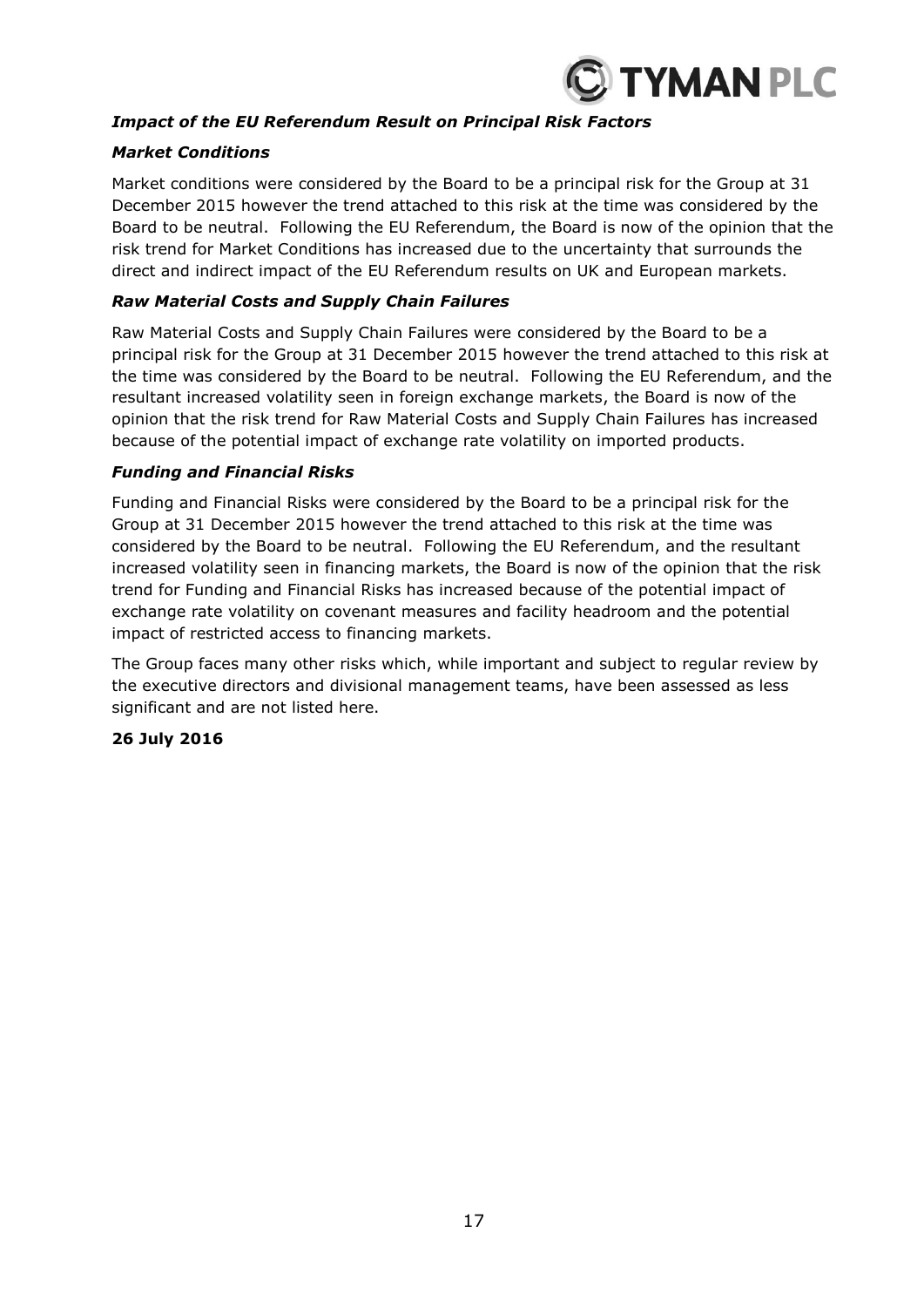

# **Definitions**

The following definitions apply throughout this document, unless the context otherwise requires.

Where appropriate "Underlying" is defined as the relevant metric before Amortisation of acquired intangible assets, deferred tax on Amortisation of acquired intangible assets, Impairment of acquired intangible assets, Impairment of goodwill, Exceptional items, Unwinding of discount on provisions, Amortisation of borrowing costs (including accelerated amortisation) and the associated tax effects.

| <b>Adjusted EBITDA</b>                        | Underlying Operating Profit with Depreciation and Share-based<br>payments expenses added back plus the pre-acquisition<br>EBITDA of businesses acquired during the year covering the<br>relevant pre-acquisition period less the EBITDA of businesses<br>disposed of during the year                                                                                                                      |
|-----------------------------------------------|-----------------------------------------------------------------------------------------------------------------------------------------------------------------------------------------------------------------------------------------------------------------------------------------------------------------------------------------------------------------------------------------------------------|
| <b>Bilco</b>                                  | the Bilco Company acquired by the Group's AmesburyTruth<br>Division on 1 July 2016                                                                                                                                                                                                                                                                                                                        |
| <b>Constant Currency</b><br>or CC             | comparison with the comparative period translated at the<br>current year's average or closing exchange rate as applicable                                                                                                                                                                                                                                                                                 |
| <b>EB Trust</b>                               | The Tyman Employees: Benefit Trust                                                                                                                                                                                                                                                                                                                                                                        |
| Giesse                                        | Giesse Group acquired by the Group's Schlegel International<br>Division on 7 March 2016                                                                                                                                                                                                                                                                                                                   |
| <b>Interim Financial</b><br><b>Statements</b> | The condensed consolidated interim financial statements of<br>Tyman plc for the six months ended 30 June 2016                                                                                                                                                                                                                                                                                             |
| <b>Interim Report</b>                         | The interim report of Tyman plc for the six months ended 30<br>June 2016 incorporating the Interim Financial Statements                                                                                                                                                                                                                                                                                   |
| Leverage                                      | Underlying Net Debt translated at the average exchange rate<br>for the year divided by Adjusted EBITDA                                                                                                                                                                                                                                                                                                    |
| <b>Like for Like or LFL</b>                   | the comparison of Revenue or Operating Profit, as appropriate,<br>excluding the impact of any acquisitions made during the<br>current year and, for acquisitions made in the comparative<br>year, excluding from the current year result the impact of the<br>equivalent current year pre-acquisition period. For disposals,<br>the results are excluded for the whole of the current and prior<br>period |
| <b>Operating Cash</b><br><b>Conversion</b>    | Operational Cash Flow divided by Underlying Operating Profit                                                                                                                                                                                                                                                                                                                                              |
| <b>Operational</b><br><b>Cash Flow</b>        | Net cash inflow from operating activities before Income tax<br>paid, exceptional costs cash settled in the year and Pension<br>contributions, and after Proceeds on disposal of property, plant<br>and equipment, Payments to acquire property, plant and<br>equipment and Payments to acquire intangible assets                                                                                          |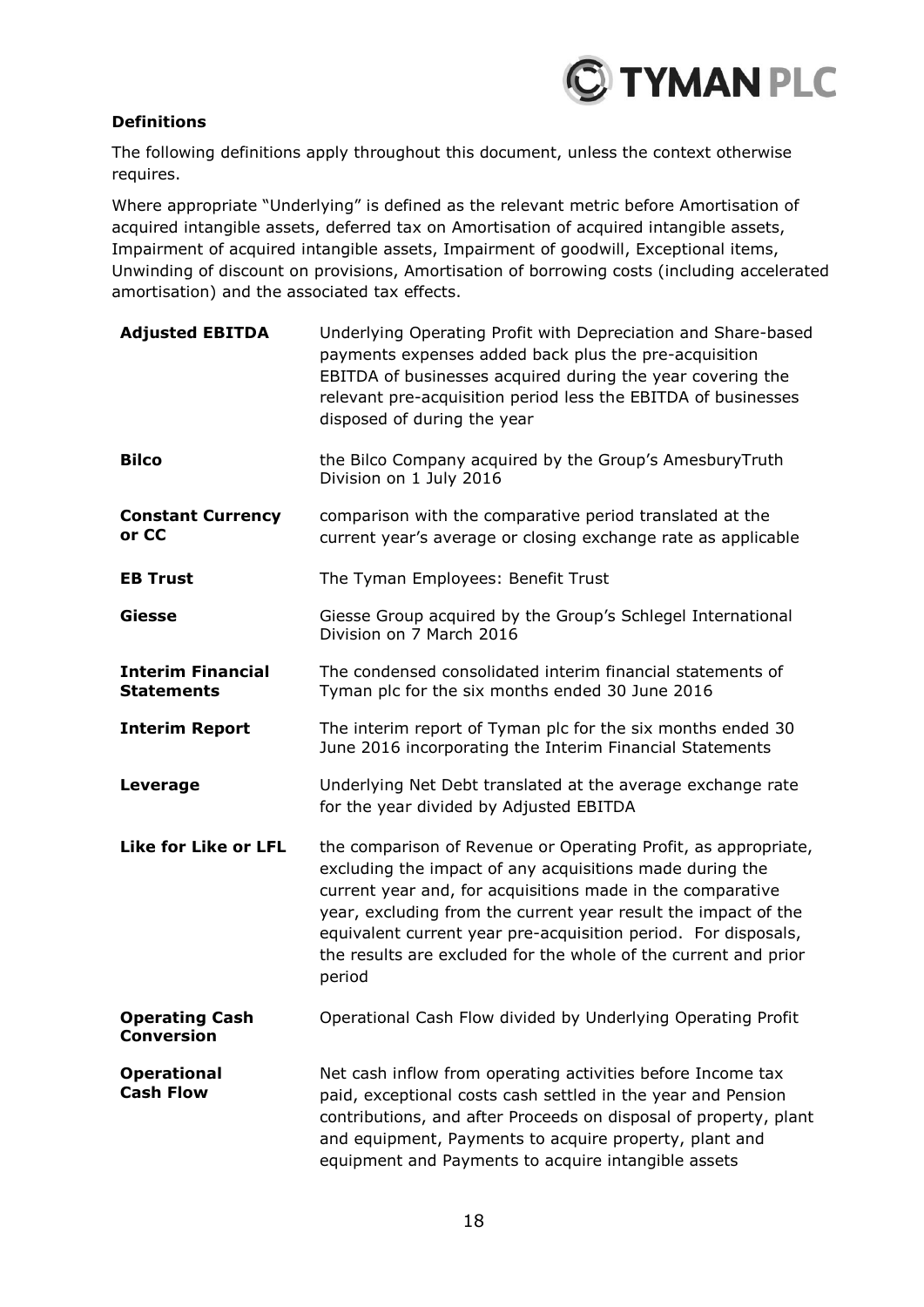

| <b>Response or</b><br><b>Response</b><br><b>Electronics</b> | Response Electronics Limited, acquired by the Group's ERA<br>Division on 3 March 2016                                   |
|-------------------------------------------------------------|-------------------------------------------------------------------------------------------------------------------------|
| <b>Return on Capital</b><br><b>Employed or ROCE</b>         | Underlying Operating Profit as a percentage of the twelve<br>month average capital employed                             |
| £ or Sterling or<br><b>British Pounds</b>                   | the lawful currency of the United Kingdom                                                                               |
| <b>Underlying Net Debt</b>                                  | interest bearing loans and borrowings, net of cash and cash<br>equivalents, plus unamortised borrowing costs added back |
| US\$                                                        | The lawful currency of the United States                                                                                |
| <b>Glossary of Terms</b>                                    |                                                                                                                         |
| <b>BPS</b>                                                  | Basis points                                                                                                            |
| <b>DTR</b>                                                  | Disclosure Rules and Transparency Rules of the UK<br>Listing Authority                                                  |
| <b>EBITDA</b>                                               | Earnings before Interest, Taxation, Depreciation<br>and Amortisation                                                    |
| <b>EMEAI</b>                                                | Europe, Middle East, Africa and India region                                                                            |
| <b>EU</b>                                                   | European Union                                                                                                          |
| <b>IFRS</b>                                                 | <b>International Financial Reporting Standards</b>                                                                      |
| <b>JCHS</b>                                                 | Joint Centre for Housing Studies of Harvard University                                                                  |
| <b>LIRA</b>                                                 | Leading Indicator of Remodeling Activity published quarterly by<br><b>JCHS</b>                                          |
| <b>LTM</b>                                                  | Last twelve months                                                                                                      |
| <b>OEM</b>                                                  | Original equipment manufacturer                                                                                         |
| <b>PPE</b>                                                  | Property, plant and equipment                                                                                           |
| <b>RMI</b>                                                  | Renovation, maintenance and improvement                                                                                 |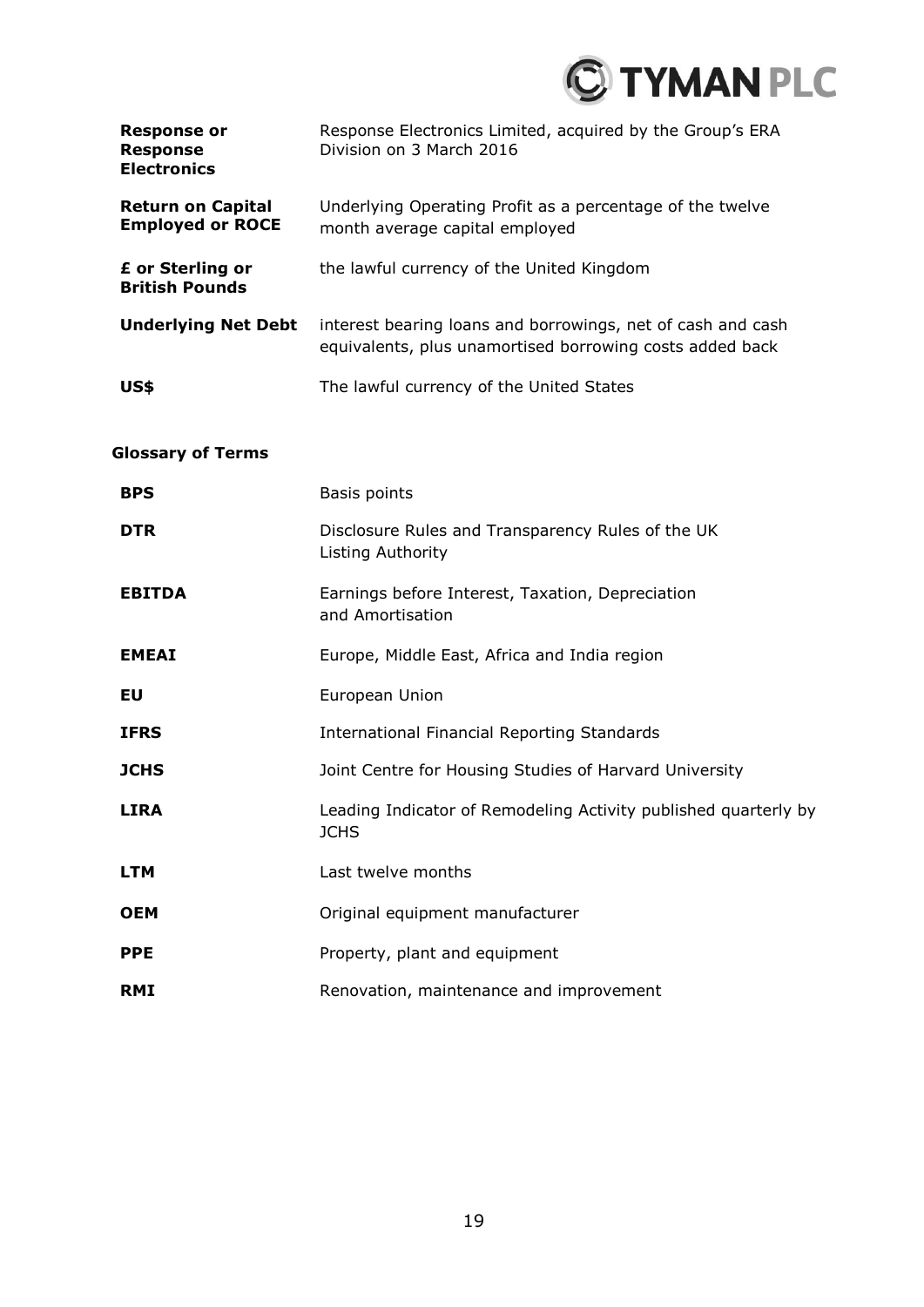

#### **Exchange Rates**

The following foreign exchange rates have been used in the financial information to translate amounts into Sterling:

| <b>Closing Rates:</b>     | H1 2016 | H1 2015 | FY 2015 |
|---------------------------|---------|---------|---------|
| <b>US Dollars</b>         | 1.3392  | 1.5719  | 1.4804  |
| Euros                     | 1.2060  | 1.4168  | 1.3572  |
| <b>Australian Dollars</b> | 1.7995  | 2.0530  | 2.0281  |
| <b>Canadian Dollars</b>   | 1.7352  | 1.9422  | 2.0532  |
| <b>Brazilian Real</b>     | 4.3268  | 4.9508  | 5.8630  |
|                           |         |         |         |
|                           |         |         |         |
| <b>Average Rates:</b>     | H1 2016 | H1 2015 | FY 2015 |
| <b>US Dollars</b>         | 1.4336  | 1.5236  | 1.5287  |
| Euros                     | 1.2846  | 1.3647  | 1.3772  |
| <b>Australian Dollars</b> | 1.9556  | 1.9478  | 2.0350  |

#### **Roundings**

Percentage numbers have been calculated using figures rounded to the nearest thousand from the financial statements, which may lead to small differences in some figures and percentages quoted.

Brazilian Real **5.3112** 4.5219 5.0923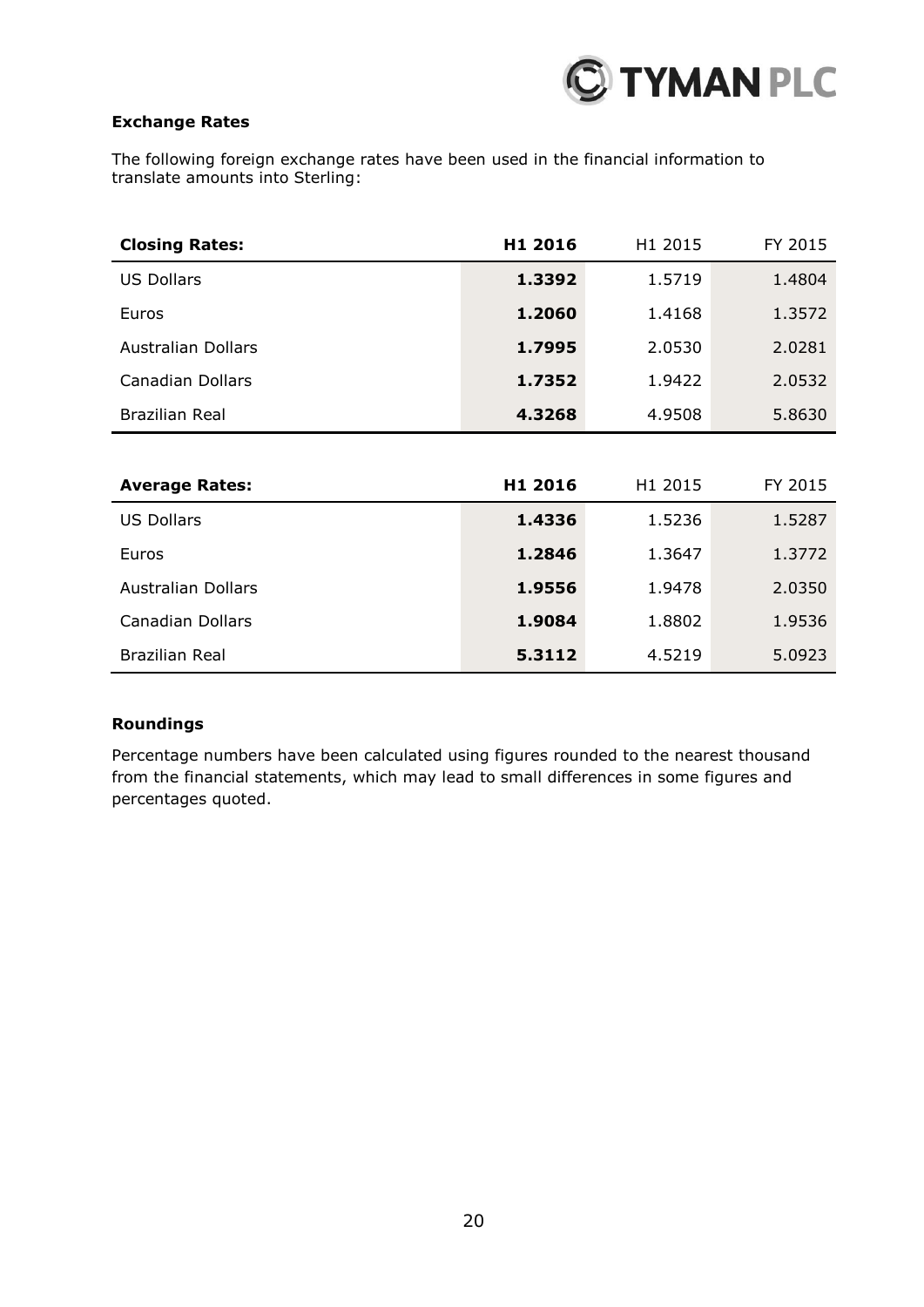

# **Tyman plc Group income statement**

Six months ended 30 June 2016

|                                                      |                | <b>Six months</b>  | Six months        | Year        |
|------------------------------------------------------|----------------|--------------------|-------------------|-------------|
|                                                      |                | ended              | ended             | ended       |
|                                                      |                | 30 June            | 30 June           | 31 December |
|                                                      |                | 2016               | 2015              | 2015        |
|                                                      |                | (unaudited)        | (unaudited)       | (audited)   |
|                                                      | Note           | £'000              | £'000             | £'000       |
| Revenue                                              | 3              | 201,040            | 175,438           | 353,425     |
| Cost of sales                                        |                | (128,923)          | (117, 209)        | (233, 982)  |
| <b>Gross profit</b>                                  |                | 72,117             | 58,229            | 119,443     |
| Administrative expenses                              |                | (61,464)           | (46,522)          | (96, 944)   |
| <b>Operating profit</b>                              |                | 10,653             | 11,707            | 22,499      |
| Analysed as:                                         |                |                    |                   |             |
| Underlying <sup>(1)</sup> operating profit           | 3              | 27,170             | 22,213            | 51,425      |
| <b>Exceptional items</b>                             | 4              | (6, 327)           | (601)             | (7, 563)    |
| Amortisation of acquired intangible assets           | 9              | (10, 190)          | (9,905)           | (19, 567)   |
| Impairment of acquired goodwill                      | 8              |                    |                   | (1,796)     |
| <b>Operating profit</b>                              |                | 10,653             | 11,707            | 22,499      |
| Finance income                                       | 5              | 219                | 61                | 154         |
| Finance costs                                        | 5              | (3,095)            | (4, 106)          | (7,077)     |
| <b>Net finance costs</b>                             | 5              | (2,876)            | (4,045)           | (6,923)     |
| <b>Profit before taxation</b>                        |                | 7,777              | 7,662             | 15,576      |
| Income tax charge                                    | 6              | (2,492)            | (2, 551)          | (7,885)     |
| Profit for the period                                |                | 5,285              | 5,111             | 7,691       |
|                                                      |                |                    |                   |             |
| Basic earnings per share                             | 7              | 3.13p              | 3.04 <sub>p</sub> | 4.57p       |
| Diluted earnings per share                           | $\overline{7}$ | 3.12 <sub>p</sub>  | 3.02 <sub>p</sub> | 4.55p       |
|                                                      |                |                    |                   |             |
| <b>Non-GAAP measures</b>                             |                |                    |                   |             |
| Basic Underlying <sup>(1)</sup> earnings per share   | $\overline{7}$ | 10.01 <sub>p</sub> | 7.76p             | 19.25p      |
| Diluted Underlying <sup>(1)</sup> earnings per share | 7              | 9.99 <sub>p</sub>  | 7.70p             | 19.16p      |
| Underlying <sup>(1)</sup> profit before taxation     | $\overline{7}$ | 24,509             | 18,386            | 44,929      |

1. Before amortisation of acquired intangible assets, deferred taxation on acquired intangible assets, impairment of acquired intangible assets, impairment of goodwill, exceptional items, unwinding of discount on provisions, amortisation of borrowing costs and the associated tax effect (see definition on page 18).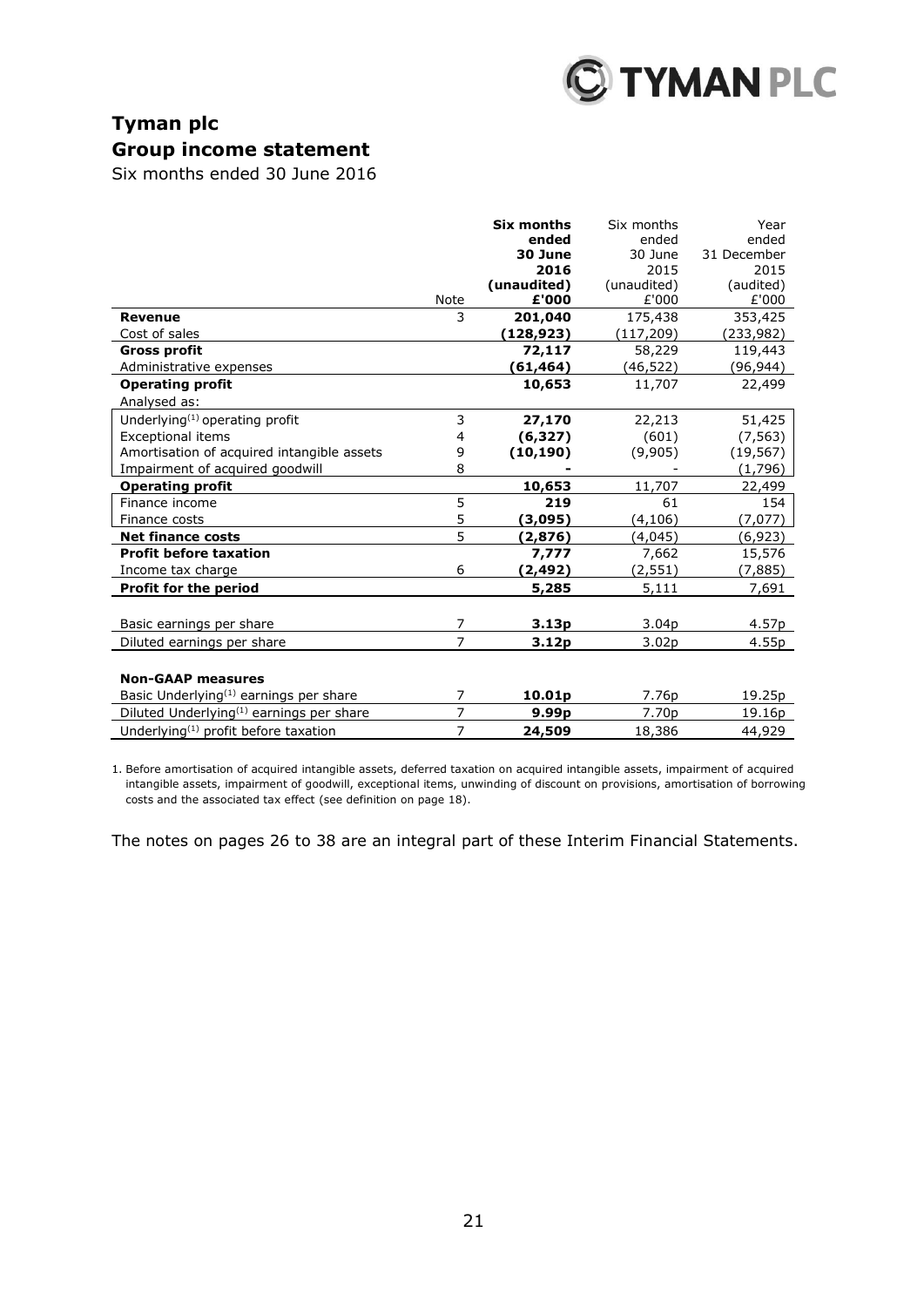

# **Tyman plc Group statement of comprehensive income**

Six months ended 30 June 2016

|                                                                                                                                                                                         | Six months<br>ended<br>30 June<br>2016<br>(unaudited)<br>£'000 | Six months<br>ended<br>30 June<br>2015<br>(unaudited)<br>£'000 | Year<br>ended<br>31 December<br>2015<br>(audited)<br>£'000 |
|-----------------------------------------------------------------------------------------------------------------------------------------------------------------------------------------|----------------------------------------------------------------|----------------------------------------------------------------|------------------------------------------------------------|
| <b>Profit for the period</b>                                                                                                                                                            | 5,285                                                          | 5,111                                                          | 7,691                                                      |
| Other comprehensive income/(expense)<br>Items that will not be reclassified to profit or loss                                                                                           |                                                                |                                                                |                                                            |
| Remeasurements of post-employment benefit obligations                                                                                                                                   |                                                                |                                                                | 73                                                         |
| Total items that will not be reclassified to profit or loss                                                                                                                             |                                                                |                                                                | 73                                                         |
| Items that may be reclassified subsequently to profit or loss<br>Exchange differences on translation of foreign operations<br>Effective portion of changes in value of cash flow hedges | 31,470<br>162                                                  | (6,961)<br>144                                                 | 5,910<br>165                                               |
| Total items that may be reclassified to profit or loss                                                                                                                                  | 31,632                                                         | (6,817)                                                        | 6,075                                                      |
| Other comprehensive income/(expense) for the period, net of<br>tax                                                                                                                      | 31,632                                                         | (6,817)                                                        | 6,148                                                      |
| Total comprehensive income/(expense) for the period                                                                                                                                     | 36,917                                                         | (1,706)                                                        | 13,839                                                     |

Items in the statement above are disclosed net of tax. The income tax relating to each component of other comprehensive income is disclosed in note 6.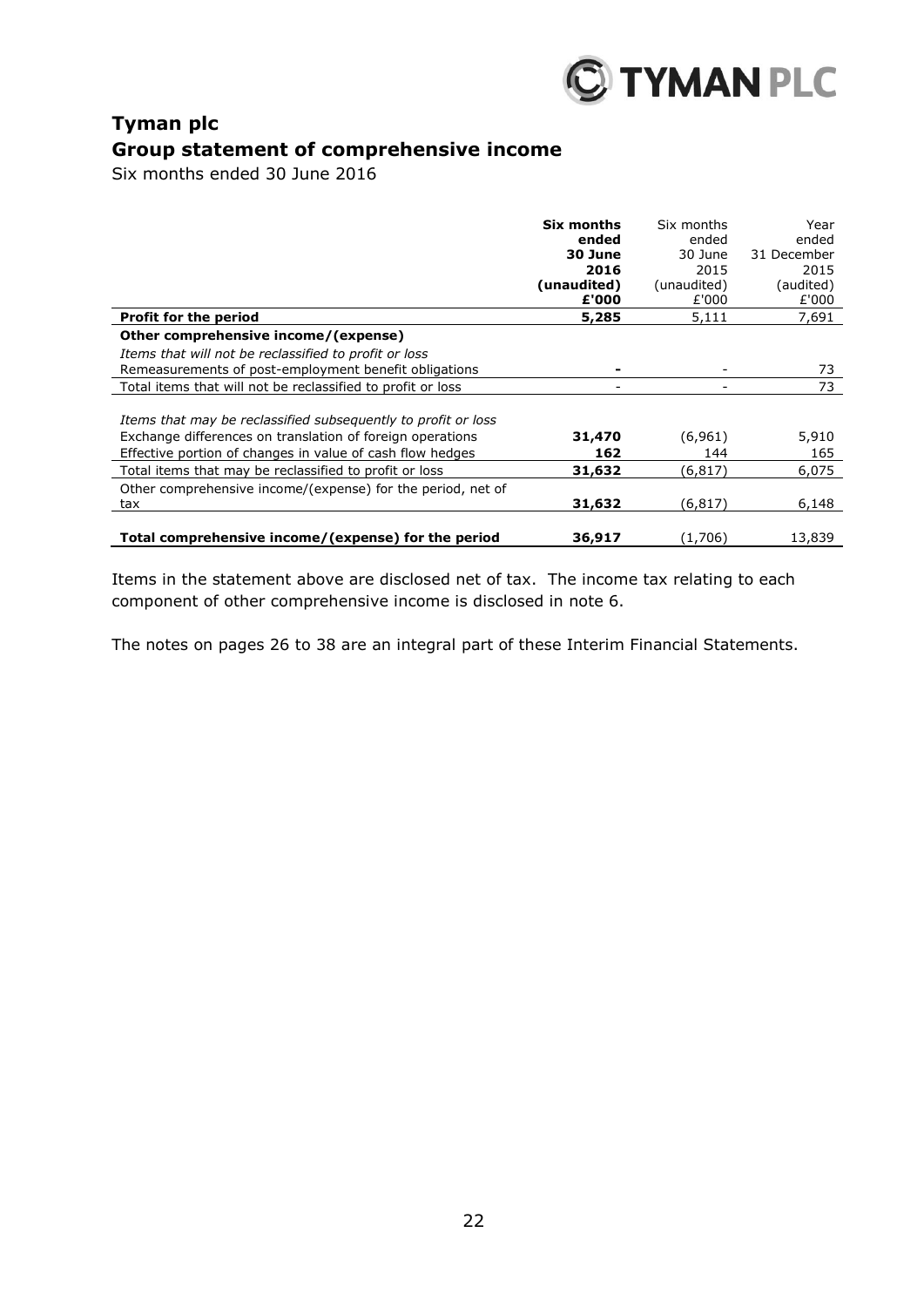

# **Tyman plc Group statement of changes in equity**

Six months ended 30 June 2016

|                                     | Share                        | Share                        | <sup>1</sup> Other       | Treasury       | Hedging                  | Translation              | Retained  | Total     |
|-------------------------------------|------------------------------|------------------------------|--------------------------|----------------|--------------------------|--------------------------|-----------|-----------|
|                                     | capital                      | premium                      | reserves                 | reserve        | reserve                  | reserve                  | earnings  | equity    |
|                                     | E'000                        | £'000                        | £'000                    | £'000          | £'000                    | £'000                    | £'000     | £'000     |
| At 1 January 2015 (audited)         | 8,505                        | 63,256                       | 8,920                    | (4, 742)       | (250)                    | 25,474                   | 207,853   | 309,016   |
| Total comprehensive                 |                              |                              |                          |                |                          |                          |           |           |
| income/(expense)                    |                              |                              |                          |                | 144                      | (6,961)                  | 5,111     | (1,706)   |
| Profit for the period               |                              |                              |                          |                |                          |                          | 5,111     | 5,111     |
| Other comprehensive                 |                              |                              |                          |                |                          |                          |           |           |
| income/(expense)                    |                              |                              |                          |                | 144                      | (6,961)                  |           | (6, 817)  |
| Transactions with owners            | $\overline{\phantom{a}}$     | $\overline{\phantom{a}}$     | $\overline{\phantom{a}}$ | 421            | $\overline{\phantom{a}}$ |                          | (12, 698) | (12, 277) |
| Share-based payments <sup>2</sup>   |                              |                              |                          | $\overline{a}$ |                          |                          | 462       | 462       |
| Dividends paid                      |                              |                              |                          |                |                          |                          | (10,090)  | (10,090)  |
| Issue of own shares to              |                              |                              |                          |                |                          |                          |           |           |
| Employee Benefit Trust              |                              |                              |                          | 3,070          |                          |                          | (3,070)   |           |
| Purchase of own shares to           |                              |                              |                          |                |                          |                          |           |           |
| <b>Employee Benefit Trust</b>       |                              |                              |                          | (2,649)        |                          |                          |           | (2,649)   |
| At 30 June 2015                     | 8,505                        | 63,256                       | 8,920                    | (4, 321)       | (106)                    | 18,513                   | 200,266   | 295,033   |
| Total comprehensive income          | $\qquad \qquad \blacksquare$ | $\qquad \qquad \blacksquare$ | $\blacksquare$           | -              | 21                       | 12,871                   | 2,653     | 15,545    |
| Profit for the period               |                              | $\overline{a}$               |                          | $\blacksquare$ | $\bar{\phantom{a}}$      | $\blacksquare$           | 2,580     | 2,580     |
| Other comprehensive income          |                              |                              |                          |                | 21                       | 12,871                   | 73        | 12,965    |
| Transactions with owners            | $\blacksquare$               | $\blacksquare$               | $\overline{\phantom{a}}$ | $\blacksquare$ | $\overline{\phantom{a}}$ | $\overline{\phantom{a}}$ | (4, 347)  | (4, 347)  |
| Share-based payments <sup>2</sup>   | ٠                            | $\blacksquare$               | $\overline{a}$           | $\overline{a}$ | $\sim$                   |                          | 128       | 128       |
| Dividends paid                      |                              |                              |                          | $\blacksquare$ | $\blacksquare$           |                          | (4, 475)  | (4, 475)  |
| At 31 December 2015                 |                              |                              |                          |                |                          |                          |           |           |
| (audited)                           | 8,505                        | 63,256                       | 8,920                    | (4, 321)       | (85)                     | 31,384                   | 198,572   | 306,231   |
| Total comprehensive income          |                              |                              |                          |                | 162                      | 31,470                   | 5,285     | 36,917    |
| Profit for the period               |                              |                              |                          | $\blacksquare$ | $\overline{\phantom{a}}$ | $\sim$                   | 5,285     | 5,285     |
| Other comprehensive income          |                              |                              |                          |                | 162                      | 31,470                   |           | 31,632    |
| Transactions with owners            | 424                          | 18,151                       |                          | 983            | $\overline{a}$           |                          | (12, 377) | 7,181     |
| Share-based payments <sup>2</sup>   |                              |                              |                          |                |                          |                          | 732       | 732       |
| Dividends paid                      |                              |                              |                          |                |                          |                          | (10, 266) | (10, 266) |
| Issue of share capital <sup>3</sup> | 424                          | 18,151                       |                          |                |                          |                          |           | 18,575    |
| Issue of own shares to              |                              |                              |                          |                |                          |                          |           |           |
| <b>Employee Benefit Trust</b>       |                              |                              |                          | 2,843          |                          |                          | (2,843)   |           |
| Purchase of own shares to           |                              |                              |                          |                |                          |                          |           |           |
| Employee Benefit Trust              |                              |                              |                          | (1,860)        |                          |                          |           | (1,860)   |
| At 30 June 2016                     |                              |                              |                          |                |                          |                          |           |           |
| (unaudited)                         | 8,929                        | 81,407                       | 8,920                    | (3, 338)       | 77                       | 62,854                   | 191,480   | 350,329   |

1. Other reserves are non-distributable capital reserves which arose from previous acquisitions.

2. Share-based payments include a deferred tax debit of £Nil (six months ended 30 June 2015: £Nil; year ended 31 December 2015: £0.4 million).

3. On 21 June 2016 the Group issued 8,478,128 shares by way of a placing with institutional investors.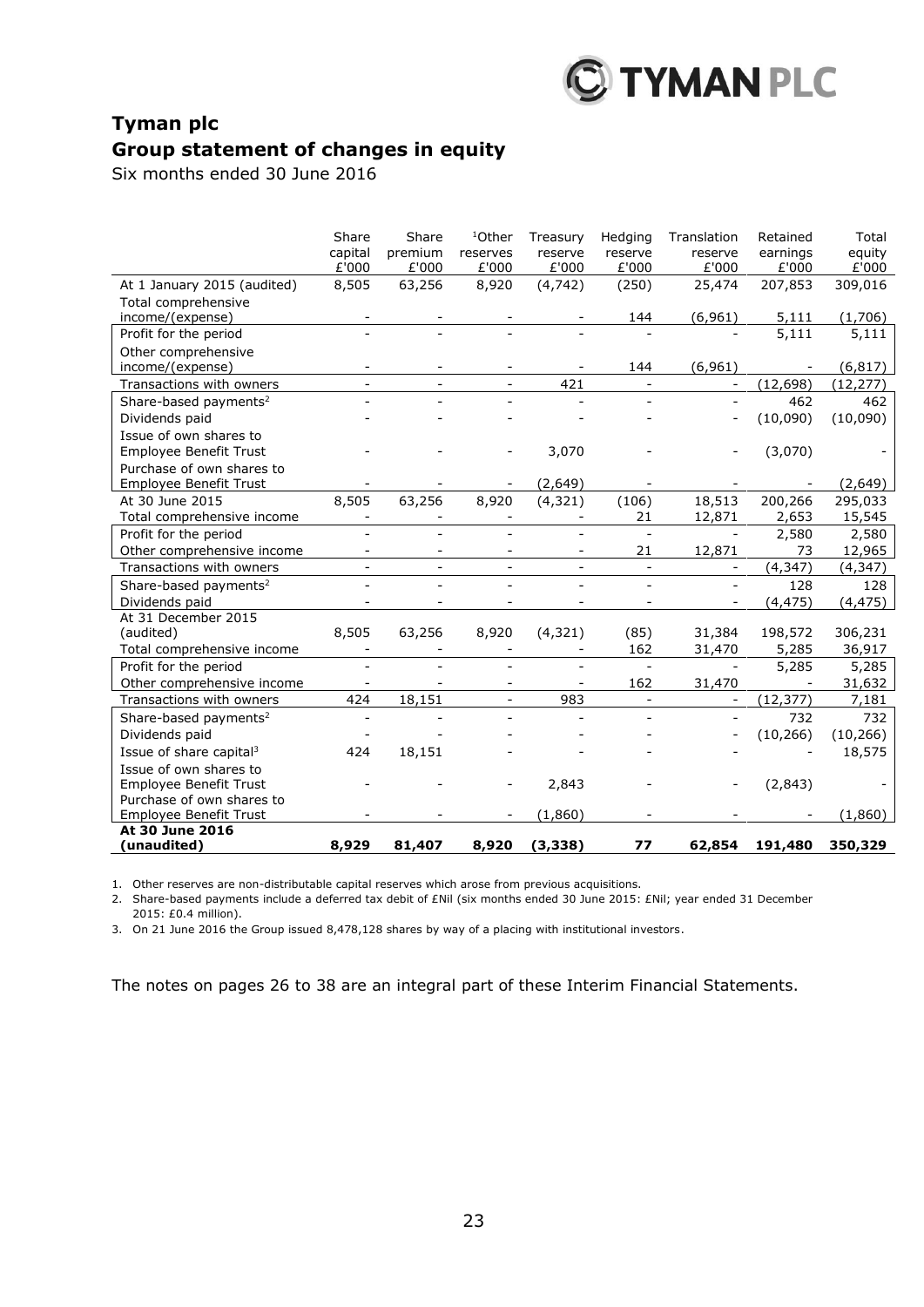

# **Tyman plc Group balance sheet**

As at 30 June 2016

|                                                               |      | 30 June          | 30 June           | 31 December       |
|---------------------------------------------------------------|------|------------------|-------------------|-------------------|
|                                                               |      | 2016             | 2015              | 2015              |
|                                                               |      | (unaudited)      | (unaudited)       | (audited)         |
|                                                               | Note | £'000            | £'000             | £'000             |
| <b>ASSETS</b>                                                 |      |                  |                   |                   |
| <b>Non-current assets</b><br>Goodwill                         | 8    | 293,781          | 249,813           |                   |
|                                                               | 9    | 109,598          |                   | 253,718<br>86,772 |
| Intangible assets                                             | 10   |                  | 91,049            | 42,845            |
| Property, plant and equipment                                 |      | 69,135           | 41,106            |                   |
| Deferred tax assets                                           |      | 15,717           | 13,305<br>395,273 | 12,944            |
|                                                               |      | 488,231          |                   | 396,279           |
| <b>Current assets</b>                                         |      |                  |                   |                   |
| Inventories                                                   |      | 72,512<br>77,242 | 52,616            | 45,990            |
| Trade and other receivables                                   |      |                  | 46,512            | 34,836            |
| Cash and cash equivalents<br>Derivative financial instruments |      | 105,585<br>936   | 32,026            | 29,975<br>178     |
|                                                               |      | 256,275          | 131,154           | 110,979           |
| <b>TOTAL ASSETS</b>                                           |      | 744,506          | 526,427           | 507,258           |
| <b>LIABILITIES</b>                                            |      |                  |                   |                   |
| <b>Current liabilities</b>                                    |      |                  |                   |                   |
| Trade and other payables                                      |      | (74, 630)        | (43, 934)         | (37, 488)         |
| Derivative financial instruments                              |      |                  | (364)             | (17)              |
| <b>Borrowings</b>                                             | 11   | (588)            |                   |                   |
| Current tax liabilities                                       |      | (34)             | (2, 391)          | (1, 475)          |
| Provisions                                                    |      | (4, 326)         | (5,015)           | (5, 395)          |
|                                                               |      | (79, 578)        | (51, 704)         | (44, 375)         |
| <b>Non-current liabilities</b>                                |      |                  |                   |                   |
| <b>Borrowings</b>                                             | 11   | (248, 542)       | (136,087)         | (111, 558)        |
| Derivative financial instruments                              |      |                  | (43)              | (68)              |
| Deferred tax liabilities                                      |      | (36,710)         | (27, 114)         | (27, 395)         |
| Retirement benefit obligations                                |      | (11, 168)        | (9,509)           | (9,927)           |
| Provisions                                                    |      | (14, 400)        | (5, 492)          | (6,060)           |
| Other payables                                                |      | (3,779)          | (1, 445)          | (1,644)           |
|                                                               |      | (314, 599)       | (179, 690)        | (156, 652)        |
| <b>TOTAL LIABILITIES</b>                                      |      | (394, 177)       | (231, 394)        | (201, 027)        |
| <b>NET ASSETS</b>                                             |      | 350,329          | 295,033           | 306,231           |
| <b>EQUITY</b>                                                 |      |                  |                   |                   |
| Capital and reserves attributable to owners of the Company    |      |                  |                   |                   |
| Share capital                                                 |      | 8,929            | 8,505             | 8,505             |
| Share premium                                                 |      | 81,407           | 63,256            | 63,256            |
| Other reserves                                                |      | 8,920            | 8,920             | 8,920             |
| Treasury reserves                                             |      | (3,338)          | (4, 321)          | (4,321)           |
| Hedging reserve                                               |      | 77               | (106)             | (85)              |
| Translation reserve                                           |      | 62,854           | 18,513            | 31,384            |
| Retained earnings                                             |      | 191,480          | 200,266           | 198,572           |
| <b>TOTAL EQUITY</b>                                           |      | 350,329          | 295,033           | 306,231           |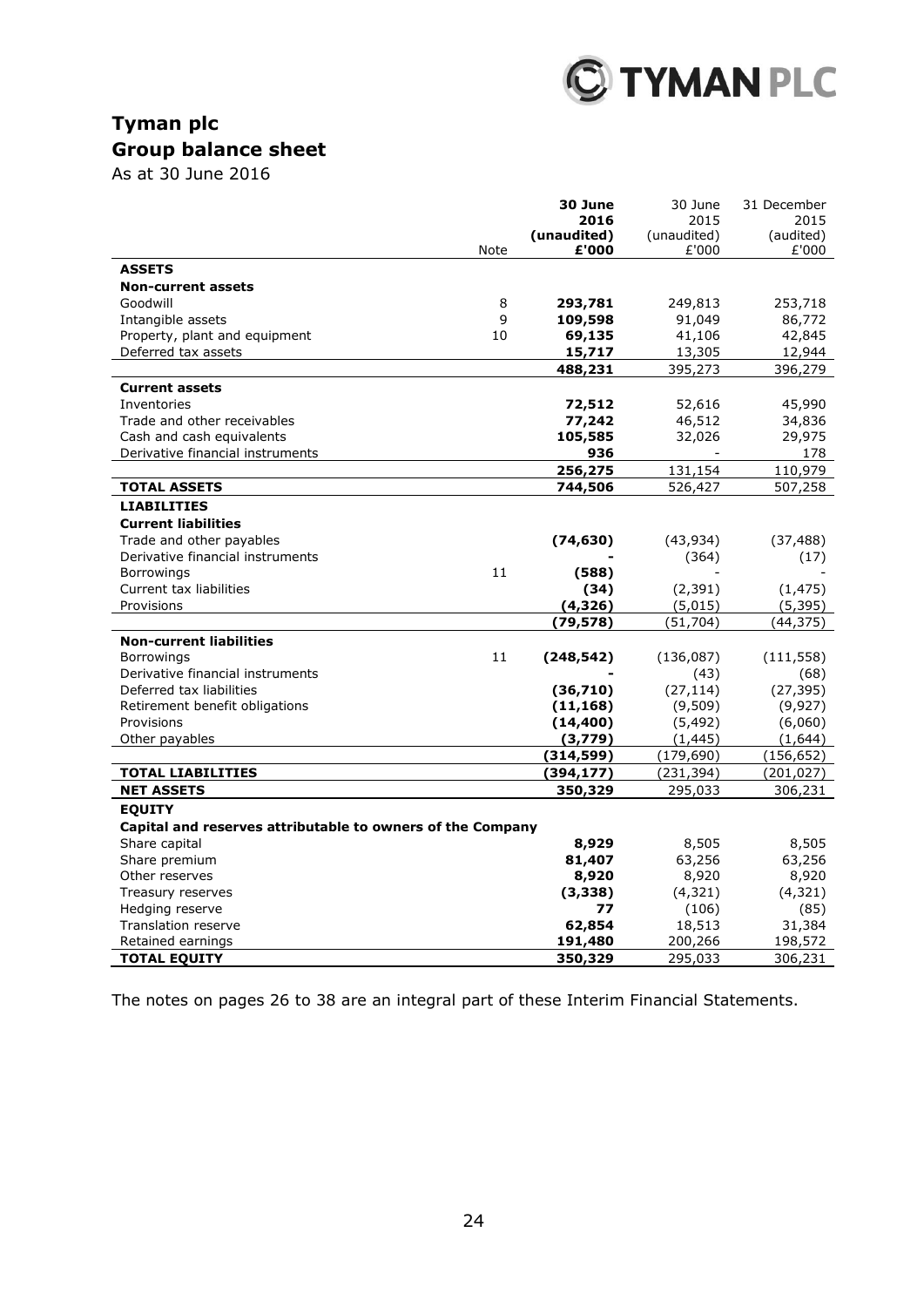

# **Tyman plc Group cash flow statement**

Six months ended 30 June 2016

|                                                                  |             |                   |             | Year      |
|------------------------------------------------------------------|-------------|-------------------|-------------|-----------|
|                                                                  |             | <b>Six months</b> | Six months  | ended     |
|                                                                  |             | ended             | ended       | 31        |
|                                                                  |             | 30 June           | 30 June     | December  |
|                                                                  |             | 2016              | 2015        | 2015      |
|                                                                  |             | (unaudited)       | (unaudited) | (audited) |
|                                                                  | <b>Note</b> | £'000             | £'000       | £'000     |
| Cash flow from operating activities                              |             |                   |             |           |
| Profit before taxation                                           |             | 7,777             | 7,662       | 15,576    |
| Adjustments                                                      | 14          | 23,266            | 18,418      | 41,265    |
| Changes in working capital (excluding the effects of acquisition |             |                   |             |           |
| and exchange differences on consolidation):                      |             |                   |             |           |
| Inventories                                                      |             | (9,680)           | (6,001)     | 2,162     |
| Trade and other receivables                                      |             | 1,175             | (10, 844)   | (1, 104)  |
| Trade and other payables                                         |             | (1, 304)          | (997)       | (5,635)   |
| Provisions utilised                                              |             | (1,208)           | (1,228)     | (2, 397)  |
| Pension contributions                                            |             | (264)             | (492)       | (933)     |
| Income tax paid                                                  |             | (4, 437)          | (2, 230)    | (8,869)   |
| Net cash generated from operations                               |             | 15,325            | 4,288       | 40,065    |
| Cash flow from investing activities                              |             |                   |             |           |
| Purchases of property, plant and equipment                       | 10          | (7,609)           | (3, 924)    | (8,872)   |
| Purchases of intangible assets                                   | 9           | (1, 353)          | (1, 230)    | (2,918)   |
| Proceeds on disposal of property, plant and equipment            |             | 161               | 1,115       | 936       |
| Acquisition of subsidiary undertakings, net of cash acquired     | 13          | (44, 480)         |             |           |
| Proceeds on disposal of subsidiary undertakings                  |             |                   |             | 6,754     |
| Interest received                                                |             | 223               | 62          | 148       |
| Net cash used in investing activities                            |             | (53, 058)         | (3, 977)    | (3,952)   |
| Cash flow from financing activities                              |             |                   |             |           |
| Interest paid                                                    |             | (2,892)           | (3,028)     | (6, 353)  |
| Dividend paid                                                    |             | (10, 266)         | (10,090)    | (14, 565) |
| Net proceeds on issue of shares                                  |             | 18,575            |             |           |
| Purchase of own shares from Employee Benefit Trust               |             | (1,860)           | (2,649)     | (2,649)   |
| Refinancing costs paid                                           | 11          |                   |             | (12)      |
| Proceeds from drawdown of revolving credit facility              | 11          | 126,293           | 11,019      | 16,178    |
| Repayments of revolving credit facility                          | 11          | (22, 029)         | (2,005)     | (37, 566) |
| Net cash generated from/(used in) financing activities           |             | 107,821           | (6, 753)    | (44, 967) |
| Net increase/(decrease) in cash and cash equivalents             |             | 70,088            | (6, 442)    | (8, 854)  |
| Exchange gains/(losses) on cash and cash equivalents             |             | 5,522             | (864)       | (503)     |
| Cash and cash equivalents at the beginning of the period         |             | 29,975            | 39,332      | 39,332    |
| Cash and cash equivalents at the end of the period               |             | 105,585           | 32,026      | 29,975    |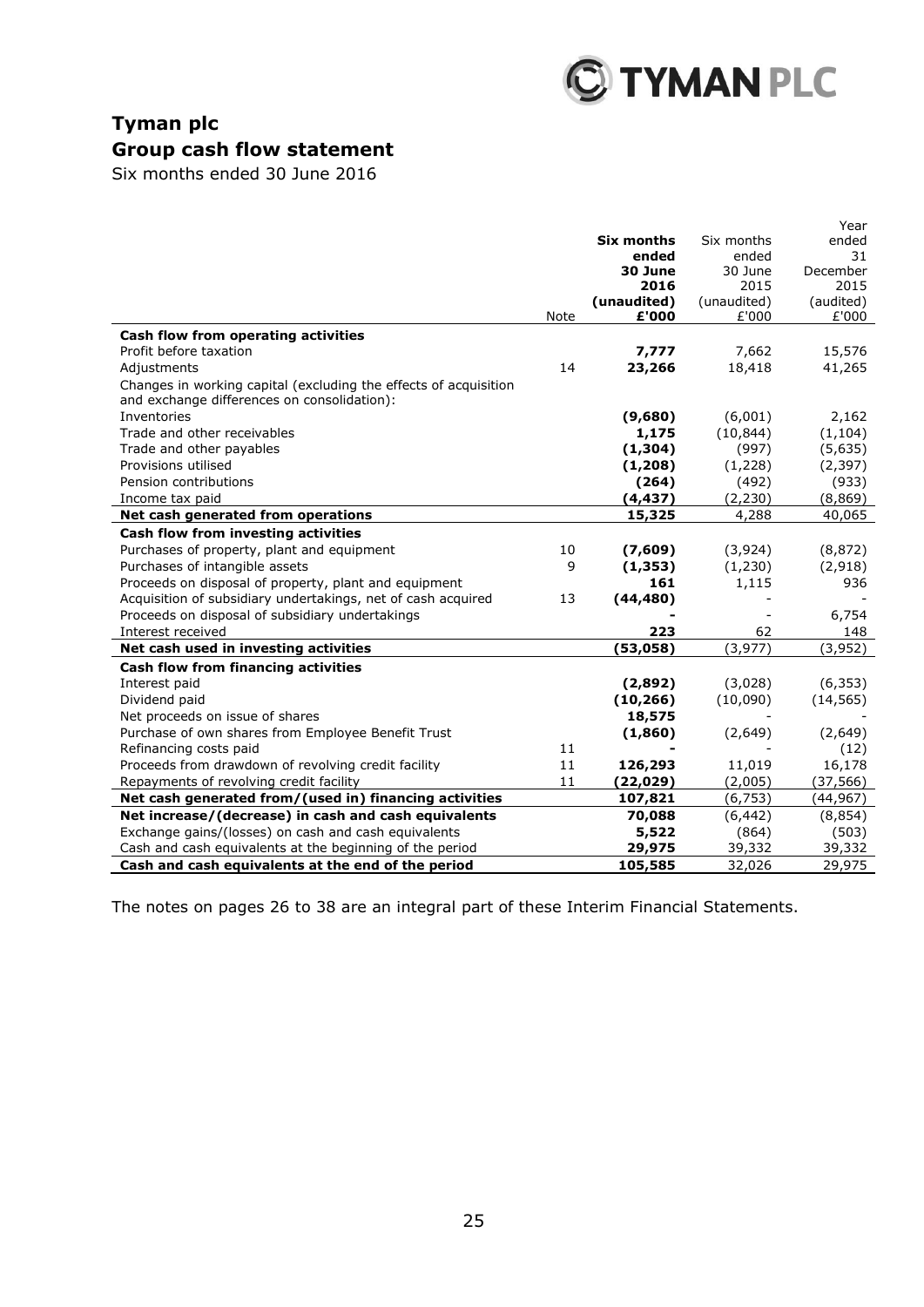

# **Tyman plc Notes to the Interim Financial Statements**

Six months ended 30 June 2016

# **1. General information**

Tyman plc ("the Company") and its subsidiaries (together, "the Group") is a leading international manufacturer and supplier of engineered components to the door and window industry.

Tyman plc is a public limited company listed on the London Stock Exchange, incorporated and domiciled in England and Wales. The address of the Company's registered office is 29 Queen Anne's Gate, London, SW1H 9BU.

These condensed consolidated interim financial statements ("Interim Financial Statements") were approved for issue on 26 July 2016.

These Interim Financial Statements do not comprise statutory accounts within the meaning of Section 434 of the Companies Act 2006. Statutory accounts for the year ended 31 December 2015 were approved by the Board of Directors on 8 March 2016 and delivered to the Registrar of Companies. The report of the auditors on those accounts was unqualified, did not contain an emphasis of matter paragraph and did not contain any statement under Section 498 of the Companies Act 2006.

These Interim Financial Statements have been reviewed, not audited.

The financial information for the year ended 31 December 2015 is extracted from the Group's consolidated financial statements for that year.

# **2. Basis of preparation and accounting policies**

# **2.1 Basis of preparation**

The Interim Financial Statements for the six months ended 30 June 2016 have been prepared in accordance with the Disclosure and Transparency Rules of the Financial Conduct Authority and with International Accounting Standard 34, 'Interim Financial Reporting', as adopted by the European Union. The Interim Financial Statements should be read in conjunction with the annual financial statements for the year ended 31 December 2015, which have been prepared in accordance with International Financial Reporting Standards as adopted by the European Union.

# **2.2 Changes in accounting policy and disclosures**

# *2.2.1 New, revised and amended EU endorsed accounting standards*

There were no new or amended accounting standards relevant to the Group's results that are effective for the first time in 2016 that have a material impact on the Group's consolidated financial statements.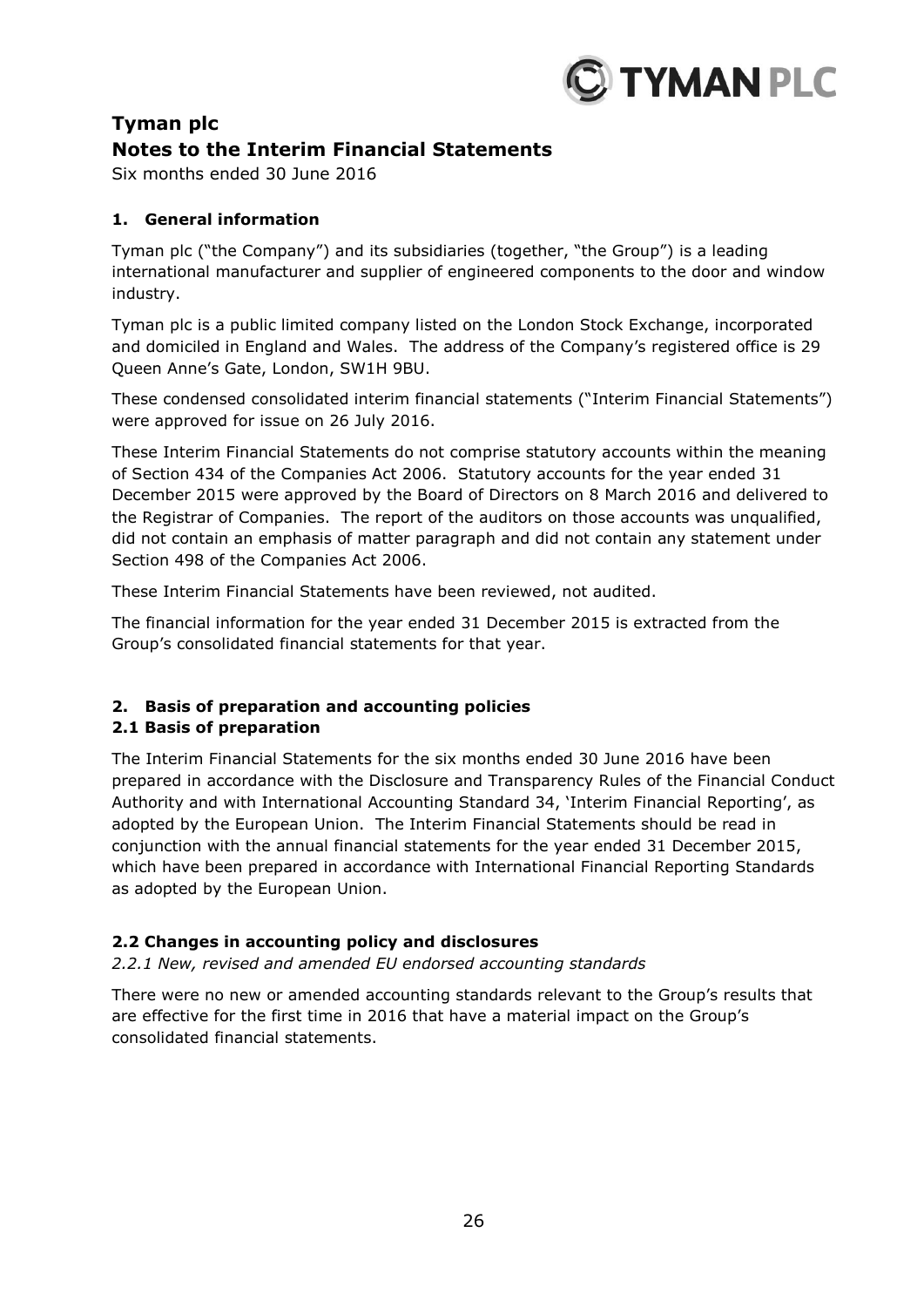

# **2. Basis of preparation and accounting policies (continued)**

#### *2.2.2 New, revised and amended accounting standards not yet effective*

The following new, revised and amended accounting standards are subject to EU endorsement and effective for annual periods beginning after 1 January 2017, and have not been applied in preparing these Interim Financial Statements:

- IFRS 9, 'Financial instruments', effective 1 January 2018;
- IFRS 15, 'Revenue from contracts with customers', effective 1 January 2018;
- IFRS 16, 'Leases', effective 1 January 2019.

The Board is assessing the impact that the adoption of these standards may have on the financial statements of the Group. No other issued standard or interpretation would be expected to have a material impact on the Group.

## **2.3 Going concern**

The Directors are confident, on the basis of current financial projections and the banking facilities available to the Group, and after considering sensitivities, that the Company and the Group have sufficient resources for their operational needs that will enable the Group to remain in compliance with its financial covenants in its bank facilities for at least the next 12 months. Accordingly, the Directors continue to adopt the going concern basis in preparing the Interim Financial Statements.

## **2.4 Accounting policies**

The accounting policies adopted are consistent with those of the previous financial year. Taxes on income in the interim periods are accrued using tax rates that would be applicable to expected total annual profit or loss.

#### **2.5 Accounting judgements and estimates**

The preparation of financial statements requires management to exercise judgement in applying the Group's accounting policies. It also requires the use of certain critical accounting estimates and assumptions that affect the reported amounts of assets, liabilities, income and expenses. Actual amounts may differ from these estimates.

In preparing these Interim Financial Statements, the significant judgements made by management in applying the Group's accounting policies and the key sources of estimation uncertainty were the same as those applied to the consolidated financial statements for the year ended 31 December 2015.

In addition, judgements involved in acquisition accounting were also applied in estimating fair value, particularly in relation to identifiable intangible assets, which require the estimate of the useful economic life of each asset and the future cash flows expected to arise from each asset and to apply a suitable discount rate. There have been no changes in significant estimates.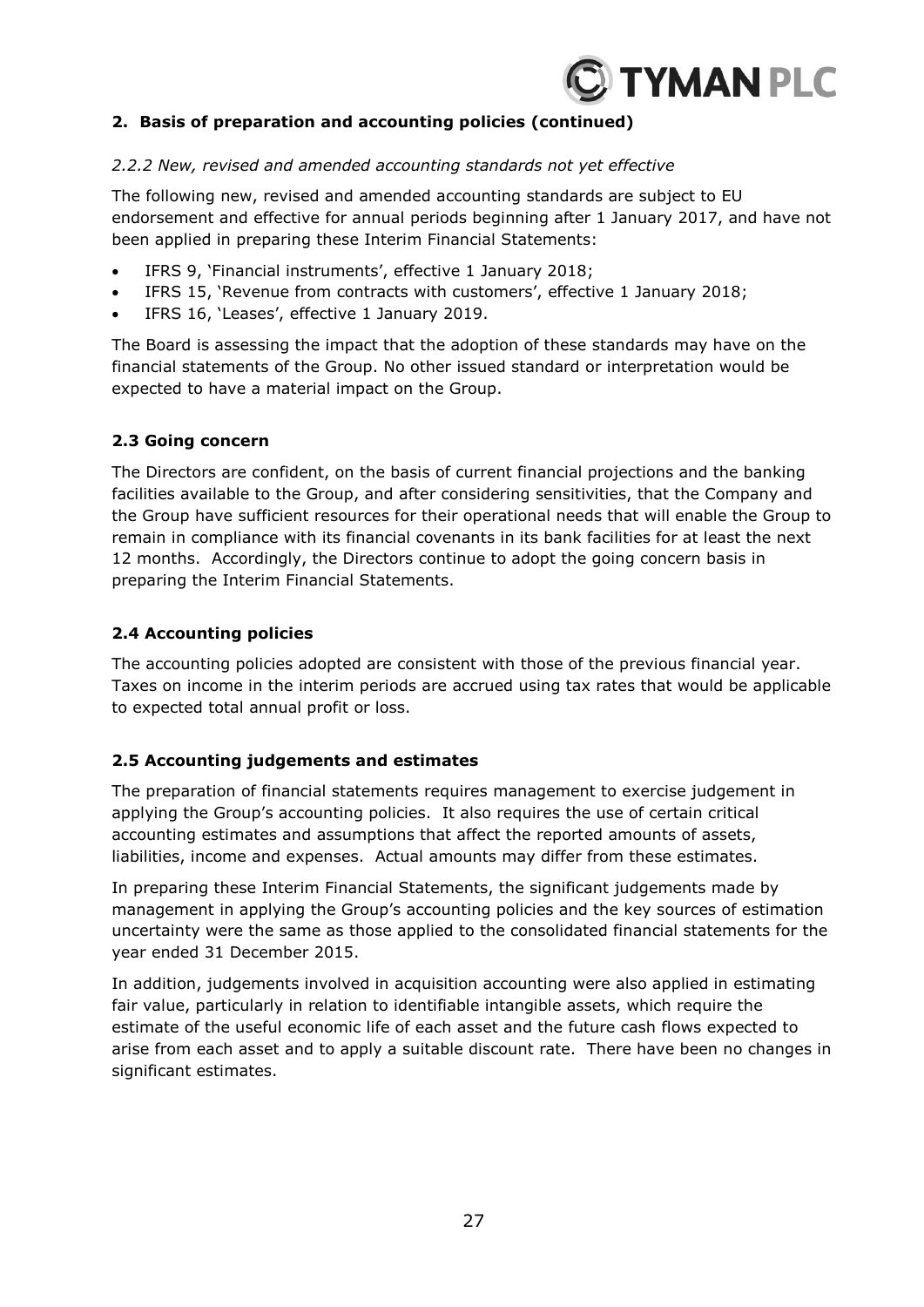

# **3. Segment reporting**

The reporting segments reflect the manner in which performance is evaluated and resources are allocated. The Group operates through three clearly defined Divisions, namely: AmesburyTruth, ERA and Schlegel International.

As announced on 9 February 2016, the interim 2015 comparatives have been restated to reflect the change in the operating segment disclosure which reflects the Group's day-today operational and management structure.

Under the revised segmental analysis, ERA comprises the Group's UK and Ireland hardware business, together with Ventrolla. Schlegel International comprises all of the Group's other businesses outside of the US, Canada and Mexico including the two UK seal manufacturing plants previously reported as part of ERA. Tyman Sourcing Asia is reported through the ERA Division. No changes have been made to the AmesburyTruth segmental disclosure.

In addition, the Group's methodology for the allocation of certain centrally incurred functional costs was changed such that centrally incurred costs that are directly attributable to the Division are allocated or recharged to that Division. All other centrally incurred costs and eliminates are disclosed in a separate line item in the segmental analysis.

Each reporting segment broadly reflects the Group's geographical focus, being the North American, UK and International operations respectively. In the opinion of the Board, there is no material difference between the Group's operating segments and segments based on geographical splits apart from those disclosed in notes 3.1 and 3.2. Accordingly, the Board does not consider geographically defined segments to be reportable.

The following tables present Group revenue and profit information for the Group's product segments, which have been generated using the Group's accounting policies, with no differences in measurement applied, other than those noted above.

#### **3.1 Revenue**

|                        |             | Six months  | Year      |
|------------------------|-------------|-------------|-----------|
|                        | Six months  | ended       | ended     |
|                        | ended       | 30 June     | 31        |
|                        | 30 June     | 2015        | December  |
|                        | 2016        | (unaudited  | 2015      |
|                        | (unaudited) | & restated) | (audited) |
|                        | £'000       | £'000       | £'000     |
| AmesburyTruth          | 126,762     | 113,733     | 237,979   |
| ERA                    | 35,413      | 41,963      | 78,095    |
| Schlegel International | 38,865      | 19,742      | 37,351    |
| <b>Total revenue</b>   | 201,040     | 175,438     | 353,425   |

Included within the Schlegel International segment is revenue generated by UK based businesses of £8.4 million (six months ended 30 June 2015 (restated): £6.1 million; year ended 31 December 2015: £12.0 million).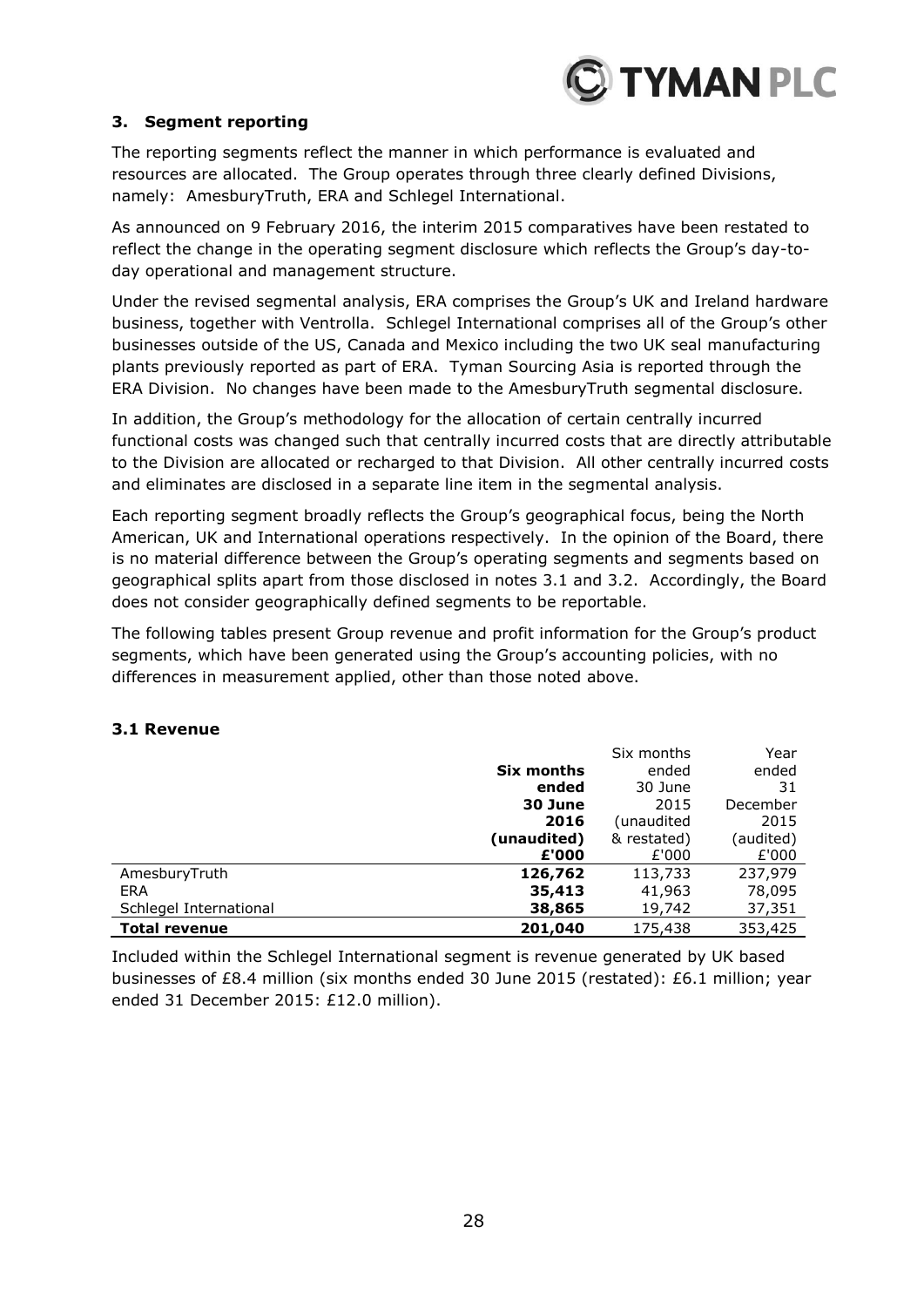

#### **3.2 Result**

|                                            |      |             | Six months  | Year      |
|--------------------------------------------|------|-------------|-------------|-----------|
|                                            |      | Six months  | ended       | ended     |
|                                            |      | ended       | 30 June     | 31        |
|                                            |      | 30 June     | 2015        | December  |
|                                            |      | 2016        | (unaudited  | 2015      |
|                                            |      | (unaudited) | & restated) | (audited) |
|                                            | Note | £'000       | £'000       | £'000     |
| AmesburyTruth                              |      | 21,784      | 18,776      | 43,541    |
| ERA                                        |      | 5,772       | 6,119       | 11,578    |
| Schlegel International                     |      | 3,324       | 719         | 1,574     |
| Operating segment result                   |      | 30,880      | 25,614      | 56,693    |
| Centrally incurred costs                   |      | (3,710)     | (3, 401)    | (5,268)   |
| Underlying operating profit                |      | 27,170      | 22,213      | 51,425    |
| <b>Exceptional items</b>                   | 4    | (6, 327)    | (601)       | (7, 563)  |
| Amortisation of acquired intangible assets | 9    | (10, 190)   | (9,905)     | (19, 567) |
| Impairment of acquired goodwill            | 8    |             |             | (1,796)   |
| <b>Operating profit</b>                    |      | 10,653      | 11,707      | 22,499    |
| Net finance costs                          | 5    | (2,876)     | (4,045)     | (6,923)   |
| <b>Profit before taxation</b>              |      | 7,777       | 7,662       | 15,576    |

#### **4. Exceptional items**

|                                                     |             |             | Year      |
|-----------------------------------------------------|-------------|-------------|-----------|
|                                                     | Six months  | Six months  | ended     |
|                                                     | ended       | ended       | 31        |
|                                                     | 30 June     | 30 June     | December  |
|                                                     | 2016        | 2015        | 2015      |
|                                                     | (unaudited) | (unaudited) | (audited) |
|                                                     | £'000       | £'000       | £'000     |
| Footprint restructuring                             | (872)       | (131)       | (4, 515)  |
| M&A and integration                                 | (1, 556)    | (277)       | (1,437)   |
| Write-off of Giesse inventory fair value adjustment | (4,149)     |             |           |
| Profit/(Loss) on disposal of business               | 250         |             | (1, 381)  |
| Redundancy and restructuring                        |             | (423)       | (914)     |
| Property provision releases and disposals           |             | 230         | 684       |
|                                                     | (6,327)     | (601)       | (7, 563)  |

As reported in previous periods, footprint restructuring principally relates to costs incurred in the period directly attributable to the ongoing North American footprint project announced in March 2015. The Group expects the North American footprint project will conclude by 2020.

M&A and integration costs of £1.4 million relate to legal, financial, taxation and consultancy costs associated with the three acquisitions that were announced during the period together with certain costs incurred in connection with the integration of the acquired businesses.

The write off of Giesse inventory fair value adjustment of  $E4.1$  million is a non-cash adjustment relating to the IFRS requirement that finished goods held in inventory must be revalued to their market value on acquisition. As the Group expects substantially all of the inventory acquired on acquisition will be sold in the current financial year, this uplift in the book value is considered to be of a one off nature and is of a magnitude that would distort the underlying trading result of Giesse in the period. This treatment of finished goods acquired on acquisition has been consistently applied to each of the Group's acquisitions in recent years.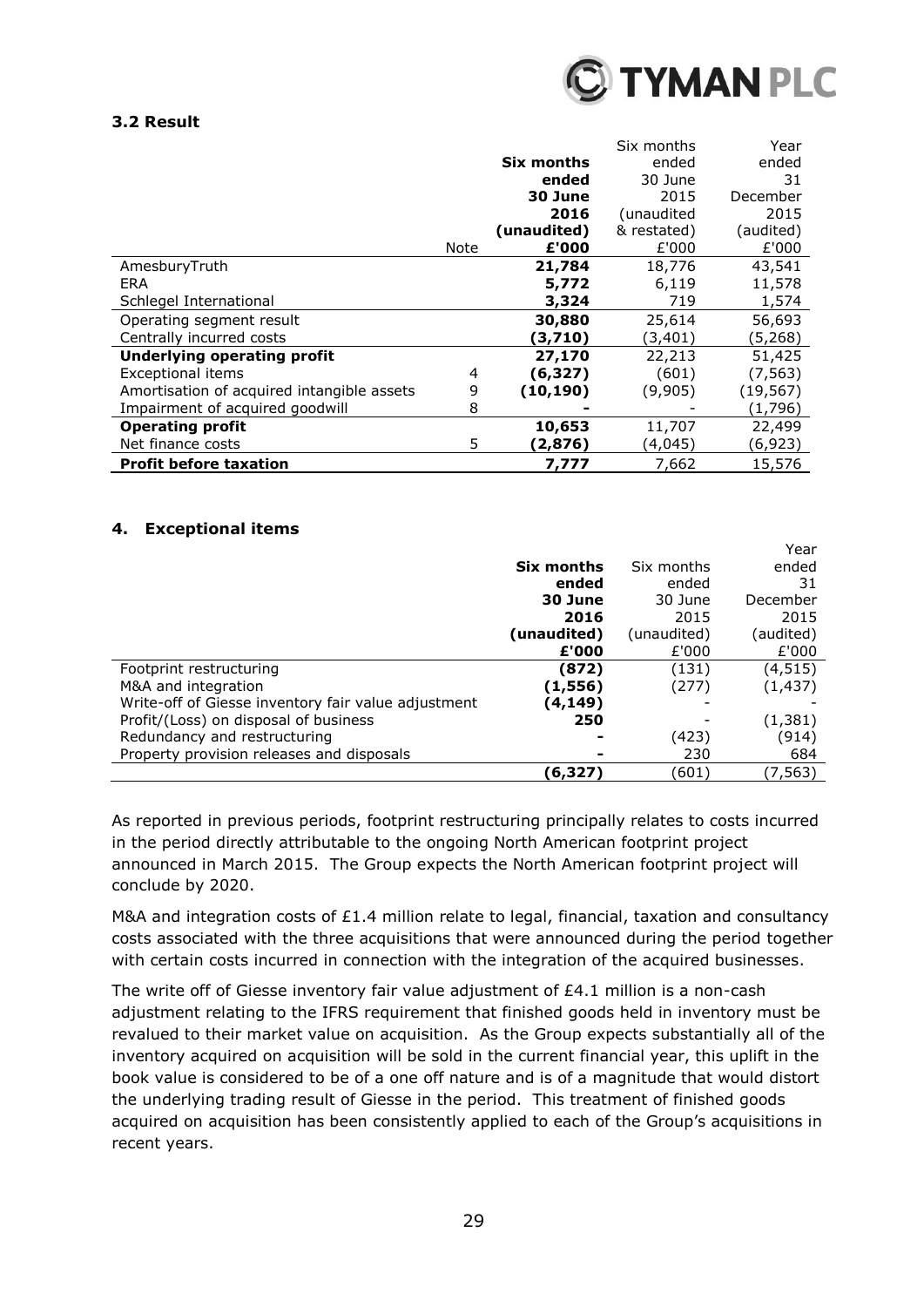

## **4. Exceptional items (continued)**

Profit on disposal of business relates to the net deferred consideration for EWS received in the period.

Exceptional items comprise £2.2 million of costs cash settled in the six months ended 30 June 2016 (six months ended 30 June 2015: £0.6 million; year ended 31 December 2015: £3.1 million), £4.1 million of non-cash costs (six months ended 30 June 2015: £Nil; year ended 31 December 2015: £4.5 million) and cash receipts of of £0.25 million (six months ended 30 June 2015: £Nil; year ended 31 December 2015: £0.2 million).

These items are regarded by the Group as exceptional as they are significant and nonrecurring in nature.

#### **5. Finance income and costs**

|                                                   | <b>Six months</b> | Six months  | Year        |
|---------------------------------------------------|-------------------|-------------|-------------|
|                                                   | ended             | ended       | ended       |
|                                                   | 30 June           | 30 June     | 31 December |
|                                                   | 2016              | 2015        | 2015        |
|                                                   | (unaudited)       | (unaudited) | (audited)   |
|                                                   | £'000             | £'000       | £'000       |
| <b>Finance income</b>                             |                   |             |             |
| Interest income from short term bank deposits     | 219               | 61          | 154         |
|                                                   | 219               | 61          | 154         |
| <b>Finance costs</b>                              |                   |             |             |
| Interest payable on bank loans, private placement |                   |             |             |
| notes and overdrafts                              | (3,353)           | (3,062)     | (6, 122)    |
| Amortisation of borrowing costs                   | (212)             | (209)       | (409)       |
| Unwinding of discount on provision                | (3)               | (9)         | (18)        |
| Pension interest cost                             | (205)             | (170)       | (351)       |
| Gain/(loss) on revaluation of fair value hedge    | 678               | (656)       | (177)       |
|                                                   | (3,095)           | (4,106)     | (7,077)     |
| <b>Net finance costs</b>                          | (2,876)           | (4,045)     | (6,923)     |

#### **6. Income tax charge**

|                                                   | Six months  | Six months  | Year        |
|---------------------------------------------------|-------------|-------------|-------------|
|                                                   | ended       | ended       | ended       |
|                                                   | 30 June     | 30 June     | 31 December |
|                                                   | 2016        | 2015        | 2015        |
|                                                   | (unaudited) | (unaudited) | (audited)   |
|                                                   | £'000       | £'000       | £'000       |
| <b>Current taxation</b>                           |             |             |             |
| Current tax on profit for the period              | (3,518)     | (3, 516)    | (9,698)     |
| Adjustments in respect of prior periods           | (3)         | 11          | (5)         |
| Total current taxation                            | (3,521)     | (3,505)     | (9,703)     |
| <b>Deferred taxation</b>                          |             |             |             |
| Origination and reversal of temporary differences | 1,005       | 973         | 2,018       |
| Adjustments in respect of prior periods           | 24          | (19)        | (200)       |
| Total deferred taxation                           | 1,029       | 954         | 1,818       |
| Income tax charge in the income statement         | (2,492)     | (2,551)     | (7,885)     |
| Total charge relating to components of other      |             |             |             |
| comprehensive income                              |             |             |             |
| Deferred tax charge on actuarial gains and losses |             |             | (72)        |
| Deferred tax charge on share-based payments       |             |             | (436)       |
| Income tax charge in the statement of other       |             |             |             |
| comprehensive income                              |             |             | (508)       |
| Total current taxation                            | (3,521)     | (3,505)     | (9,703)     |
| Total deferred taxation                           | 1,029       | 954         | 1,310       |
| <b>Total taxation</b>                             | (2, 492)    | (2, 551)    | (8, 393)    |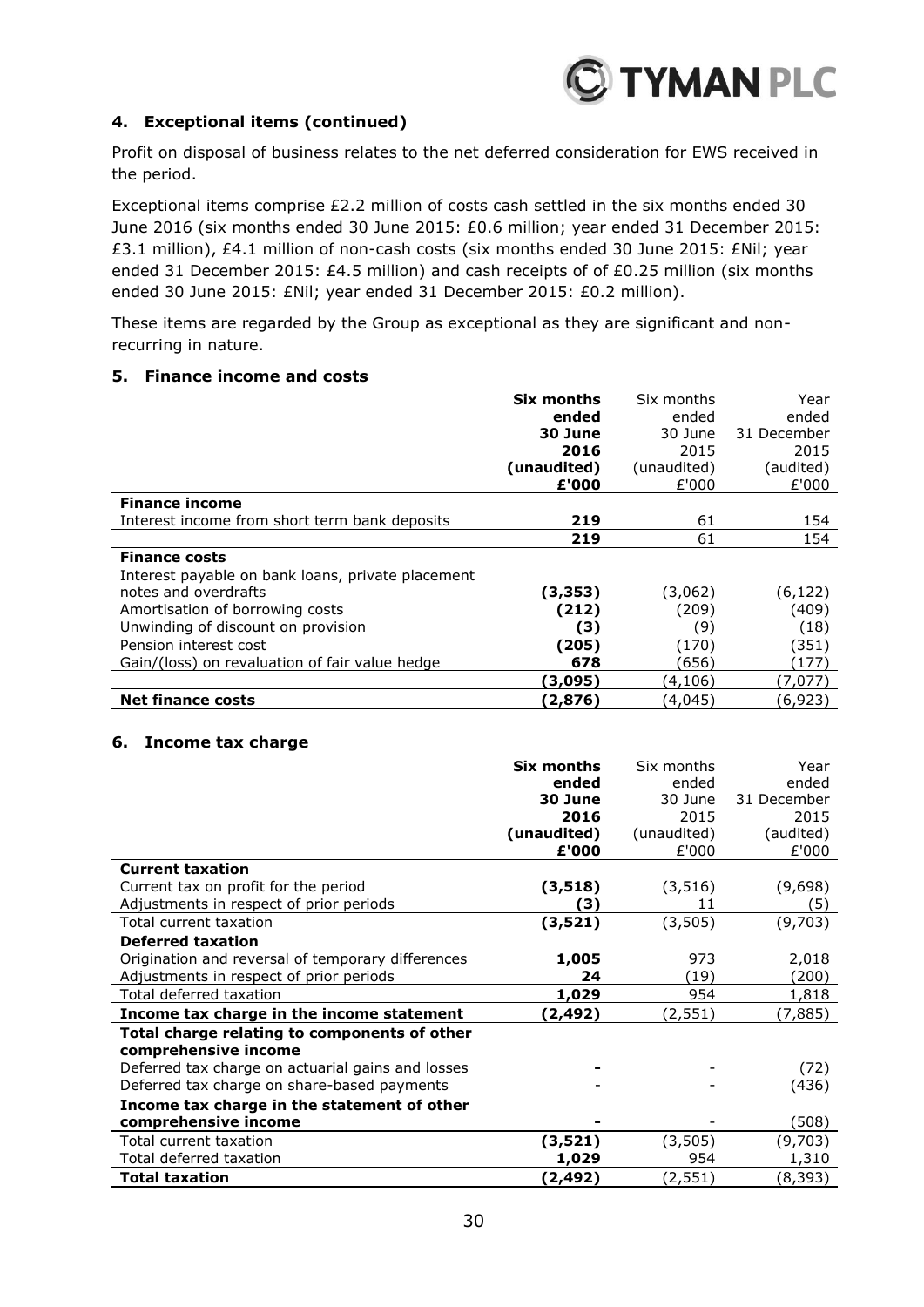

## **7. Earnings per share**

#### **7.1 Basic and diluted earnings per share**

|                            | Six months  | Six months        | Year        |
|----------------------------|-------------|-------------------|-------------|
|                            | ended       | ended             | ended       |
|                            | 30 June     | 30 June           | 31 December |
|                            | 2016        | 2015              | 2015        |
|                            | (unaudited) | (unaudited)       | (audited)   |
|                            | £'000       | £'000             | £'000       |
| Profit for the period      | 5,285       | 5,111             | 7,691       |
| Basic earnings per share   | 3.13p       | 3.04 <sub>p</sub> | 4.57p       |
| Diluted earnings per share | 3.12p       | 3.02 <sub>p</sub> | 4.55p       |

Basic earnings amounts are calculated by dividing net profit for the period attributable to ordinary equity holders by the weighted average number of ordinary shares outstanding during the period.

Diluted earnings per share amounts are calculated by dividing net profit for the period attributable to ordinary equity holders by the weighted average number of ordinary shares outstanding during the period plus the weighted average number of ordinary shares that would be issued on the conversion of all the diluted potential ordinary shares into ordinary shares.

#### **7.2 Weighted average number of shares**

|                                                                                             | Six months  | Six months  | Year        |
|---------------------------------------------------------------------------------------------|-------------|-------------|-------------|
|                                                                                             | ended       | ended       | ended       |
|                                                                                             | 30 June     | 30 June     | 31 December |
|                                                                                             | 2016        | 2015        | 2015        |
|                                                                                             | (unaudited) | (unaudited) | (audited)   |
|                                                                                             | '000        | '000        | '000        |
| Weighted average number of shares                                                           |             |             |             |
| (including treasury shares)                                                                 | 170,570     | 170,104     | 170,104     |
| Treasury and Employee Benefit Trust shares                                                  | (1,640)     | (1,949)     | (1,887)     |
| Weighted average number of shares - basic<br>Effect of dilutive potential ordinary shares - | 168,930     | 168,155     | 168,217     |
| LTIP awards and options                                                                     | 387         | 1,299       | 812         |
| Weighted average number of shares - diluted                                                 | 169,317     | 169,454     | 169,029     |

#### **7.3 Non-GAAP measure: underlying earnings per share**

The Group presents an underlying earnings per share measure which excludes the impact of exceptional items, certain non-cash finance costs, amortisation of acquired intangible assets, impairment of acquired intangible assets and certain non-recurring items. Underlying earnings per share has been calculated using the underlying profit before taxation and using the same weighted average number of shares in issue as the earnings per share calculation.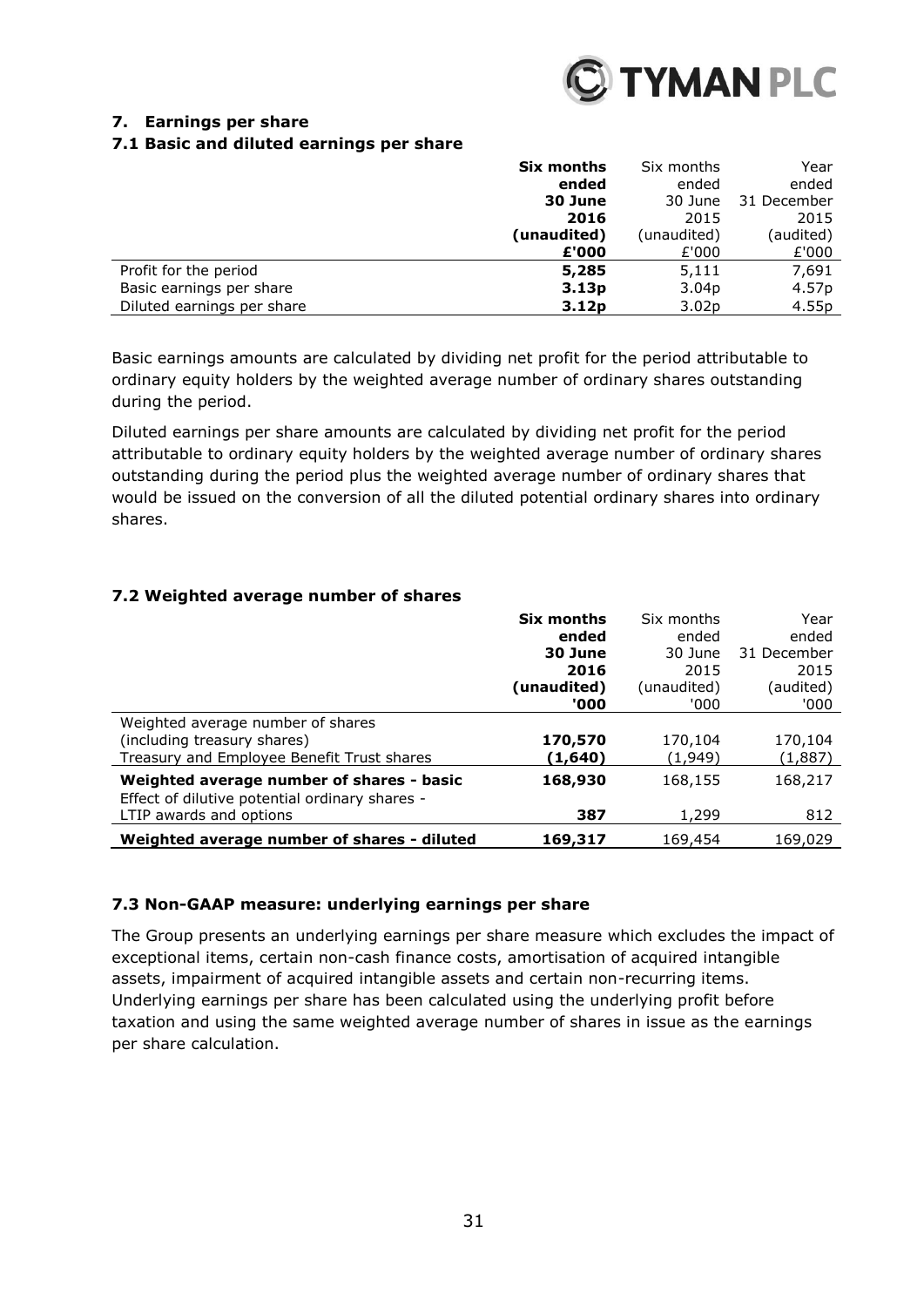

## **7.3 Non-GAAP measure: underlying earnings per share (continued)**

Underlying profit after taxation is derived as follows:

|                                                                                             |      | Six months  | Six months  | Year        |
|---------------------------------------------------------------------------------------------|------|-------------|-------------|-------------|
|                                                                                             |      | ended       | ended       | ended       |
|                                                                                             |      | 30 June     | 30 June     | 31 December |
|                                                                                             |      | 2016        | 2015        | 2015        |
|                                                                                             |      | (unaudited) | (unaudited) | (audited)   |
|                                                                                             | Note | £'000       | £'000       | £'000       |
| Profit before taxation                                                                      |      | 7,777       | 7,662       | 15,576      |
| Exceptional items                                                                           | 4    | 6,327       | 601         | 7,563       |
| Amortisation of borrowing costs                                                             | 11   | 212         | 209         | 409         |
| Unwinding of discount on provisions                                                         |      | з           | 9           | 18          |
| Amortisation of acquired intangible assets                                                  | 9    | 10,190      | 9,905       | 19,567      |
| Impairment of acquired goodwill                                                             | 8    |             |             | 1,796       |
| Underlying profit before taxation                                                           |      | 24,509      | 18,386      | 44,929      |
| Income tax charge                                                                           | 6    | (2, 492)    | (2, 551)    | (7,885)     |
| Add back: tax effect of exceptional items,<br>amortisation of borrowing costs, amortisation |      |             |             |             |
| of acquired intangible assets, impairment of                                                |      |             |             |             |
| acquired intangible assets and unwinding of                                                 |      |             |             |             |
| discount on provisions                                                                      |      | (5,106)     | (2,784)     | (4,662)     |
| <b>Underlying profit after taxation</b>                                                     |      | 16,911      | 13,051      | 32,382      |

Underlying earnings per share is summarised as follows:

|                                       | Six months         | Six months  | Year               |
|---------------------------------------|--------------------|-------------|--------------------|
|                                       | ended              | ended       | ended              |
|                                       | 30 June            | 30 June     | 31 December        |
|                                       | 2016               | 2015        | 2015               |
|                                       | (unaudited)        | (unaudited) | (audited)          |
| Basic Underlying earnings per share   | 10.01 <sub>p</sub> | 7.76p       | 19.25 <sub>p</sub> |
| Diluted Underlying earnings per share | 9.99 <sub>D</sub>  | 7.70p       | 19.16 <sub>p</sub> |

#### **8. Goodwill**

|                                                |      | 30 June     | 30 June     | 31 December |
|------------------------------------------------|------|-------------|-------------|-------------|
|                                                |      | 2016        | 2015        | 2015        |
|                                                |      | (unaudited) | (unaudited) | (audited)   |
|                                                | Note | £'000       | £'000       | £'000       |
| Net book amount at the beginning of the period |      | 253,718     | 254,375     | 254,375     |
| Acquisition of subsidiaries                    | 13   | 13,748      |             |             |
| Disposal of business                           |      | -           |             | (5,668)     |
| Impairment charge for the period *             |      | ۰           |             | (1,796)     |
| Exchange difference                            |      | 26,315      | (4,562)     | 6,807       |
| Net book amount at the end of the period       |      | 293,781     | 249,813     | 253,718     |

\* included in administrative expenses in the income statement

A review of the carrying amount of goodwill and intangible assets across the Group will be carried out at the year end. Economic conditions in European markets have gradually improved over the course of the last 12 months and the carrying amounts of goodwill and intangible assets in Schlegel International are considered to be sustainable based on current projections. If markets were to deteriorate, this could give a further impairment charge at a future date.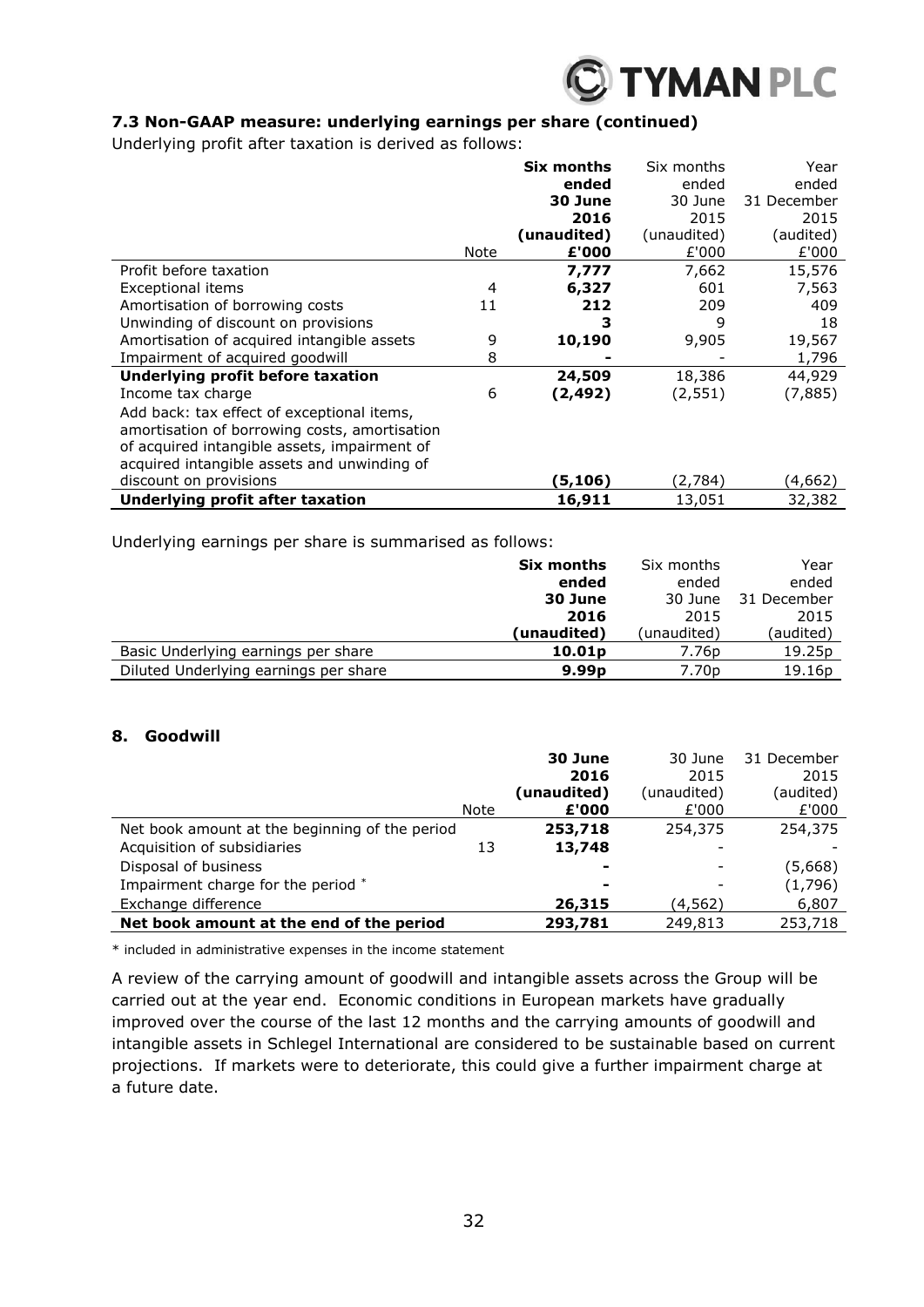

#### **9. Intangible assets**

|                                                |      | 30 June     | 30 June     | 31 December |
|------------------------------------------------|------|-------------|-------------|-------------|
|                                                |      | 2016        | 2015        | 2015        |
|                                                |      | (unaudited) | (unaudited) | (audited)   |
|                                                | Note | £'000       | £'000       | £'000       |
| Net book amount at the beginning of the period |      | 86,772      | 101,290     | 101,290     |
| Additions                                      |      | 1,353       | 1,230       | 2,918       |
| Transfers from property, plant and equipment   |      | (93)        |             | 44          |
| Acquisition of subsidiaries                    | 13   | 22,770      |             |             |
| Disposal of business                           |      |             |             | (253)       |
| <b>Disposals</b>                               |      | (104)       |             | (18)        |
| Amortisation charge for the period *           |      | (10, 631)   | (10, 117)   | (19,997)    |
| Exchange difference                            |      | 9,531       | (1,354)     | 2,788       |
| Net book amount at the end of the period       |      | 109,598     | 91,049      | 86,772      |

\* included in administrative expenses in the income statement

The amortisation charge for the period comprises £10.2 million relating to amortisation of acquired intangible assets (six months ended 30 June 2015: £9.9 million; year ended 31 December 2015: £19.6 million) and £0.4 million relating to amortisation of computer software (six months ended 30 June 2015: £0.2 million; year ended 31 December 2015: £0.4 million).

#### **10. Property, plant and equipment**

|                                                | 30 June     | 30 June     | 31 December |
|------------------------------------------------|-------------|-------------|-------------|
|                                                | 2016        | 2015        | 2015        |
|                                                | (unaudited) | (unaudited) | (audited)   |
| Note                                           | £'000       | £'000       | £'000       |
| Net book amount at the beginning of the period | 42,845      | 42,854      | 42,854      |
| Additions                                      | 7,609       | 3,924       | 8,872       |
| Transfers                                      | 93          |             | (44)        |
| Acquisition of subsidiaries<br>13              | 17,791      |             |             |
| Disposal of business                           |             |             | (515)       |
| <b>Disposals</b>                               |             | (840)       | (1, 428)    |
| Depreciation charge for the period *           | (4,747)     | (3,991)     | (8,013)     |
| Exchange difference                            | 5,544       | (841)       | 1,119       |
| Net book amount at the end of the period       | 69,135      | 41,106      | 42,845      |

\* included in administrative expenses in the income statement.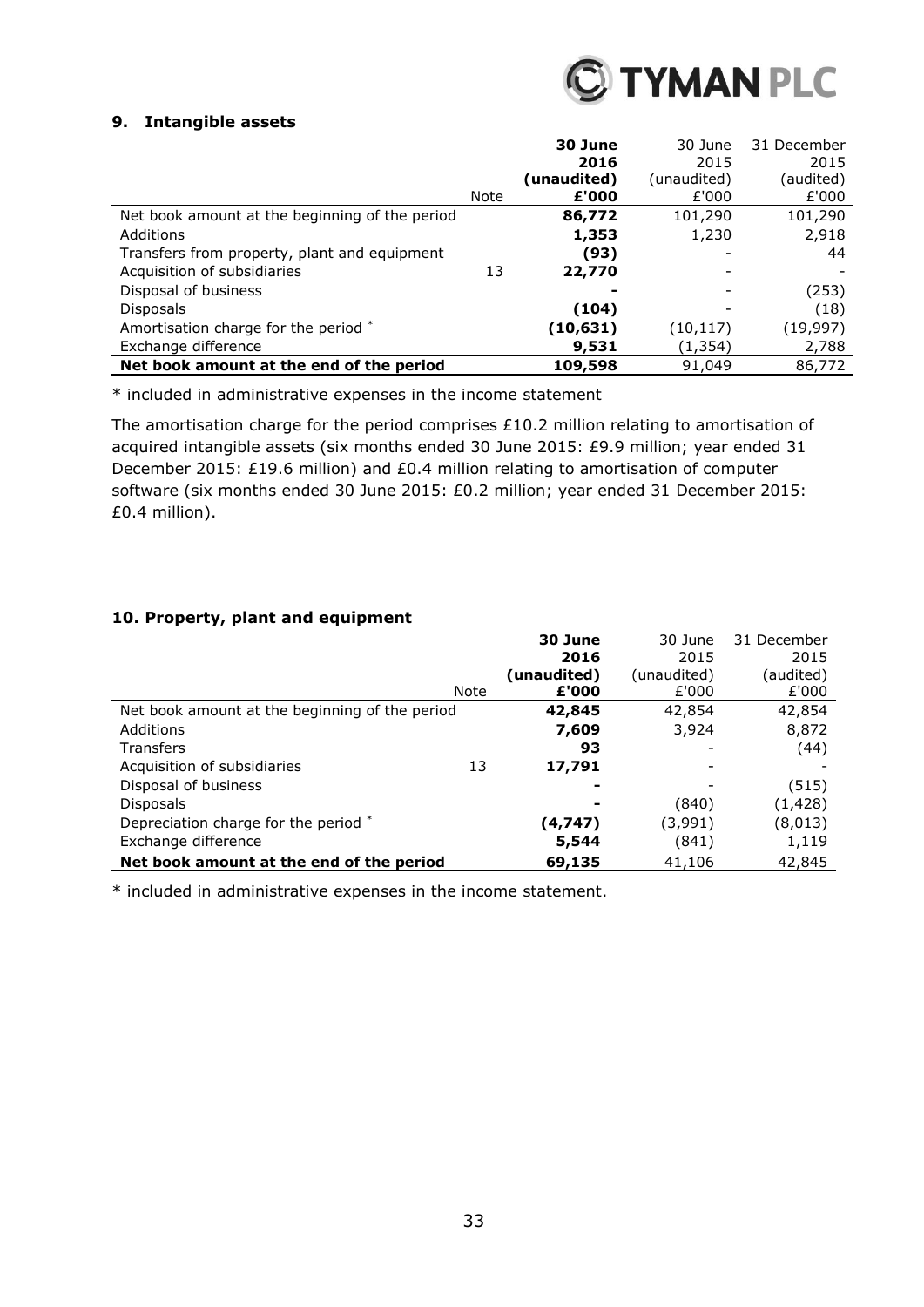

#### **11. Interest-bearing loans and borrowings**

|             | 30 June     | 30 June                  | 31 December            |
|-------------|-------------|--------------------------|------------------------|
|             | 2016        | 2015                     | 2015                   |
|             | (unaudited) | (unaudited)              | (audited)              |
|             | £'000       | £'000                    | £'000                  |
| Non-current | (248,542)   | (136,087)                | (111, 558)             |
| Current     | (588)       | $\overline{\phantom{0}}$ | -                      |
|             | (249,130)   | (136,087)                | $\left(111,558\right)$ |

Movements in interest-bearing loans and borrowings are analysed as follows:

|                                                                           |      | Six months<br>ended<br>30 June<br>2016 | Six months<br>ended<br>30 June<br>2015 | Year<br>ended<br>31 December<br>2015 |
|---------------------------------------------------------------------------|------|----------------------------------------|----------------------------------------|--------------------------------------|
|                                                                           | Note | (unaudited)<br>£'000                   | (unaudited)<br>£'000                   | (audited)<br>£'000                   |
| Balance at the beginning of the period<br>Acquisition of subsidiaries     | 13   | (111,558)<br>(15, 411)                 | (128, 017)                             | (128,017)                            |
| Refinancing costs paid<br>Drawdown of revolving credit facility           |      | (126,293)                              | (11, 019)                              | 12<br>(16, 178)                      |
| Repayment of revolving credit facility<br>Amortisation of borrowing costs |      | 22,029<br>(212)                        | 2,005<br>(209)                         | 37,566<br>(409)                      |
| Exchange difference<br>Balance at the end of the period                   |      | (17,685)<br>(249,130                   | 1,153<br>(136,087)                     | (4,532)<br>(111, 558)                |

There were no defaults in interest payments in the period under the terms of existing loan agreements.

The Group has the following undrawn committed multi-currency revolving credit facility:

|                           | 30 June     | 30 June     | 31 December |
|---------------------------|-------------|-------------|-------------|
|                           | 2016        | 2015        | 2015        |
|                           | (unaudited) | (unaudited) | (audited)   |
|                           | £'000       | £'000       | £'000       |
| <b>Floating rate</b>      |             |             |             |
| Expiring beyond 12 months | (14,464)    | (105,344)   | (135,112)   |

The Group also has potential access to the uncommitted £60.0 million accordion facility and at 30 June 2016 held aggregate cash balances of £105.6 million (30 June 2015: £32.0 million; 31 December 2015: £30.0 million).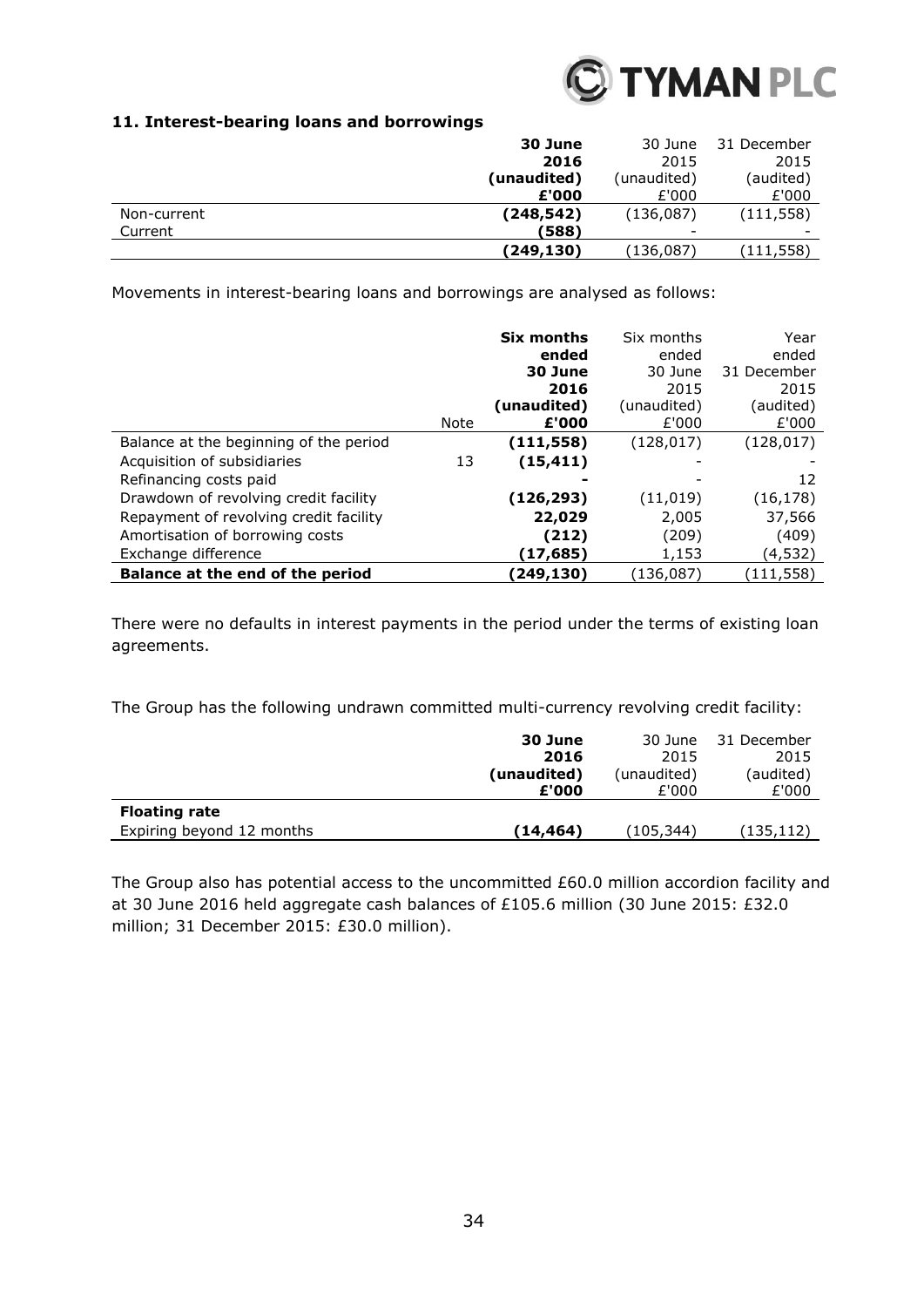

## **12. Financial risk management and financial instruments**

#### **12.1 Financial risk factors and fair value estimation**

The Group is exposed to risks arising from the international nature of its operations and the financial instruments which fund them, in particular to foreign currency, interest rate and liquidity risks. Full details of the Group's policies for managing these risks are disclosed in the Group's Annual financial statements for the year ended 31 December 2015.

Since the date of that report, other than as set out in the Principal Risks and Uncertainties section of this Interim Report, there have been no significant changes in:

- the nature of the financial risks to which the Group is exposed;
- the nature of the financial instruments which the Group uses;
- the Group's contractual cash outflows and the committed facilities available to fund them; or
- the difference between book value and fair value of any financial instruments.

During the period the Group held no level 1 financial instruments, there were no transfers between levels and no changes were made to valuation techniques.

Derivatives shown at fair value in the Group's balance sheet comprise level 2 interest rate swaps fair valued using forward interest rates extracted from observable yield curves. The effects of discounting are generally insignificant for level 2 derivatives.

The Group's other financial instruments are measured on bases other than fair value.

#### **12.2 Level 2 fair values**

At 30 June 2016 derivative financial assets of £0.08 million were categorised at level 2 (30 June 2015: liability of £0.1 million; 31 December 2015: liability of £0.09 million).

#### **12.3 Fair value of financial assets and liabilities measured at amortised cost**

The fair values of borrowings are as follows:

|             | 30 June     | 30 June                  | 31 December |
|-------------|-------------|--------------------------|-------------|
|             | 2016        | 2015                     | 2015        |
|             | (unaudited) | (unaudited)              | (audited)   |
|             | £'000       | £'000                    | £'000       |
| Non-current | (247, 422)  | (135, 312)               | (112, 642)  |
| Current     | (588)       | $\overline{\phantom{a}}$ | -           |
|             | (248,010)   | (135,312)                | (112,642)   |

The fair values of trade and other receivables, cash and cash equivalents, and trade and other payables approximate their carrying amounts.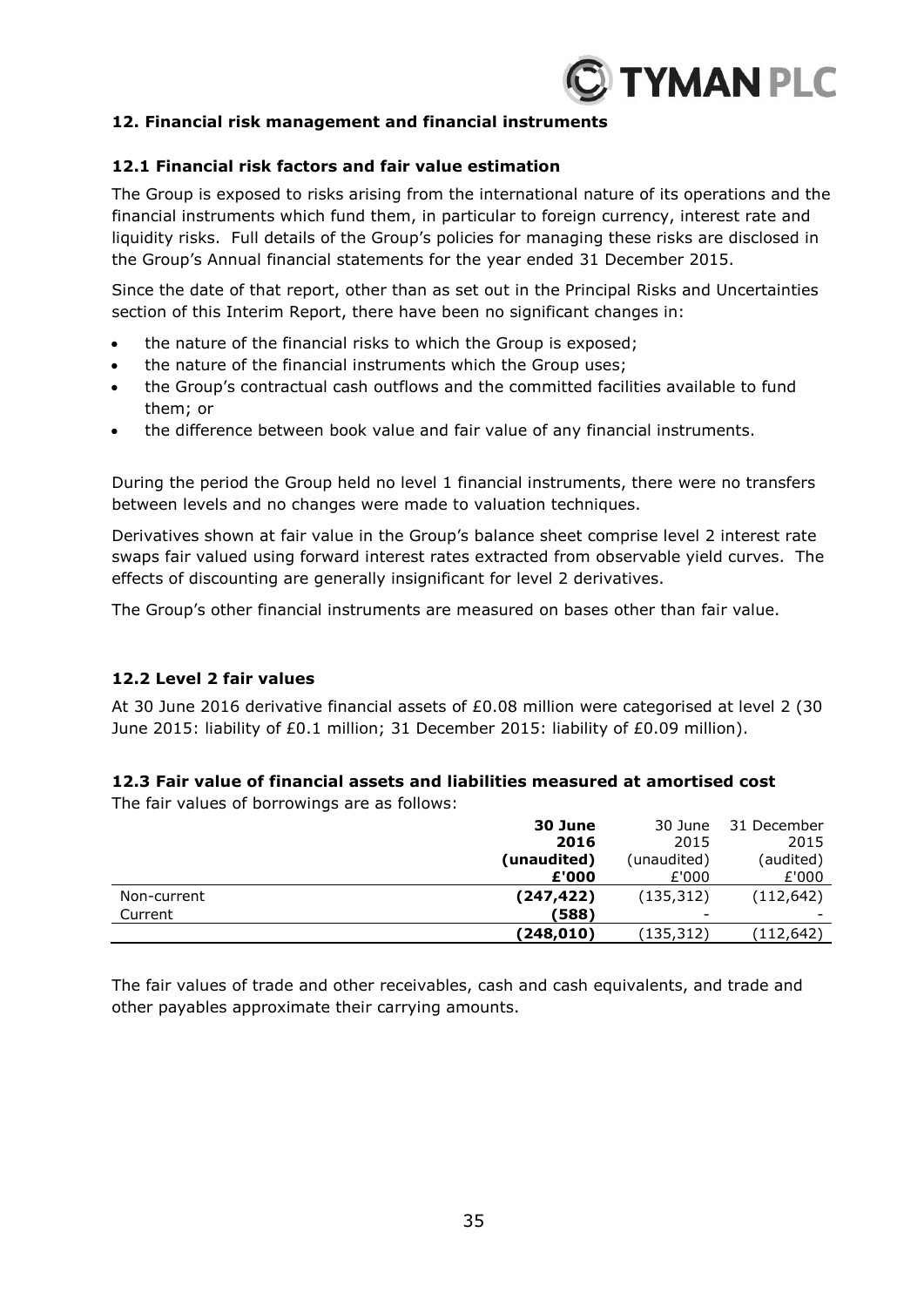

#### **13. Business combinations**

The provisional fair value amounts recognised in respect of identifiable assets acquired and liabilities assumed, and the consideration paid for acquisitions during the period are as follows:

|                                          | Note | £'000     |
|------------------------------------------|------|-----------|
| Intangible assets                        | 9    | 22,770    |
| Property, plant and equipment            | 10   | 17,791    |
| <b>Inventories</b>                       |      | 15,532    |
| Trade and other receivables              |      | 38,023    |
| Cash and short term borrowings           |      | (10, 220) |
| Trade and other payables                 |      | (29,387)  |
| Loans                                    | 11   | (15, 411) |
| Current tax account                      |      | 15        |
| Deferred tax liabilities                 |      | (5, 575)  |
| Provisions                               |      | (7, 166)  |
| Total identifiable net assets            |      | 26,372    |
| Goodwill arising on acquisition          | 8    | 13,748    |
| <b>Total consideration</b>               |      | 40,120    |
|                                          |      |           |
| Satisfied by:                            |      |           |
| Cash                                     |      | 34,260    |
| Deferred cash consideration              |      | 5,860     |
| <b>Total consideration</b>               |      | 40,120    |
|                                          |      |           |
| Net cash outflow arising on acquisition: |      |           |
| Cash consideration                       |      | 34,260    |
| Cash and short term borrowings acquired  |      | 10,220    |
| Net cash outflow                         |      | 44,480    |

On 3 March 2016, the Group's ERA Division acquired Response Electronics, a specialist sales, marketing and distribution business focused on wireless alarms, electronic access and smart home products. ERA paid an initial cash consideration of  $E0.9$  million with a further capped payment to be made in 2019 determined on a multiple of the underlying EBITDA generated by Response in the year ending 31 December 2018.

On 7 March 2016, the Group's Schlegel International Division acquired Giesse, an Italian based manufacturer of hardware for aluminium windows and doors. Schlegel International paid a cash consideration of £33.4 million with deferred consideration of £5.9 million payable over the 12 month period from the date of acquisition.

Since the date of acquisition Giesse contributed revenue of £20.4 million and underlying operating profit of £3.0 million, which are included in the Group's interim income statement. After exceptional costs mainly relating to the non-cash fair value adjustment to inventory (see note 4) Giesse contributed a loss before tax of  $E2.3$  million over the same period.

Had the acquisition of Giesse been completed on the first day of the financial year, additional revenue of £8.5 million, underlying operating profit of £0.4 million and profit before tax of £0.6 million would have been contributed to the Group.

The fair values of identifiable intangible assets recognised at acquisition include customer relations of £11.7 million, acquired brands of £10.5 million and other intangible assets of £0.6 million.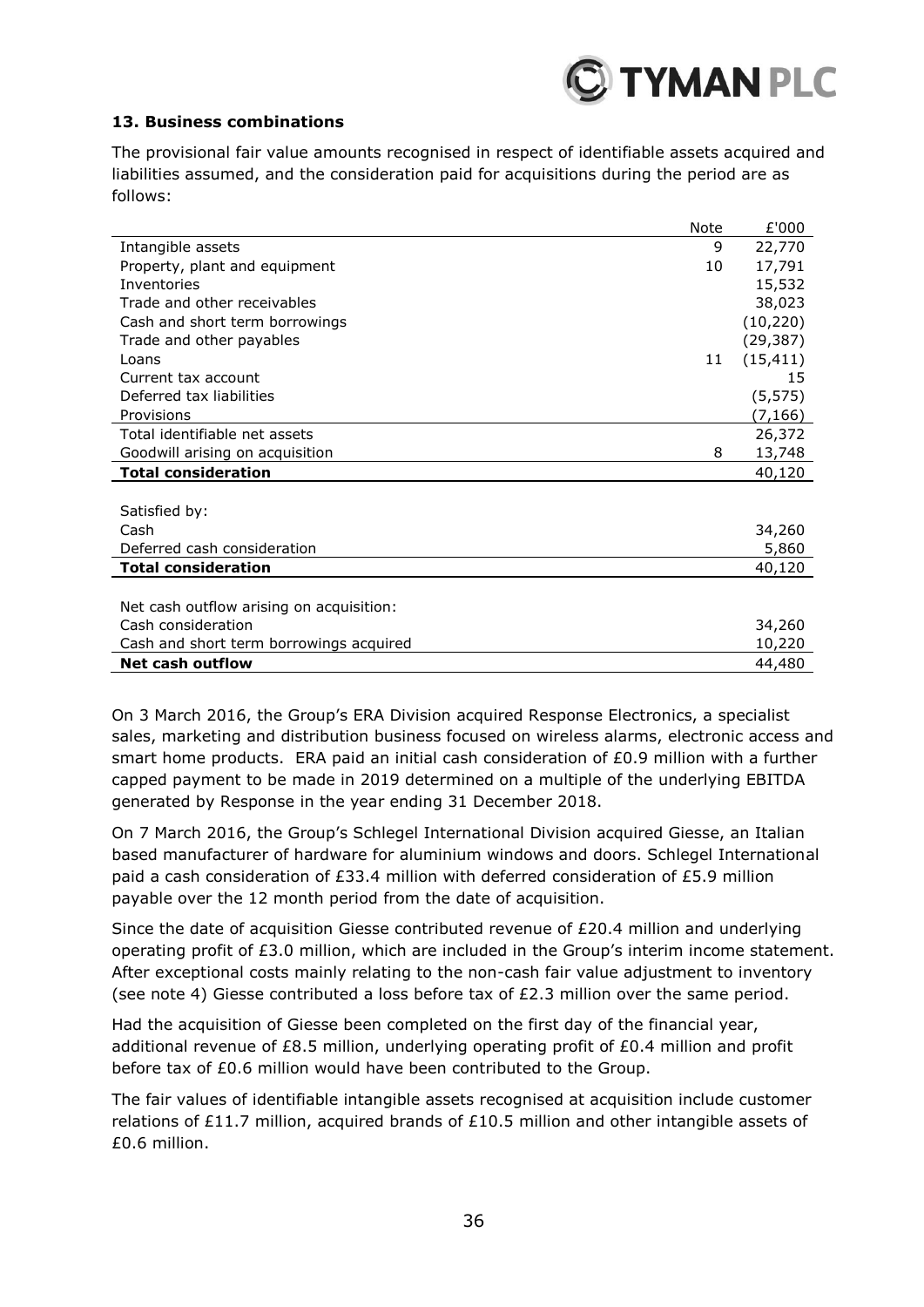

#### **13. Business combinations (continued)**

Other assets and liabilities provisionally valued at £3.6 million were acquired resulting in aggregate goodwill of £13.7 million attributable to the expected profitability of the acquired businesses and the synergies expected to arise post-acquisition.

The fair value of financial assets includes trade receivables with a gross contractual value of £21.0 million. The best estimate at the acquisition date of the contractual cash flows not recoverable is £1.6 million.

The Group incurred acquisition-related costs of £1.4 million for professional fees paid for due diligence, other general professional fees and legal advice. These costs have been included in exceptional costs in the Group's interim income statement (note 4).

The estimated value of intangibles, including goodwill, deductible for taxation purposes is £Nil.

Fair values remain provisional in relation to these acquisitions and the Group will complete its review of fair value in early 2017.

#### **14. Adjustments to cash flows from operating activities**

The following non-cash and financing adjustments have been made to profit before taxation to arrive at cash flow from operating activities:

|                                                                   |      | <b>Six months</b><br>ended<br>30 June<br>2016<br>(unaudited) | Six months<br>ended<br>30 June<br>2015<br>(unaudited) | Year<br>ended<br>31 December<br>2015<br>(audited) |
|-------------------------------------------------------------------|------|--------------------------------------------------------------|-------------------------------------------------------|---------------------------------------------------|
|                                                                   | Note | £'000                                                        | £'000                                                 | £'000                                             |
| Net finance costs                                                 | 5    | 2,876                                                        | 4,045                                                 | 6,923                                             |
| Depreciation                                                      | 10   | 4,747                                                        | 3,991                                                 | 8,013                                             |
| Amortisation of intangible assets                                 | 9    | 10,631                                                       | 10,117                                                | 19,997                                            |
| Impairment of acquired goodwill                                   | 8    |                                                              |                                                       | 1,796                                             |
| Disposal of property, plant and equipment                         |      | (57)                                                         | (275)                                                 | 510                                               |
| Write-off of Giesse inventory fair value adjustment               |      | 4,149                                                        |                                                       |                                                   |
| Pension current service cost and expected<br>administration costs |      | 238                                                          | 200                                                   | 441                                               |
| Non-cash provision movements                                      |      | (25)                                                         | (122)                                                 | 1,178                                             |
| Loss on disposal of business                                      |      |                                                              |                                                       | 1,381                                             |
| Share-based payments                                              |      | 732                                                          | 462                                                   | 968                                               |
| Other non-cash adjustments                                        |      | (25)                                                         |                                                       | 58                                                |
|                                                                   |      | 23,266                                                       | 18,418                                                | 41,265                                            |

# **15. Capital commitments**

At 30 June 2016 the Group has capital commitments of £5.3m for the purchase of property, plant and equipment (30 June 2015: 1.5 million; 31 December 2015: £7.8 million).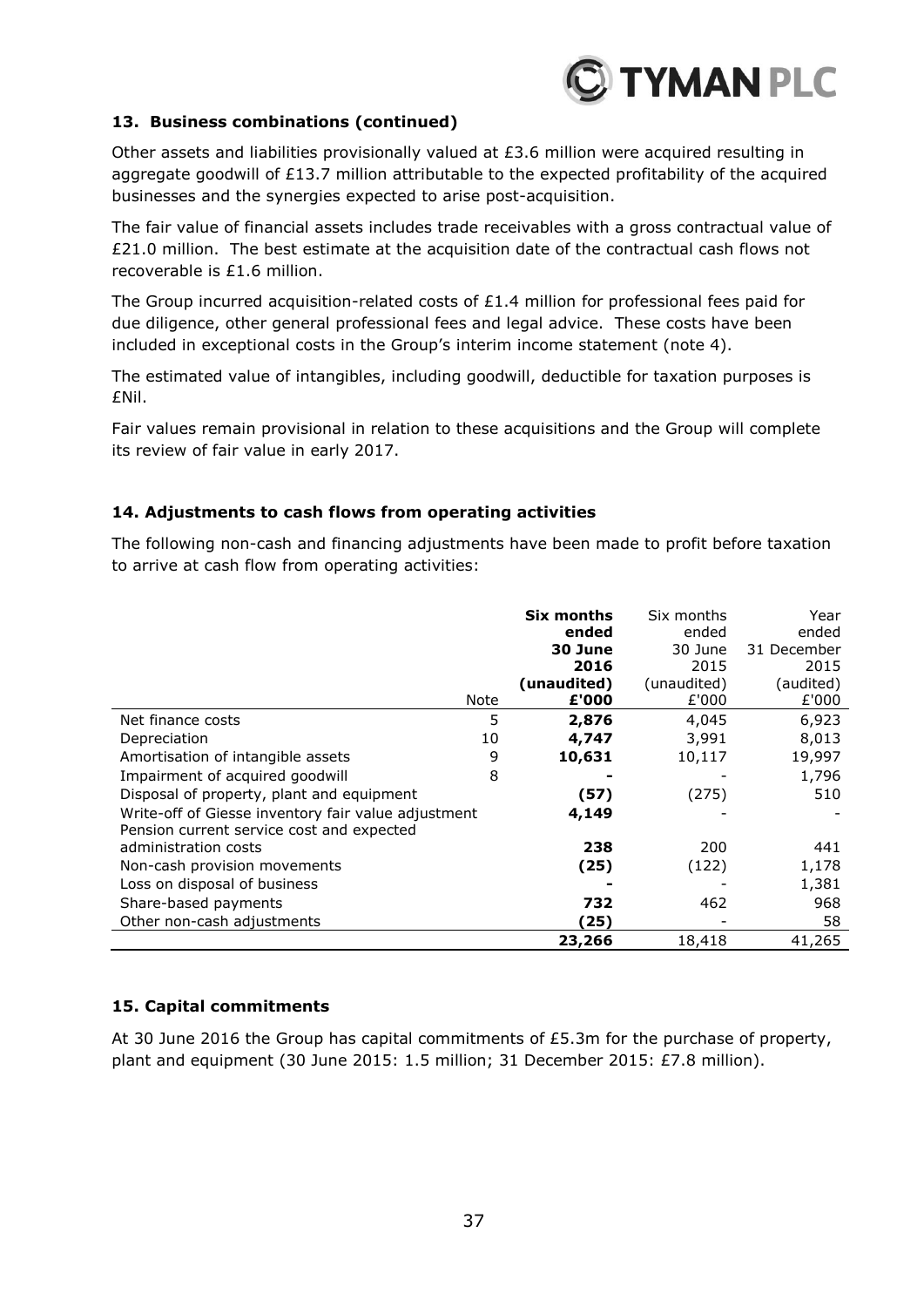

# **16. Events after the reporting period**

On 1 July 2016, the Group's AmesburyTruth Division acquired The Bilco Company, a North American manufacturer of engineered access and egress products for the commercial and residential markets. The Enterprise Value of the acquisition was US\$71.0 million (approximately £53.0 million).

# **17. Related party transactions**

There were no material related party transactions requiring disclosure, other than compensation of key management personnel which will be disclosed in the Group's Annual Report and Accounts for the year ending 31 December 2016.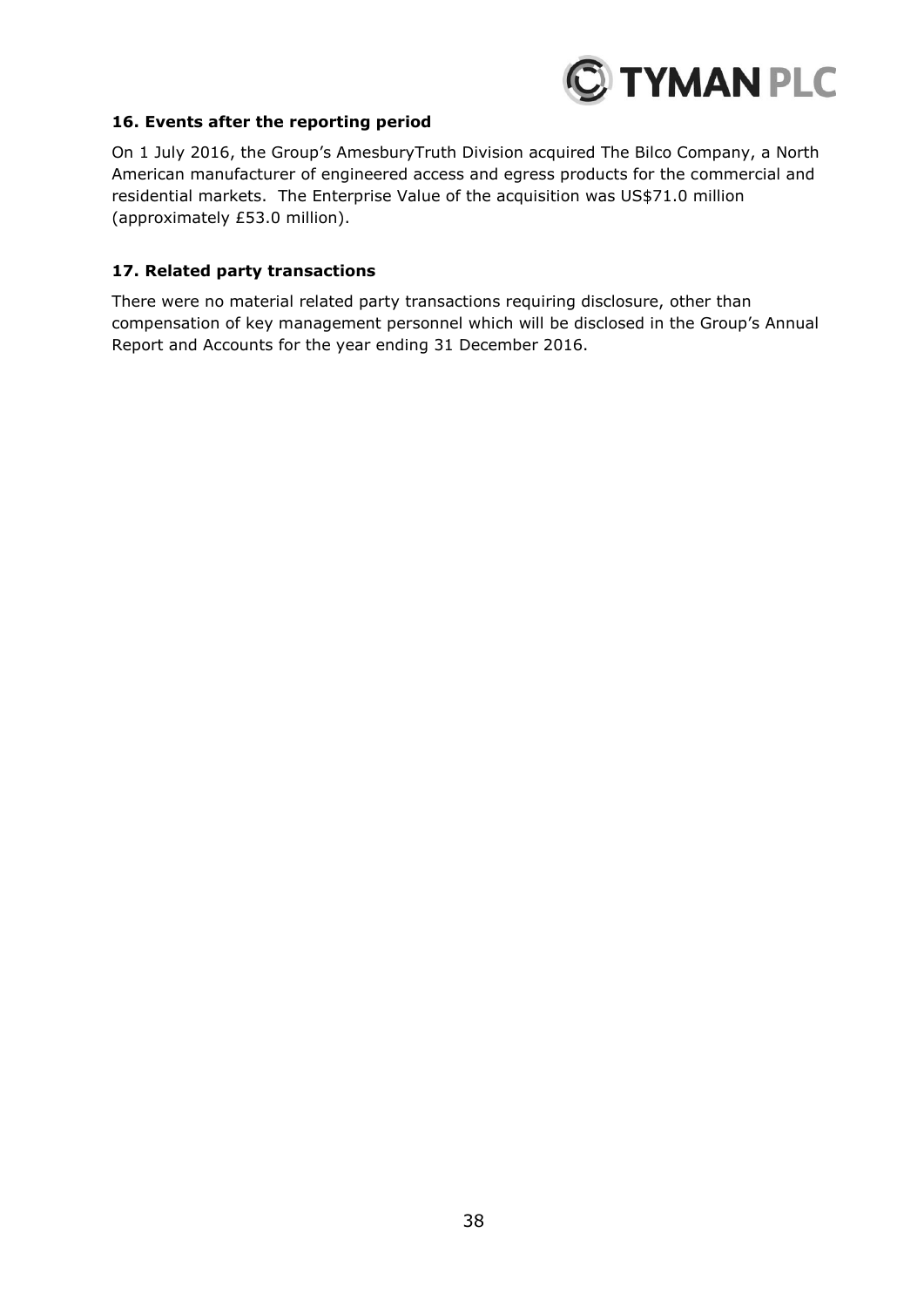

# **Statement of Directors' responsibilities**

The Directors confirm that these Interim Financial Statements have been prepared in accordance with International Accounting Standard 34, 'Interim Financial Reporting', as adopted by the European Union and that the interim management report includes a fair view of the information required by DTR 4.2.7 and DTR 4.2.8, namely:

- an indication of important events that have occurred during the first six months and their impact on the condensed set of interim consolidated financial statements, and a description of the principal risks and uncertainties for the remaining six months of the financial year; and
- material related party transactions in the first six months and any material changes in the related party transactions described in the last Annual Report and Accounts.

The Directors of Tyman plc are listed in the Tyman plc Annual Report and Accounts for 31 December 2015. A list of current Directors is maintained at the Tyman plc website: [www.tymanplc.com.](http://www.tymanplc.com/)

By order of the Board

**Louis Eperjesi James Brotherton** Chief Executive Officer Chief Financial Officer

26 July 2016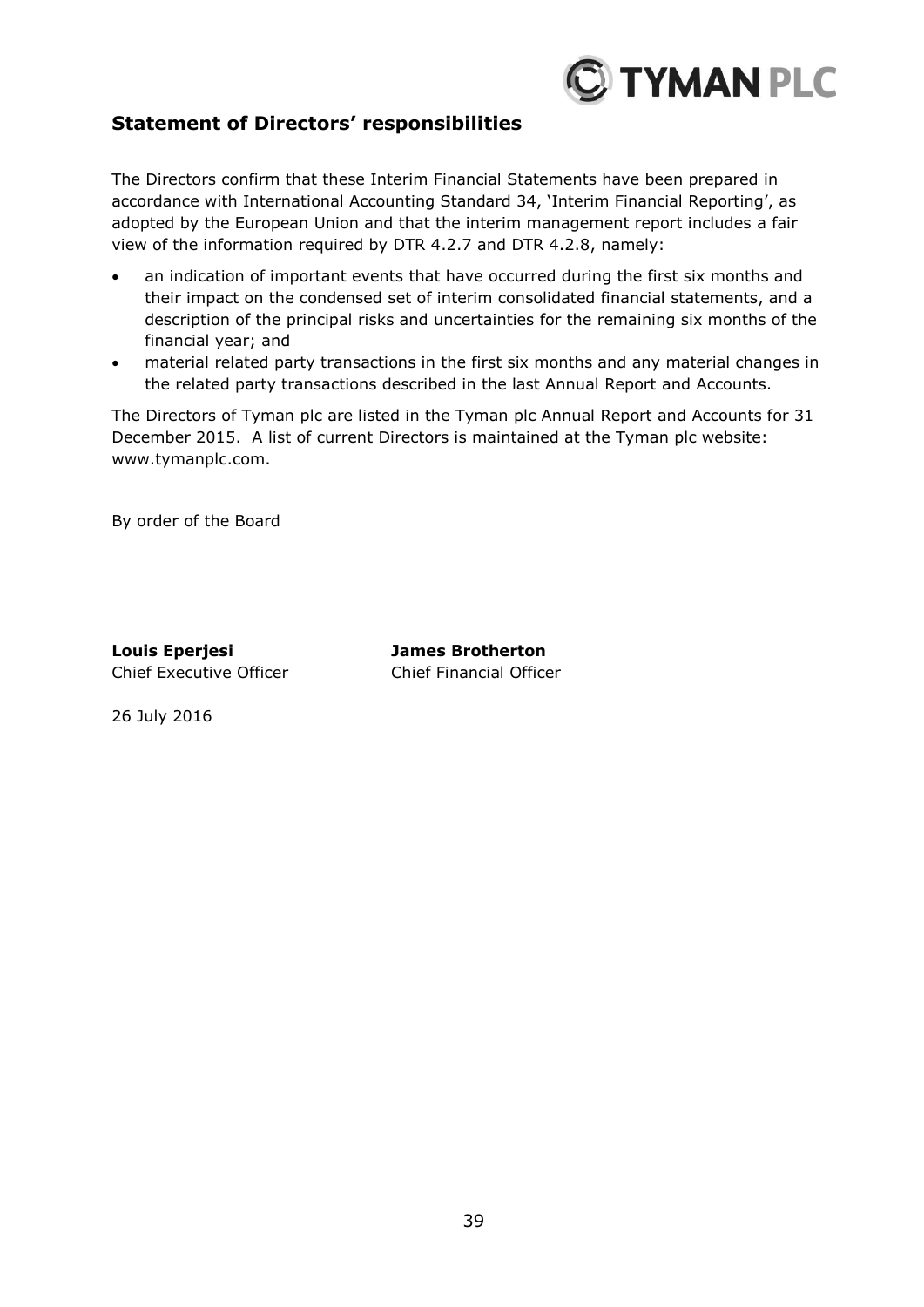

# **Independent review report to Tyman plc**

#### **Report on the Interim Financial Statements**

#### *Our conclusion*

We have reviewed Tyman plc's Interim Financial Statements (the "Interim Financial Statements") in the interim report of Tyman plc for the 6 month period ended 30 June 2016. Based on our review, nothing has come to our attention that causes us to believe that the Interim Financial Statements are not prepared, in all material respects, in accordance with International Accounting Standard 34, 'Interim Financial Reporting', as adopted by the European Union and the Disclosure Rules and Transparency Rules of the United Kingdom's Financial Conduct Authority.

#### *What we have reviewed*

The Interim Financial Statements comprise:

- the Group balance sheet as at 30 June 2016;
- the Group income statement and Group statement of comprehensive income for the period then ended;
- the Group cash flow statement for the period then ended;
- the Group statement of changes in equity for the period then ended; and
- the explanatory notes to the Interim Financial Statements.

The Interim Financial Statements included in the interim report have been prepared in accordance with International Accounting Standard 34, 'Interim Financial Reporting', as adopted by the European Union and the Disclosure Rules and Transparency Rules of the United Kingdom's Financial Conduct Authority.

As disclosed in note 2 to the Interim Financial Statements, the financial reporting framework that has been applied in the preparation of the full annual financial statements of the Group is applicable law and International Financial Reporting Standards (IFRSs) as adopted by the European Union.

#### **Responsibilities for the interim financial statements and the review**

*Our responsibilities and those of the directors*

The interim report, including the Interim Financial Statements, is the responsibility of, and has been approved by, the directors. The directors are responsible for preparing the interim report in accordance with the Disclosure Rules and Transparency Rules of the United Kingdom's Financial Conduct Authority.

Our responsibility is to express a conclusion on the Interim Financial Statements in the interim report based on our review. This report, including the conclusion, has been prepared for and only for the company for the purpose of complying with the Disclosure Rules and Transparency Rules of the United Kingdom's Financial Conduct Authority and for no other purpose. We do not, in giving this conclusion, accept or assume responsibility for any other purpose or to any other person to whom this report is shown or into whose hands it may come save where expressly agreed by our prior consent in writing.

#### *What a review of interim financial statements involves*

We conducted our review in accordance with International Standard on Review Engagements (UK and Ireland) 2410, 'Review of Interim Financial Information Performed by